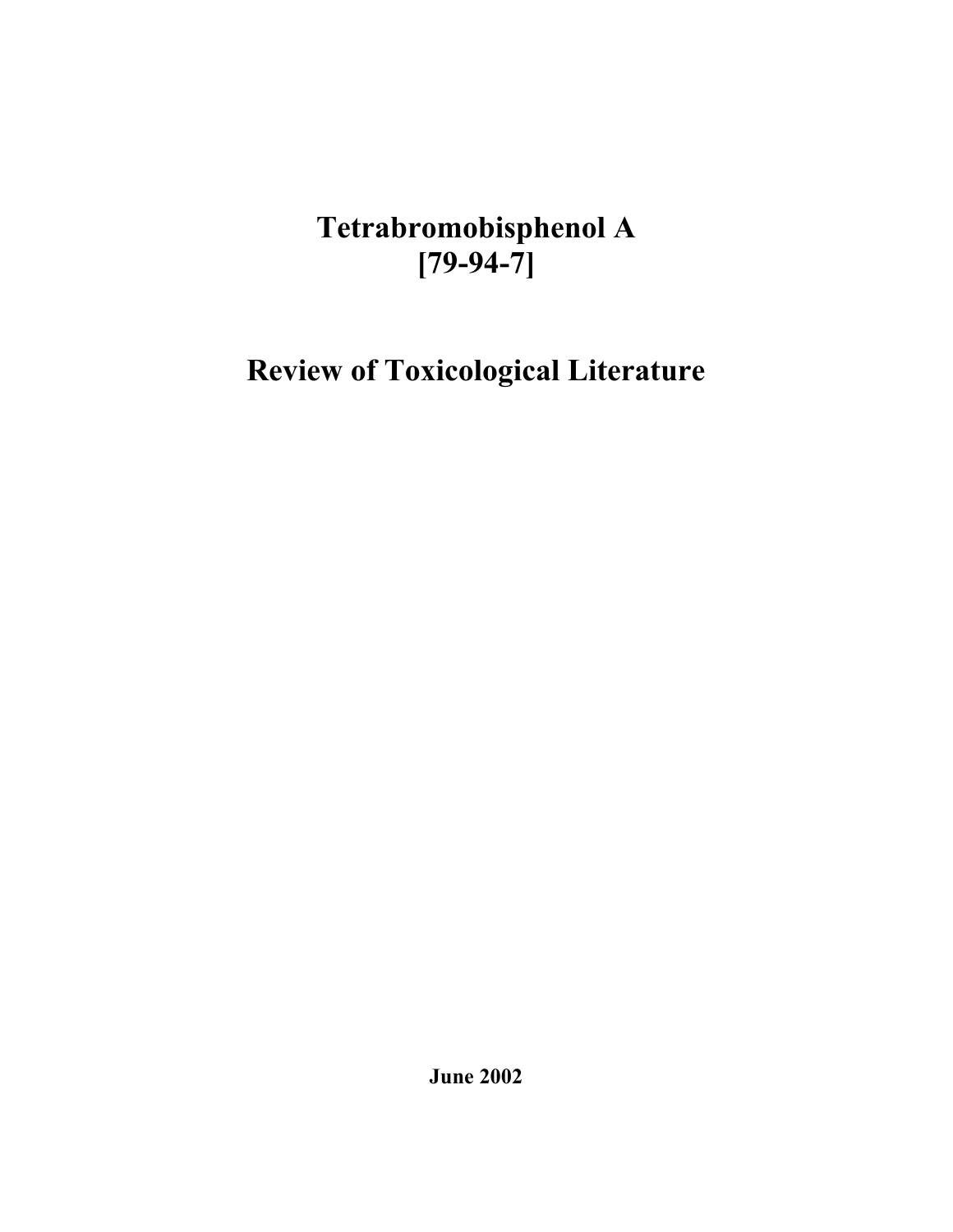# **Tetrabromobisphenol A [79-94-7]**

# **Review of Toxicological Literature**

*Prepared for* 

**Scott Masten, Ph.D. National Institute of Environmental Health Sciences P.O. Box 12233 Research Triangle Park, North Carolina 27709 Contract No. N01-ES-65402**

*Submitted by* 

**Karen E. Haneke, M.S. Integrated Laboratory Systems P.O. Box 13501 Research Triangle Park, North Carolina 27709**

**June 2002**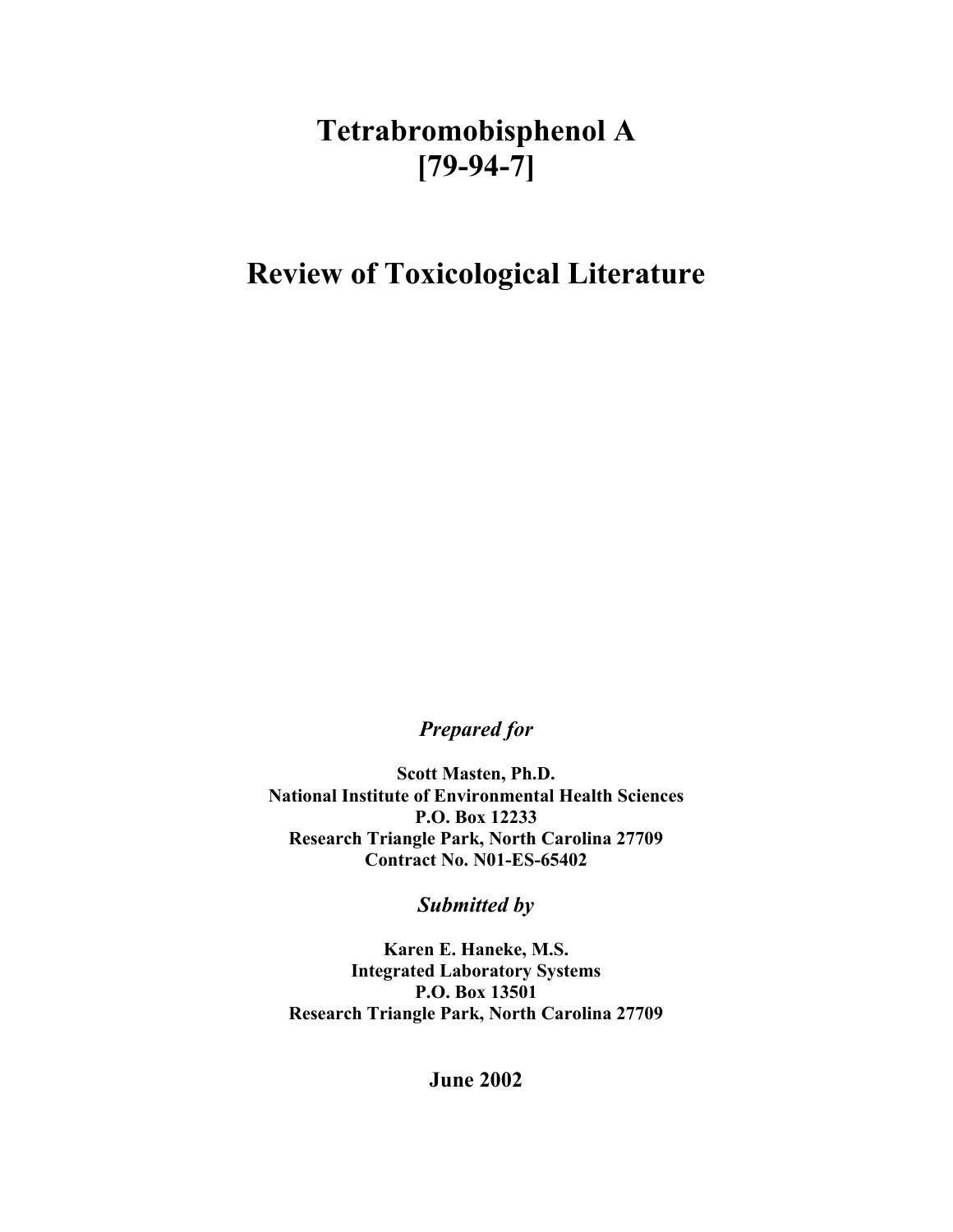## **Executive Summary**

#### <span id="page-2-0"></span>**Basis for Nomination**

Tetrabromobisphenol A (TBBPA) was nominated by the NIEHS for toxicological characterization including neurodevelopmental toxicity studies and carcinogenicity. The nomination is based on its high production volume, widespread human exposures, and suspicion to cause thyroid toxicity and thyroid tumors.

#### **Nontoxicological Information**

TBBPA contains 58.7% bromine. When pyrolyzed in open quartz tubes for ten minutes, TBBPA produces polybrominated dibenzo-*p*-dioxins (PBDDs) and -furans (PBDFs) at 700 °C. When used as a flame retardant, TBBPA contains  $\leq 0.01$  to 0.05  $\mu$ g/kg PBDDs and  $\leq 0.01$  to 0.02  $\mu$ g/kg PBDFs. TBBPA can be detected by chromatographic methods coupled with mass spectrometry (MS) or other detectors. Gas chromatography (GC) and GC/MS are used after conversion of TBBPA to the diethyl derivative by ethylation. The Occupational Safety and Health Administration (OSHA) air sampling method for TBBPA is high-performance liquid chromatography (HPLC) with ultraviolet (UV) detection. TBBPA has been determined in human plasma using solid-phase extraction (SPE) and GC with electron-capture MS (ECMS) detection in the concentration range of 4-200 pg/g plasma; the estimated detection limit was 0.8 pg/g plasma.

TBBPA is commercially available as an epoxy resin grade and a higher quality polycarbonate grade. It is produced by Albemarle Corporation (Magnolia, AR) and Great Lakes Chemical Corporation (El Dorado, AR) by the bromination of bisphenol A. TBBPA is a high volume chemical with U.S. annual production exceeding 1 million pounds. In 2001, a U.S. import volume for consumption of 1,132,750 kg (2,497,286 lb) was reported for TBBPA; all was imported from Israel. As mixtures of TBBPA-carbonate oligomers, dibromoneopentyl glycol, polydibromophenylene oxide, and electroplating chemical and electroless, a world total of 1,319,393 kg (2,908,764 lb) was reported.

The primary use of TBBPA is as a reactive flame retardant in epoxy resin circuit boards and more recently in electronic enclosures made of polycarbonate-acrylonitrile-butadiene-styrene (PC-ABS). Other applications of TBBPA include its use as a flame retardant for plastics, paper, and textiles; as a plasticizer; in adhesives and coatings; and as a chemical intermediate for the synthesis of other flame retardants (e.g., TBBPA allyl ether). It is also used as a fire-retardant additive (ABS, phenolic, unsaturated polyester resins) and as a fire-retardant polycarbonate co-monomer and has been applied to carpeting and office furniture.

TBBPA is expected to adsorb to sediment and organic matter in the soil. It is partly degraded under both aerobic and anaerobic conditions in soil, in river sediment, and in water. In soil, TBBPA is expected to be immobile, while in moist and dry soil surfaces, volatilization is not expected. Volatilization from water surfaces is also not expected. Photodegradation of TBBPA in water by UV radiation had the following half-lives: 10.2 days in spring, 6.6 days in summer, 25.9 days in autumn, and 80.7 days in winter. If released to air, TBBPA is expected to exist solely in the particulate phase. Bioconcentration factors (BCFs) ranging from 20 to 3200 suggest that bioconcentration is generally moderate to high in aquatic organisms. In 2000, off-site release for TBBPA totaled 537,549 lb (67..4% of total releases). Onsite releases were reported as 197,529 lb (24.8%) to the land (other than Resource Conservation and Recovery Act [RCRA] subtitle C landfills) and 62,387 lb (7.8%) to the air. Production-related waste of TBBPA totaled 804,166 lb, of which 787,143 lb (97.9%) was released on- and off-site. Transfers off-site for further waste management and disposal totaled 546,096 lb.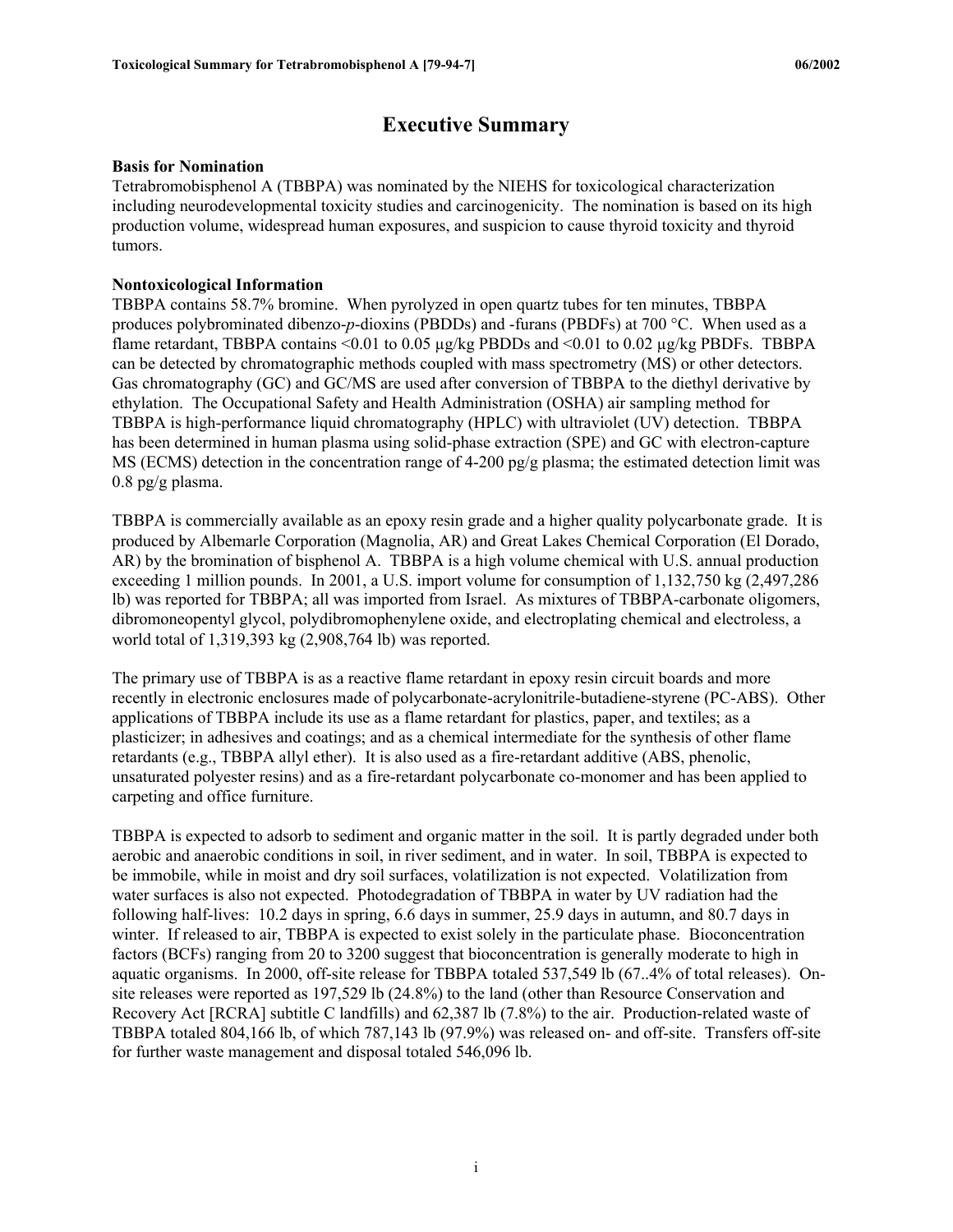TBBPA is listed in the Environmental Protection Agency (EPA) Toxic Substances Control Act (TSCA) Section 8(b) Chemical Inventory. Under Section 8(d) of TSCA, manufacturer, importers, and processors of TBBPA are required to submit to EPA copies and lists of unpublished health and safety studies (40 CFR 716.120). In addition, persons who manufacture or import TBBPA must report the results of tests showing that the chemical substance has been tested for the presence of halogenated dibenzodioxins (HDDs) or dibenzofurans (HDFs) (40 CFR 766.35). The reporting threshold for TBBPA for the Toxic Release Inventory (64 FR 58666, October 29, 1999; EPCRA Section 313) is 100 lb. Waste solids from TBBPA production are not listed as hazardous; wastewaters from the process, however, meet the existing listing description for K131 (Wastes from the Production of Methyl Bromide). As particulates not otherwise regulated (PNOR), the OSHA permissible exposure level time-weighted average (PEL TWA) is 15 mg/m<sup>3</sup> TBBPA; as particulates not otherwise specified (PNOS), the American Conference of Governmental Industrial Hygienists threshold limit value (ACGIH TLV) TWA is 10 mg/m<sup>3</sup>.

#### **Human Exposure**

For the general population, exposure to TBBPA is possible from inhalation of ambient air and dermal contact with the compound (e.g., products made from polymers incorporating the TBBPA). Ingestion of TBBPA is also a possible exposure route. In commercial drinking water stored in reusable polycarbonate containers, native TBBPA as well as brominated derivatives of the 13C-bisphenol A (BPA) were detected. Additionally, TBBPA has been found in fish and shellfish.

Occupational exposure to TBBPA may occur via dermal contact during its production or use in the workplace or via inhalation of dusts. In its National Occupational Exposure Survey (NOES) (1981 1983), the National Institute for Occupational Safety and Health (NIOSH) estimated that 224 workers were potentially exposed to TBBPA in the United States.

An ongoing increase in human exposure to brominated flame retardants, including TBBPA, has been observed. Analysis of archived samples from Norway (spanning the years 1986 to 1999) showed that serum levels of TBBPA ranged from  $0.34$ -0.71 ng/g  $(0.63$ -1.3 pmol/g) lipid. The following TBBPA levels in plasma have been found in different occupational groups: up to 0.52 ng/g lipid in laboratory personnel; up to 0.80 ng/g lipid in circuit board producers; up to 1.8 ng/g lipid in computer technicians; 0.76 ng/g lipid in smelter workers; and 1.1-3.8 ng/g lipid in electronics dismantlers.

#### **Toxicological Data**

Human Studies: In several patch tests with human subjects, TBBPA was non-irritating and nonsensitizing. In one study, TBBPA (3-5 mg  $[6-9 \mu mol]$ ) was applied ten times to the upper arms of 54 volunteers during a sensitization phase, followed by a modified Draize multiple insult test ten to 14 days later. In a similar study, 50 human subjects were patch-tested nine times with Firemaster<sup>®</sup> PHT4 (dose not provided) on the upper arm (males) or the upper back, shoulder area (females), followed 12 days later by a single challenge patch on a site adjacent to the induction site. When TBBPA as a 1% mixture with Vaseline® petroleum jelly was applied under occlusion to the skin of three individuals for two days, no skin reaction occurred.

Chemical Disposition, Metabolism, and Toxicokinetics: In Sprague-Dawley rats, <sup>14</sup>C-TBBPA (single oral dose; 6.51-7.55 mg/kg [0.0120-0.0139 mmol/kg] body weight) was poorly absorbed from the gastrointestinal tract. At 72 hours, ~95% was eliminated in the feces and <1.1% in the urine. The highest concentrations were found in the liver and the gonads; maximum half-life in any tissue was less than three days. Recent studies using bile-duct cannulated rats have shown that TBBPA is readily absorbed. Oral administration of <sup>14</sup>C-TBBPA (2.0 mg/kg [3.7 nmol/kg]) for three days produced three conjugated metabolites in the bile—a diglucuronide, a monoglucuronide, and a glucuronide-sulfate ester (34, 45, and 21%, of the radioactivity excreted during the first 24 hours, respectively). Within 72 hours, 71.3% of the administered dose was excreted in the bile and 26.7% in the feces. In uncannulated rats, 91.7% was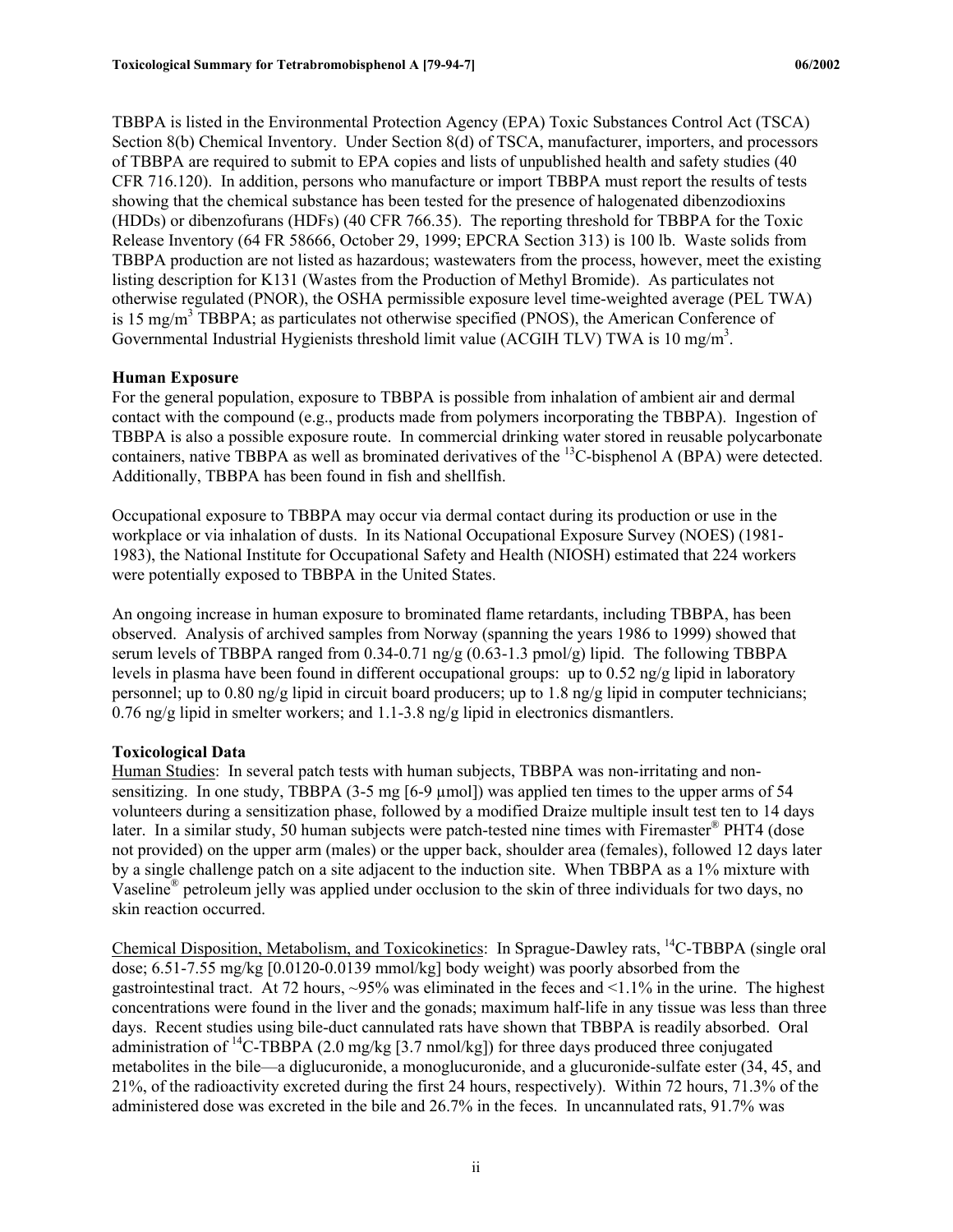excreted in the feces as TBBPA, and about 2% remained after 72 hours. In pregnant rats, oral administration of  $^{14}$ C-TBBPA (dose not provided) on gestation days 10 through 16 resulted in the excretion of 79.8% of radioactivity in feces. In dams 0.83% of the total administered dose was found in the tissues, while in fetuses the amount was 0.34%. Highest maternal levels were seen in the carcass (0.37%) and liver (0.26%).

In another rat study, a single intraperitoneal dose of <sup>14</sup>C-TBBPA (250 or 1000 mg/kg [0.460 or 1.839] mmol/kg] body weight) produced a radioactivity level in erythrocytes that was ten times higher than in plasma after 72 hours. Within the first hour after administration, highest concentrations were found in the fat tissue, followed by liver, sciatic nerve, muscles, and adrenals. After 72 hours, 51-65% of the dose was excreted in the feces and 0.3% in the urine, while about 20% was retained.

Acute Toxicity: The high  $LD_{50}$  and  $LC_{50}$  values for mice, rats, guinea pigs, and rabbits indicate that the acute toxicity of TBBPA is low. For the mouse and guinea pig,  $LC_{50}$  values were >500 mg/m<sup>3</sup> (22.5) ppm), while for the rat, it was  $>10,920$  mg/m<sup>3</sup> (490.88 ppm). Oral LD<sub>50</sub> values for mice and rats were  $>$ 2000 mg/kg, while an LD<sub>50</sub>  $>$ 50,000 mg/kg (92 mmol/kg) was calculated for the rat via intubation. Dermal  $LD_{50}$  values >1000 mg/kg (2 mmol/kg) were reported for rabbits and guinea pigs. The intraperitoneal LD<sub>50</sub> values were  $\geq$ 3200 mg/kg (5.883 mmol/kg) for the mouse and rat.

Short-term or Subchronic Toxicity: In mice, oral administration of TBBPA (up to 4900 mg/kg [9.009 mmol/kg]) in the diet for three months caused no adverse effects. A higher dose (15,600 mg/kg [28.681 mmol/kg] caused decreases in body weight, hemoglobin, hematocrit, red blood cells, serum proteins, and serum triglyceride and an increase in spleen weight.

In rats, inhalation of micronized TBBPA (up to 18 mg/L [810 ppm]) for four hours per day, five days per week for two weeks produced excess salivation, excess lacrimation, and nasal discharge. Females exhibited decreased relative liver weights; at 8 mg/L (360 ppm) they had increased relative adrenal and thyroid weights.

TBBPA (375, 750, or 1125 mg/kg [0.689, 1.38, or 2.068 mmol/kg]) administered intragastrically daily for seven days produced a decreased glutathione (GSH) level at the mid and high doses in female rats and an increased malondialdehyde (MDA) level at the high dose in male rats. In contrast, the activity of 5-aminolevulinate dehyratase (ALA-D) was affected oppositely for both sexes. A 28-day study using TBBPA (10, 50, or 250 mg/kg [0.018, 0.092, 0.460 mmol/kg]) daily on females only caused a systemic increase in GSH and MDA at the medium dose, while 5-aminolevulinate synthase (ALA-S) activity had a decreasing tendency at the high dose during the observation period. Significant changes with regard to indicators of porphyrogenic action suggested that TBBPA is capable of disturbing the heme metabolism in the animals. Oral administration of TBBPA (up to 1000 mg/kg [1.839 mmol/kg] per day for up to 90 days) produced no adverse effects.

TBBPA (up to 2500 mg/kg [4.596 mmol/kg] body weight) applied for three weeks to the clipped and abraded skin of rabbits produced slight erythema. At double the dose (5000 mg/kg [9.193 mmol/kg]), moderate desquamation and loss of body weight prior to death occurred. Pale liver, accentuated liver lobulation, and gastric irritation were also observed in several animals in this group. In the rabbit ear assay, TBBPA (0.5-50% in Polylan) applied for four weeks was not chloracnegenic.

Reproductive and Teratological Effects: TBBPA (doses up to 2.5 g/kg [4.6 mmol/kg] body weight) given to rats via gavage on gestation days 0-19 produced no signs of toxicity, including no abnormalities. Oral administration of TBBPA as  $SAYTEX^{\otimes}111$  (2.5, 10.0, or 25.0 mg/kg [4.6, 18.4, or 46.0 µmol/kg]) on gestation days 6-15 was more toxic to the conceptus than to the dam. The embryo/fetal no-effect level was 2.5 mg/kg/day, while the maternal no-effect level was  $>25.0$  mg/kg/day. At  $\geq$ 10 mg/kg/day, dose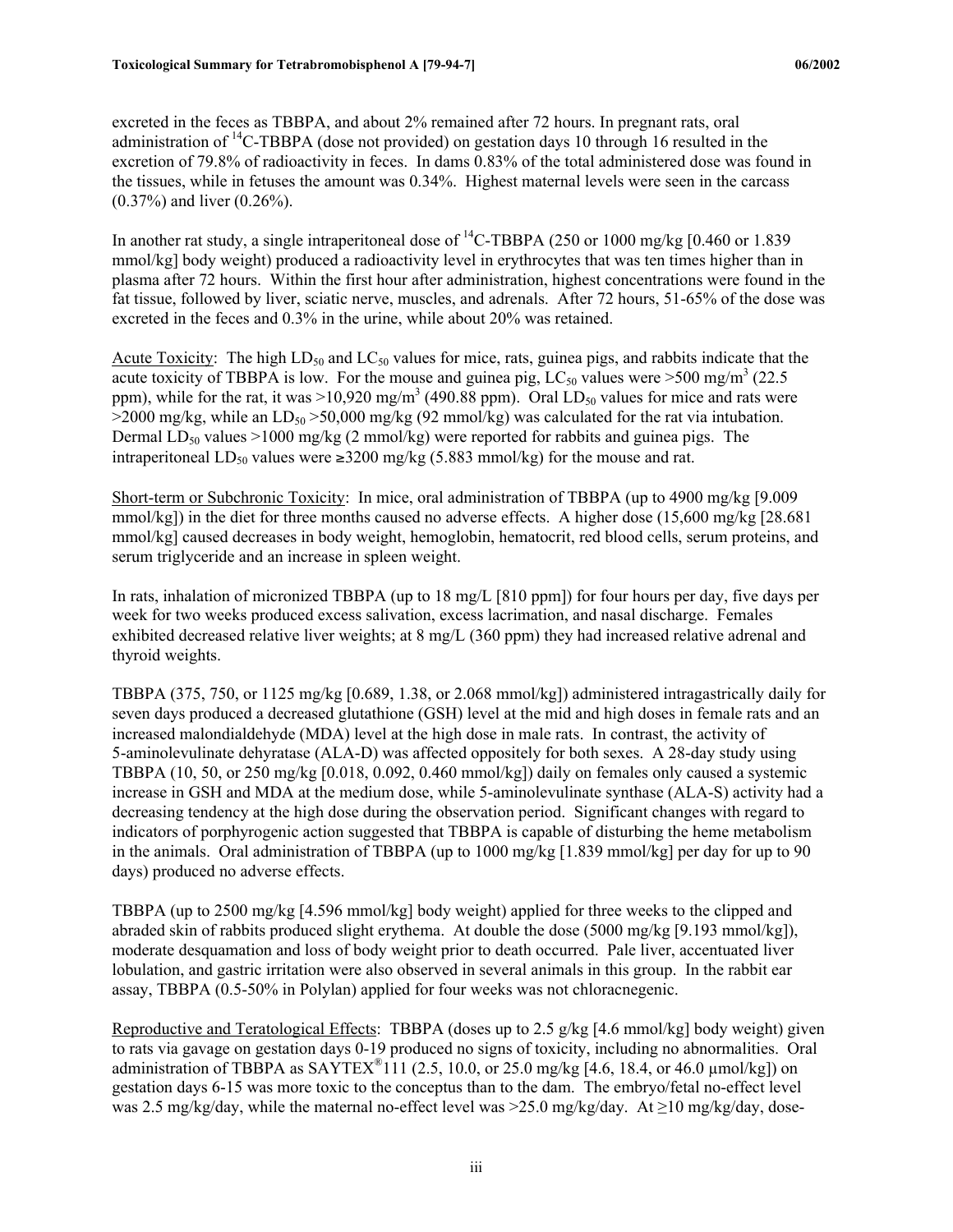dependent effects on the conceptuses were observed (e.g., increased resorption and delayed skeletal ossification). At the high dose, the effects were statistically significant, as compared with control. In another study, TBBPA as Firemaster<sup>®</sup> BP4-A (up to 10 g/kg [18.385 mmol/kg]) was not teratogenic in rats similarly exposed. Slight decreases in body weight gains were seen at the highest dose. The greencolored stools suggested an effect on bile pigment formation metabolism. When given to pregnant mice, TBBPA accumulated in the brains of unborn mice by passing through blood barriers to the fetus.

Genotoxicity: TBBPA (up to ≥10,000 µg/plate [18.385 µmol/plate]) was not mutagenic in *Salmonella typhimurium* strains TA98, TA100, TA1535, TA1537, and TA1538 and *Saccharomyces cerevisiae* strain D4 in the presence and absence of metabolic activation. In human peripheral lymphocytes, TBBPA (1.5-200 µg/mL [2.8-368 µM]) failed to induce chromosome aberrations with and without metabolic activation.

Immunotoxicity: In several studies using guinea pigs, TBBPA was not a sensitizer. In one experiment, TBBPA (0.1% in 0.9% NaCl solution) was injected intradermally in the back and flanks of guinea pigs every other day three times per week for up to ten doses, followed by a challenge dose two weeks later.

No information regarding chronic toxicity, synergistic/antagonistic effects, cytotoxicity, or carcinogenicity was located.

#### **Structure-Activity Relationships**

2,2′,6,6′-Tetrabromo-3,3′,5,5′-tetramethyl-4,4′-dihydroxybiphenyl (TTDB)

In rats and rabbits, TTDB (doses not provided) is a possible irritant but is not a primary skin irritant, and is not toxic when applied dermal or orally  $(LD<sub>50</sub> = 5 g/kg)$ . In a 28-day oral study with rats, TTDB (1, 10, 100, and 1000 ppm) produced no changes in behavior, appearance, body weight or organ weights, food consumption, or gross or microscopic pathologic lesions.

#### Other TBBPA Structural Analogs

Unpublished health and safety studies of TBBPA bis(2-hydroxyethyl ether) have been submitted to EPA (i.e., Toxic Substances Control Act Test Submissions [TSCATS]). Reports include acute toxicity studies in mice, rats, guinea pigs, and rabbits; subchronic oral toxicity studies in rats; genetic toxicology studies in bacteria *in vitro*; and dermal exposure in humans of the substance either as the single chemical or a component of a mixture (e.g., Emery diol 1608-62R) tested separately from the mixture. TSCATS are also available for TBBPA allyl ether. The oral  $LD_{50}$  was  $>5$  g/kg in rats, and the dermal  $LD_{50}$  was  $>2$ g/kg in rabbits. The chemical was a mild irritant on the skin (at 500 mg) and in the eyes (at 100 mg) of rabbits.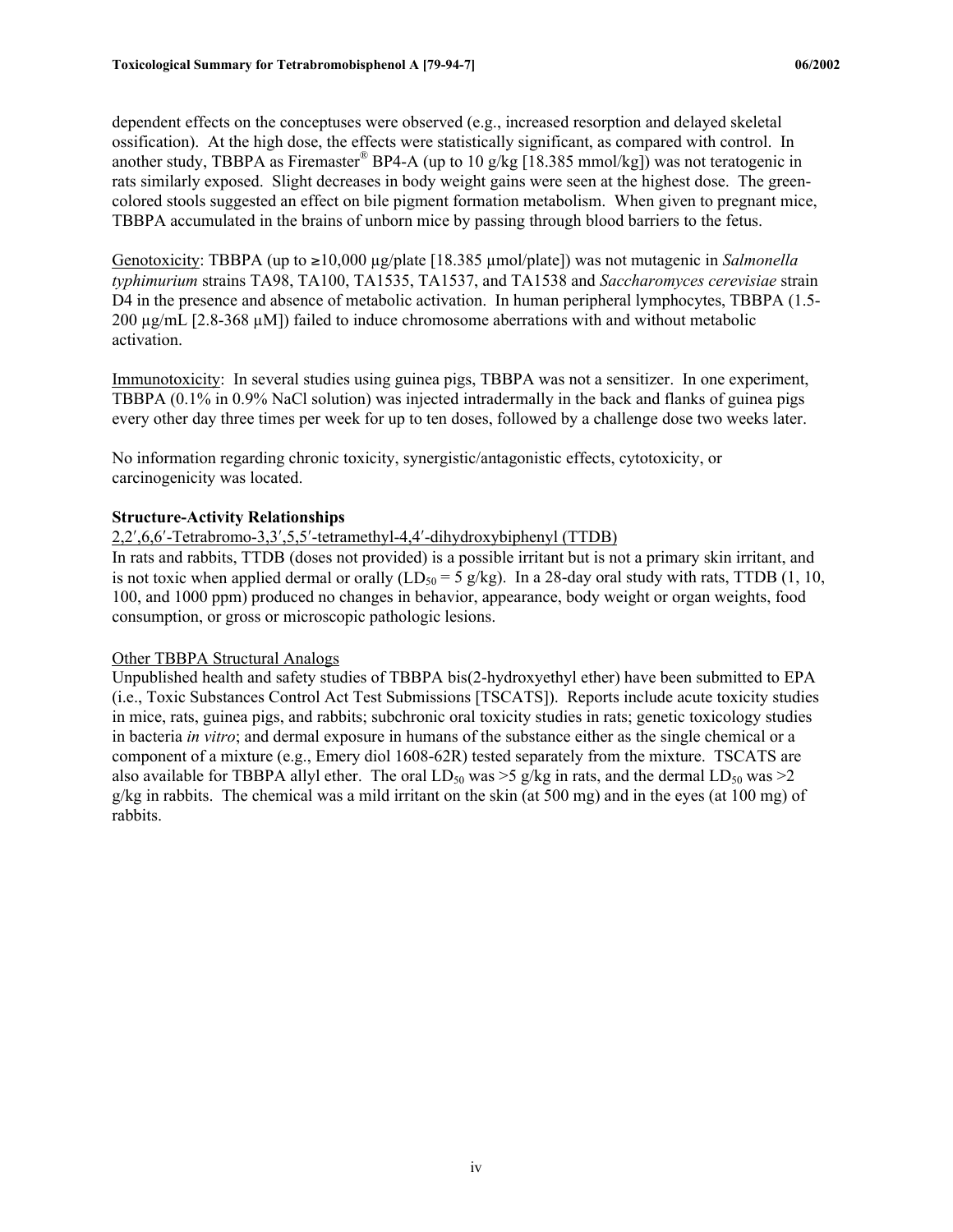| 1.0                                                                                       |                                                             |  |  |  |  |
|-------------------------------------------------------------------------------------------|-------------------------------------------------------------|--|--|--|--|
| 2.0<br>2.1<br>2.2<br>2.3                                                                  |                                                             |  |  |  |  |
| 3.0                                                                                       |                                                             |  |  |  |  |
| 4.0                                                                                       |                                                             |  |  |  |  |
| 5.0                                                                                       |                                                             |  |  |  |  |
| 6.0                                                                                       |                                                             |  |  |  |  |
| 7.0                                                                                       |                                                             |  |  |  |  |
| 8.0                                                                                       |                                                             |  |  |  |  |
| 9.0<br>9.1<br>9.2<br>9.3<br>9.4<br>9.5<br>9.6<br>9.7<br>9.8<br>9.9<br>9.10<br><b>10.0</b> | 9.1.1<br>9.1.2<br>9.1.3<br>9.1.4<br>9.1.5<br>9.1.6<br>9.1.7 |  |  |  |  |

## **Table of Contents**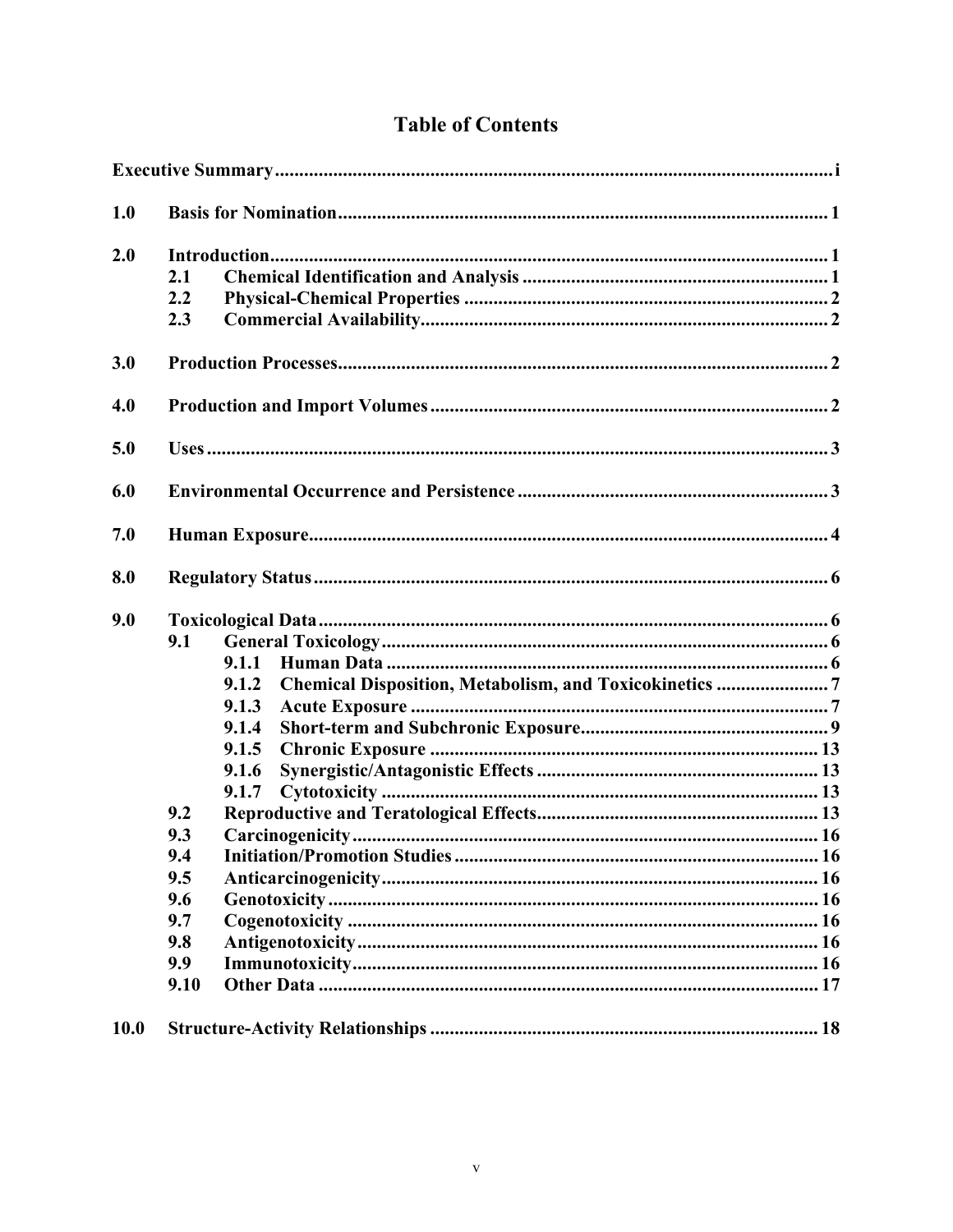| 11.0           |         |                                                                    |  |
|----------------|---------|--------------------------------------------------------------------|--|
|                | 11.1    |                                                                    |  |
|                | 11.2    |                                                                    |  |
| 12.0           |         |                                                                    |  |
| <b>13.0</b>    |         |                                                                    |  |
|                |         |                                                                    |  |
|                |         |                                                                    |  |
| <b>Tables:</b> |         |                                                                    |  |
|                | Table 1 |                                                                    |  |
|                | Table 2 |                                                                    |  |
|                | Table 3 | <b>Reproductive Toxicity and Teratology Studies with TBBPA  14</b> |  |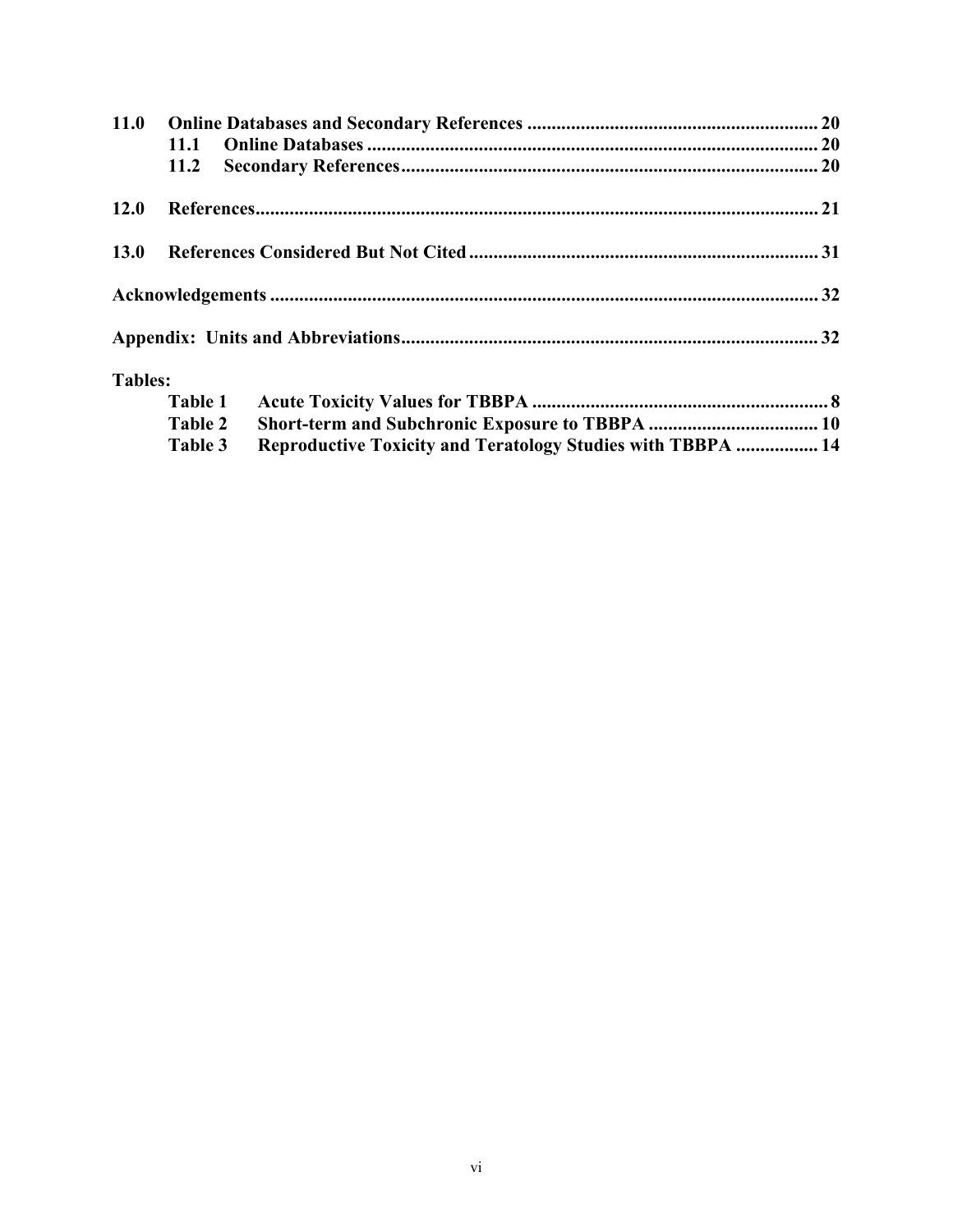#### **1.0 Nomination**

Tetrabromobisphenol A (TBBPA) was nominated by the NIEHS for toxicological characterization including neurodevelopmental toxicity studies and carcinogenicity. The nomination is based on its high production volume, widespread human exposures, and suspicion to cause thyroid toxicity and thyroid tumors.

#### **2.0 Introduction**





#### **2.1 Chemical Identification and Analysis**

TBBPA  $(C_{15}H_{12}Br_4O_2$ , mol. wt. = 543.91) is also called the following:

| <b>BA59</b>                                     | Phenol, $4,4'$ -(isopropylidene $(2,6$ -dibromo-        |
|-------------------------------------------------|---------------------------------------------------------|
| 2,2-Bis(3,5-dibromo-4-hydroxyphenyl) propane    | Phenol, 4,4'-(1-methylethylidene)bis(2,6-dibromo- (9CI) |
| 2,2-Bis(4-hydroxy-3,5-dibromophenyl) propane    | Saytex 111                                              |
| <b>Bromdian</b>                                 | Saytex RB-100                                           |
| FG 2000                                         | Saytex RB-100 ABS                                       |
| Fire Guard 2000                                 | Saytex RB 100PC                                         |
| Firemaster BP 4A                                | Tetrabrom                                               |
| FR-1524                                         | 2,2',6,6'-Tetrabromobisphenol A                         |
| Great Lakes BA-59P                              | 3,3',5,5'-Tetrabromobisphenol A                         |
| 4,4'-Isopropylidenebis(2,6-dibromophenol)       | 3,5,3',5'-Tetrabromobisphenol A                         |
| 4,4'-Isopropylylidenebis(2,6-dibromophenol)     | Tetrabromodian                                          |
| 4,4'-(1-Methylethylidene)bis(2,6-dibromophenol) | Tetrabromodiphenylopropane                              |

Sources: HSDB (2001); IPCS/WHO (1995); RTECS (2000)

TBBPA can be detected by chromatographic methods coupled with mass spectrometry (MS) or other detectors. Brominated organic compounds from air, collected by use of a glass fiber filter and a high-volume air sampler, can be analyzed by gas-liquid chromatography (GLC)/MS/computer, GLC/electron capture detection (ECD), or thin-layer chromatography (TLC) (HSDB, 2001). Gas chromatography (GC) and GC/MS are used after conversion of TBBPA to the diethyl derivative by ethylation (IPCS/WHO, 1995). The Occupational Safety and Health Administration (OSHA) air sampling method for TBBPA is high-performance liquid chromatography (HPLC) with ultraviolet (UV) detection (OSHA, 2001). TBBPA has been determined in human plasma using solid-phase extraction (SPE) and GC with electron-capture MS (ECMS) detection in the concentration range of 4-200 pg/g plasma; the estimated detection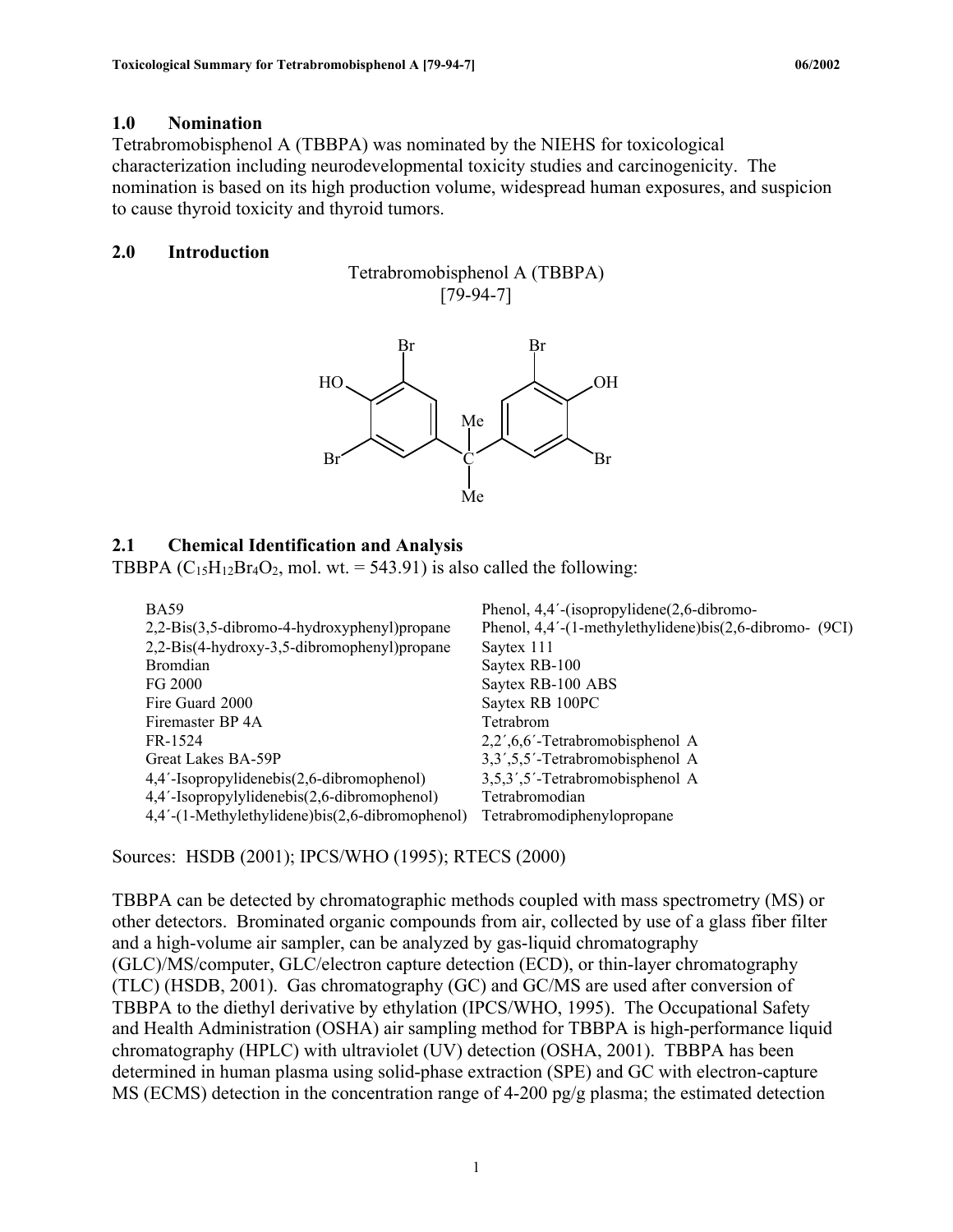<span id="page-9-0"></span>limit was 0.8 pg/g plasma. The method has been applied in the analysis of plasma samples from potentially occupationally exposed individuals (Thomsen et al., 2001a).

| <b>Property</b>                       | <b>Information</b>                                                                            | Reference                             |
|---------------------------------------|-----------------------------------------------------------------------------------------------|---------------------------------------|
| Physical State                        | White (colorless) crystalline powder                                                          | <b>IPCS/WHO</b> (1995)                |
| Melting Point $(^{\circ}C)$           | 181-182                                                                                       | <b>IPCS/WHO</b> (1995)                |
| Boiling Point $(^{\circ}C)$           | $\sim$ 316                                                                                    | <b>IPCS/WHO</b> (1995)                |
| Vapor Pressure (mm Hg $\omega$ 20 °C) | $\leq$ 1                                                                                      | <b>IPCS/WHO</b> (1995)                |
| Specific Gravity                      | 2.18                                                                                          | <b>IPCS/WHO</b> (1995)                |
| $Log P_{OW}$                          | 4.5                                                                                           | <b>IPCS/WHO</b> (1995)                |
| Water Solubility (mg/L)               | $0.72 \; (\partial)$ 15 °C<br>4.16 @ 25 °C                                                    | <b>IPCS/WHO</b> (1995)                |
|                                       | 1.77 @ $35 °C$                                                                                |                                       |
| Soluble in:                           | Methanol, ether, acetone, methylene<br>chloride, toluene, benzene, and<br>methyl ethyl ketone | CRCS, Inc. (1984); IPCS/WHO<br>(1995) |

### **2.2 Physical-Chemical Properties**

TBBPA contains 58.7% bromine (IPCS/WHO, 1995). Under basic conditions, both hydroxyl groups of TBBPA react with epichlorohydrin to give the diglycidyl ether, which is widely used in epoxy resin formulations. When pyrolyzed in open quartz tubes for ten minutes, TBBPA produces polybrominated dibenzo-*p*-dioxins (PBDDs) and -furans (PBDFs) at 700 °C. At 800 °C the levels of the pyrolysis products increase; however, at 900 °C a decrease is found (HSDB, 2001). When used as a flame retardant, TBBPA contains <0.01 to 0.05 µg/kg PBDDs and <0.01 to 0.02 µg/kg PBDFs (Kurz, 1998).

#### **2.3 Commercial Availability**

TBBPA is commercially available as an epoxy resin grade and a higher quality polycarbonate grade (HSDB, 2001). It is produced by Albemarle Corporation (Magnolia, AR) and Great Lakes Chemical Corporation (El Dorado, AR) (SRI Int., 2001). In 1999, Albemarle Corporation's 50,000-metric ton plant produced TBBPA under the trade name SAYTEX® RB-100 flame retardant (58.5% bromine). Proprietary continuous process technology, which does not yield methyl bromide during production, is used to give a product with six sigma quality. The facility also makes the company's new SAYTEX CP-2000 flame retardant (Albemarle Corp., 1997, 1998; Chem. Mark. Rep., 1999b). By the end of 2002, Albemarle, through its joint venture with Arab Potash, will have added an annual TBBPA capacity of 37,500 metric tons (Mg) (82.7 million lb) to its facility in Safi, Jordan (Lerner, 2001).

## **3.0 Production Processes**

TBBPA is produced by the bromination of bisphenol A in the presence of solvents, such as a halocarbon, water, 50% hydrobromic acid, aqueous alkyl monoethers, or aqueous acetic acid. When methanol is used, methyl bromide is formed as a co-product (IPCS/WHO, 1995).

#### **4.0 Production and Import Volumes**

TBBPA is a high production volume (HPV) chemical with U.S. annual production exceeding 1 million pounds (Environ. Defense, 2001). In 1997, a lower limit of 34,550 Mg and an upper limit of 48,140 Mg were reported (U.S. EPA, 1998b). Under the 1998 Inventory Update Rule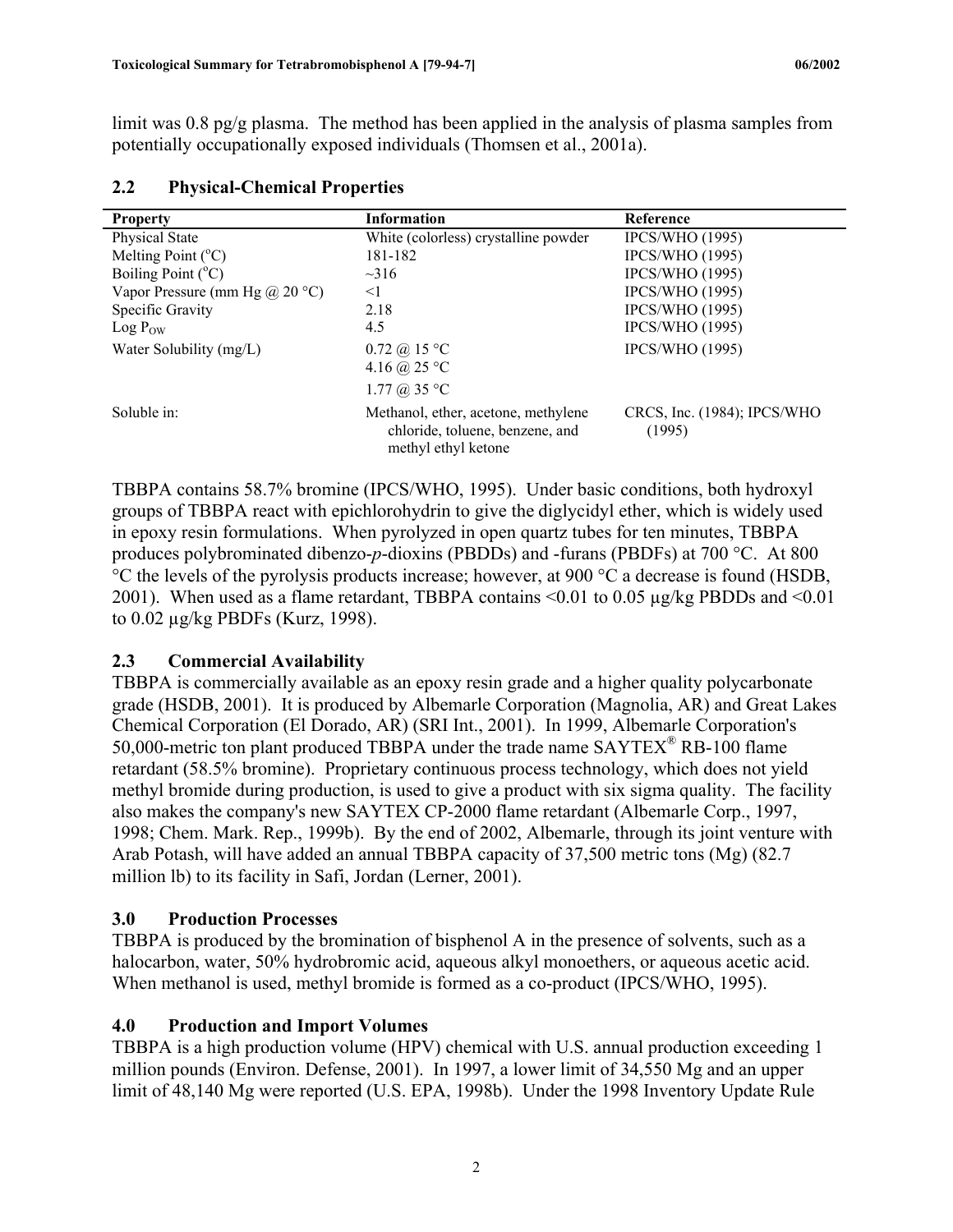<span id="page-10-0"></span>(IUR), an aggregate production volume ranging between  $>100$  million lb (45,400 Mg) to 500 million lb (227,000 Mg) was reported (U.S. EPA, 2000b). In 1999, an estimated rise in demand of 8 to 9% per year was projected for TBBPA (a 145,000-metric ton market globally) (Chem. Mark. Rep., 1999a).

In 2001, a U.S. import volume for consumption of 1,132,750 kg (2,497,286 lb) was reported for TBBPA; all was imported from Israel. As mixtures of TBBPA-carbonate oligomers, dibromoneopentyl glycol, polydibromophenylene oxide, and electroplating chemical and electroless, a world total of 1,319,393 kg (2,908,764 lb) was reported. The two leading exporter countries were Canada and the Federal Republic of Germany, who exported 710,566 and 420,858 kg (1,566,530 and 927,833 lb), respectively, to the United States (ITA, 2001).

## **5.0 Uses**

TBBPA is primarily used as a reactive flame retardant in epoxy resin circuit boards and more recently in electronic enclosures made of polycarbonate-acrylonitrile-butadiene-styrene (PC-ABS); approximately 90% is used in the manufacture of the resins (HSDB, 2001; IPCS/WHO, 1995). In encapsulations for integrated circuit chips, TBBPA is incorporated into the epoxy polymer structure after curing, resulting in no free TBBPA in the finished product (Philips Semiconductors, 2001). In addition to its use in polymers, general applications of TBBPA include its use as a flame retardant for plastics, paper, and textiles; as a plasticizer; in adhesives and coatings; and as a chemical intermediate for the synthesis of other flame retardants (e.g., TBBPA allyl ether, TBBPA bis(2-hydroxyethyl ether), TBBPA carbonate oligomers, and TBBPA diglycidyl ether). It has also been used as a fire-retardant additive (ABS, phenolic, unsaturated polyester resins) and as a fire-retardant polycarbonate comonomer (HSDB, 2001; IPCS/WHO, 1995). Additionally, TBBPA is applied to carpeting and office furniture (Gain, 1997).

#### **6.0 Environmental Occurrence and Persistence**

Production and use of TBBPA as a reactive flame retardant in epoxy resin circuit boards and electronic enclosures made of PC-ABS may result in the compound's release to the environment through waste streams. If released into water, TBBPA is expected to adsorb to suspended solids and sediment (based upon an estimated  $K_{OC}$  of 56,000). Volatilization from water surfaces, however, is not expected (based upon an estimated Henry's Law constant of  $7.0 \times 10^{-11}$  atmm<sup>3</sup>/mol). If released to air, TBBPA is expected to exist solely in the particulate phase (based on estimated vapor pressure of 1.8 x  $10^{-11}$  mm Hg at 25 °C), which may then be removed by wet and dry deposition (HSDB, 2001). TBBPA has persistence half-life values ranging from 44-179 days in soil, 48-84 days in water, and 1-9 days in air (U.S. EPA, 1999a; cited by U.S. EPA, 2002a).

In soil, TBBPA is expected to be immobile (based upon the estimated  $K_{\text{OC}}$ ), while in moist and dry soil surfaces, volatilization is not expected (based upon the estimated Henry's Law constant and estimated vapor pressure, respectively). Under anaerobic conditions, TBBPA is expected to undergo rapid primary degradation and slow mineralization in some soils. In three different anaerobic soils, biodegradation of TBBPA (10 mg/kg [0.018 mmol/kg]) resulted in 44 to 91% of the parent after 64 days (depending on the type and composition of the soil, temperature, and humidity). Only 0.03 to 0.35% of the radioactive compound was recovered as carbon dioxide.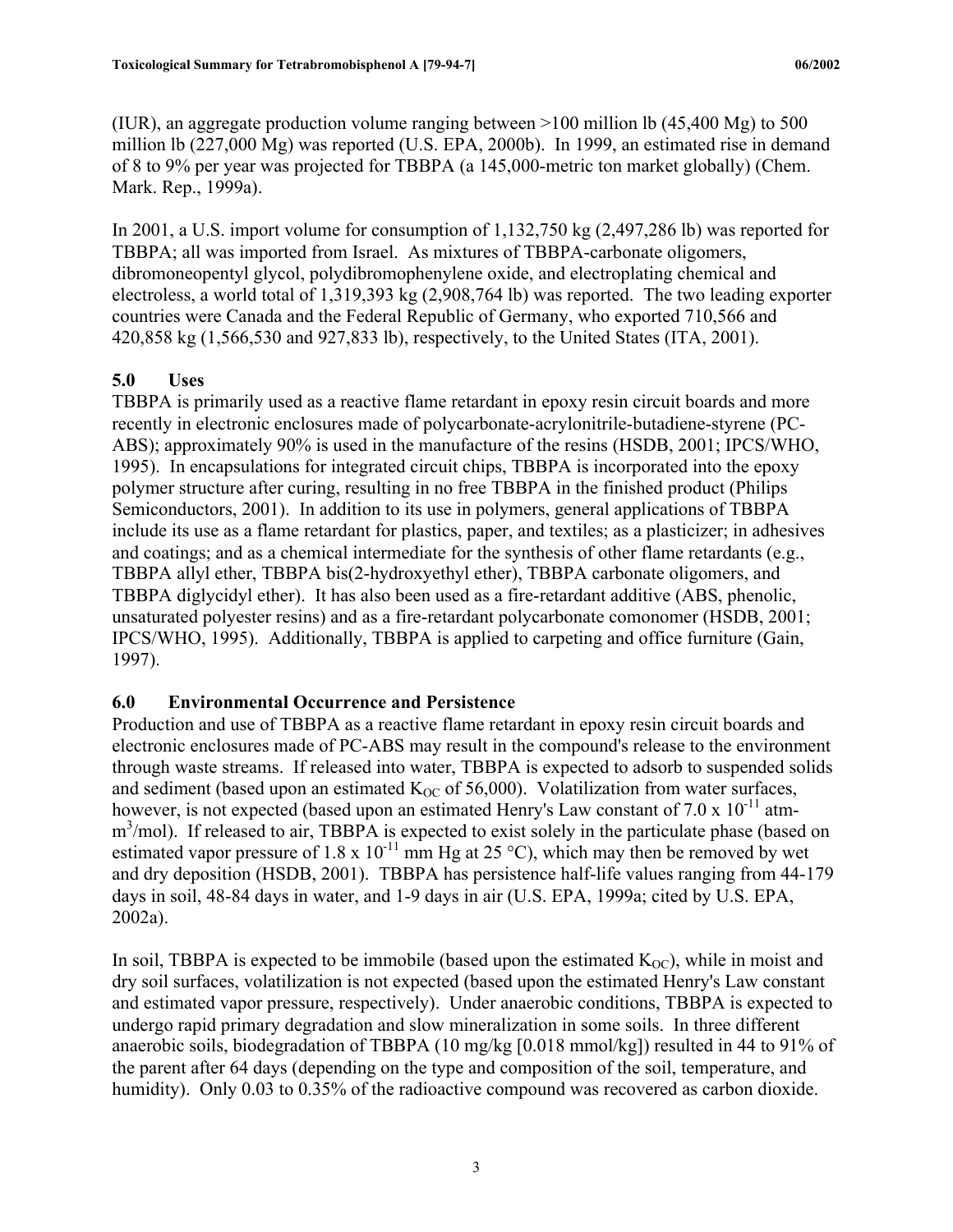<span id="page-11-0"></span>In a sediment/water microbial test system using natural river sediment and water, a 56-day aerobic test showed biodegradation of TBBPA; half-lives ranged from 48 (10  $\mu$ g/L [0.018  $\mu$ M]) to 84 days (1000  $\mu$ g/L [1.839  $\mu$ M]). As above, mineralization was much slower with <8% mineralized during the period (HSDB, 2001; IPCS/WHO, 1995). A sequential anaerobic-aerobic process may completely degrade TBBPA (Ronen and Abeliovich, 2000). Under sewage treatment conditions, no biodegradation has been detected (IPCS/WHO, 1995).

Sediment collected from the Neya River in Japan contained  $\sim$ 20  $\mu$ g/kg (0.037  $\mu$ mol/kg) (dry weight) TBBPA, while marine sediments from estuaries in Osaka Bay contained 0.5-4.5 ppb (0.9-8.3 nmol/kg) TBBPA and river sediments from the bay contained 22-140 ppb. Marine sediments from other estuaries had levels between <0.5-1.8 ppb (HSDB, 2001). The sediment upstream and downstream from a Swedish plastics factory using TBBPA contained levels of 50 and 430 µg/kg, respectively; the dimethylated compound was found at concentrations of 36 and 2400 µg/kg, respectively (IPCS/WHO, 1995). In sewage sludge from treatment plants, TBBPA ranged from 2.9 to 76 ng/g dry weight (de Wit, 2000).

Photodegradation of TBBPA in water by UV radiation had the following half-lives: 10.2 days in spring, 6.6 days in summer, 25.9 days in autumn, and 80.7 days in winter; cloud cover increased the times by a factor of two (IPCS/WHO, 1995). In the absence and presence of hydroxyl radicals, the main breakdown product of TBBPA photodegradation was 2,4,6-tribromophenol. Other decomposition products have been tentatively identified as di- and tri-bromobisphenol A; dibromophenol; 2,6-dibromo-4-(bromoisopropylene)phenol; 2,6-dibromo-4-(dibromoisopropylene)phenol; and 2,6-dibromo-1,4-hydroxybenzene (Eriksson and Jakobsson, 1998; cited by de Wit, 2000).

Bioconcentration factors (BCFs) ranging from 20 to 3200 suggest that bioconcentration is generally moderate to high in aquatic organisms. In fish, a half-life of less than one day was observed, while in oysters, it was less than five days. During depuration, the majority of accumulated TBBPA and its metabolites was eliminated within three to seven days (HSDB, 2001; IPCS/WHO, 1995).

In 2000, off-site release for TBBPA totaled 537,549 lb (67..4% of total releases). On-site releases were reported as 197,529 lb (24.8%) to the land (other than Resource Conservation and Recovery Act [RCRA] subtitle C landfills) and 62,387 lb (7.8%) to the air. Production-related waste of TBBPA totaled 804,166 lb, of which 787,143 lb (97.9%) was released on- and off-site. Transfers off-site for further waste management and disposal totaled 546,096 lb, of which 537,549 lb (98.4%) was off-site transfers to disposal (U.S. EPA, 2002a).

## **7.0 Human Exposure**

For the general population, exposure to TBBPA is possible from inhalation of ambient air and dermal contact with the compound (e.g., products made from polymers incorporating the TBBPA). In Southern Arkansas, a level of 1.8 µg/m<sup>3</sup> TBBPA was detected in air near production facilities (IPCS/WHO, 1995). From barber shops in El Dorado and Magnolia, AR (production sites), samples of human hair contained levels up to 2-5 µg/kg (HSDB, 2001). In the analysis of dust samples from Parliament buildings in eight countries, TBBPA was not a significant contaminant. Only in samples from a Dutch Parliament building was it present above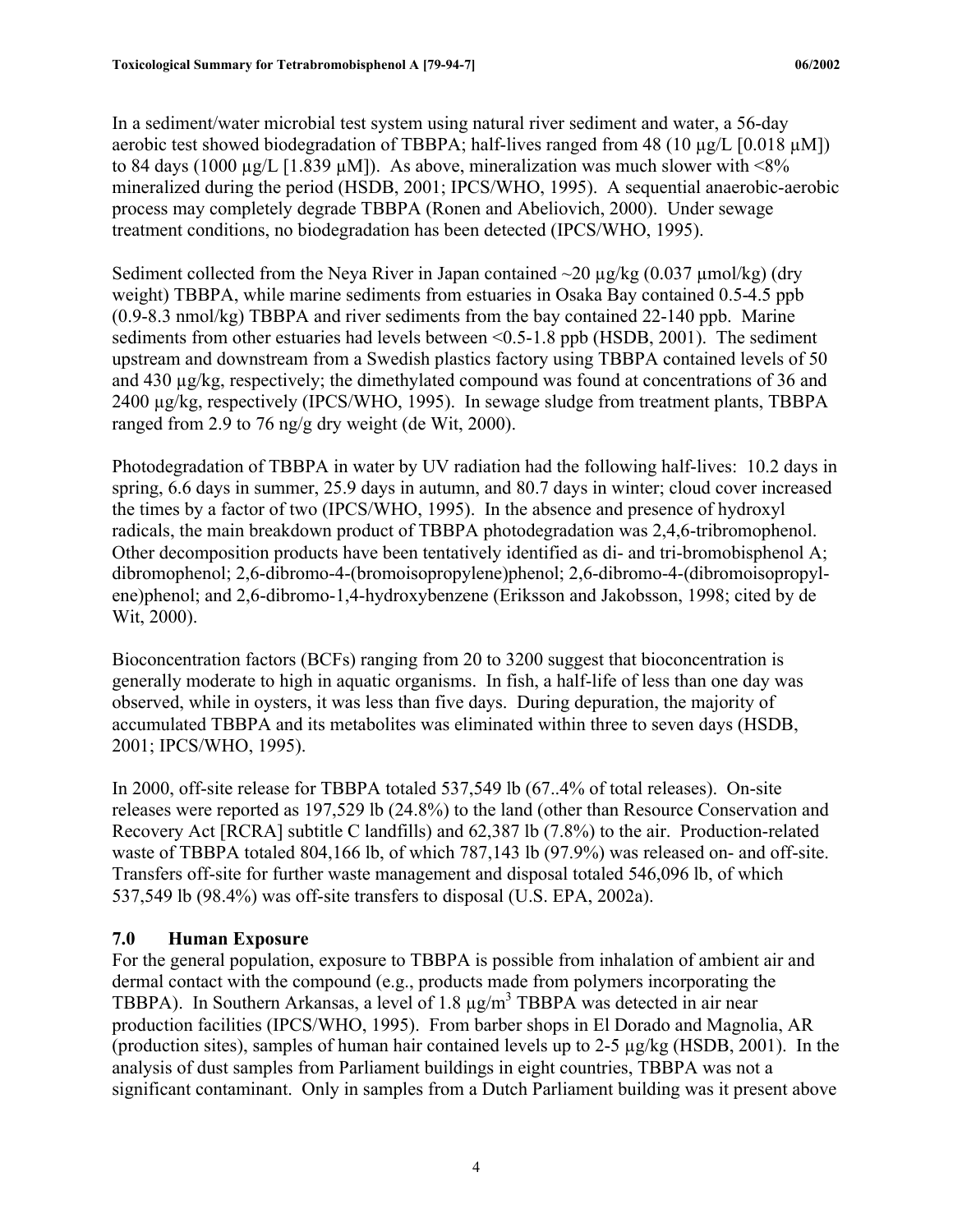detection limits at 0.05 ppm (Santillo et al., 2001). In a study of samples of waste electric appliances, TV waste consisting of 420 µg/g TBBPA/ABS resin contained 2.4-1300 µg/g TBBPA in the casing and 500-520  $\mu$ g/g TBBPA in the circuit board. In waste PC, the casing contained 2900  $\mu$ g/g TBBPA, and in waste cellular phone, the amount of TBBPA was 28  $\mu$ g/g (Sakai et al., 2001). In filings from a printed circuit board, approximately 700 ppm unreacted TBBPA per gram circuit board was found, corresponding to ~4 mg free TBBPA per gram of TBBPA used (Sellström and Jansson, 1995).

Ingestion of TBBPA is also a possible exposure route. In commercial drinking water stored in reusable polycarbonate containers, native TBBPA as well as brominated derivatives of the 13Cbisphenol A (BPA) were detected. In two single carboy samples, <sup>13</sup>C-TBBPA was the major <sup>13</sup>C-BPA constituent ( $>85\%$ ) (Peterman et al., 2000). Additionally, TBBPA has been found in fish and shellfish. Samples from the Osaka area contained 0.8 and 4.6  $\mu$ g/kg (wet weight) methylated TBBPA, respectively. TBBPA was not detected in any other fish samples collected from other locations in Japan. The dimethylated metabolite of TBBPA, however, was not found in fat samples collected from residents of Osaka (IPCS/WHO, 1995). The median level of TBBPA was  $4500 \text{ pg/g}$  lipid in the blood of Japanese adults; the maximum level was 12,000 pg/g lipid (Nagayama et al., 2001).

Occupational exposure to TBBPA may occur via dermal contact during its production or use in the workplace or via inhalation of dusts. The compound was found in the blood of computer technicians with a half-life of two days (Hagmar et al., 2000a,b; cited by Santillo et al., 2001). The following TBBPA levels in plasma have been found in different occupational groups: up to 0.52 ng/g lipid in laboratory personnel; up to 0.80 ng/g lipid in circuit board producers; up to 1.8 ng/g lipid in computer technicians; 0.76 ng/g lipid in smelter workers; and 1.1-3.8 ng/g lipid in electronics dismantlers (Hagmar et al., 2000a,b; cited by Hagmar and Bergman, 2001; Thomsen et al., 2001b). An ongoing increase in human exposure to brominated flame retardants, including TBBPA, has been observed. Analysis of archived samples from Norway (spanning the years 1986 to 1999) showed that serum levels of TBBPA ranged from  $0.34$ - $0.71$  ng/g  $(0.63$ - $1.3$ pmol/g) lipid (Thomsen et al., 2002). In rooms containing computers and other electrical equipment, all air particulate samples contained TBBPA (Bergman et al., 1997; cited by de Wit, 2000). From the dismantling hall at a recycling plant for electronic products such as computer, TV sets, microwaves, and printers, an average concentration of 30 ng/m<sup>3</sup> (55 pmol/m<sup>3</sup>) was detected in the air. Near the shredder at the dismantling plant, significantly higher levels  $(\text{mean}=140 \text{ ng/m}^3 \text{ [257 pmol/m}^3))$  were detected. Other measurements were taken at an assembly of circuit boards (mean= $0.20$  ng/m<sup>3</sup> [0.37 pmol/m<sup>3</sup>]), an office with computers (0.035 ng/m<sup>3</sup> [0.066 pmol/m<sup>3</sup>]), a computer repair facility (0.035 ng/m<sup>3</sup> [0.064 pmol/m<sup>3</sup>]), and a teaching hall  $(0.093 \text{ ng/m}^3 \cdot [0.171 \text{ pmol/m}^3])$  (Sjödin et al., 2001). In its National Occupational Exposure Survey (NOES) (1981-1983), the National Institute for Occupational Safety and Health (NIOSH) estimated that 224 workers were potentially exposed to TBBPA in the United States (HSDB, 2001).

No significant concentrations of dioxins and furans have been found from TBBPA-containing plastics before and after the recycling process (Riess et al., 1999; cited by Miguel and Laboa, 2001). Studies have shown that printed circuit boards can also be recycled; circuit boards under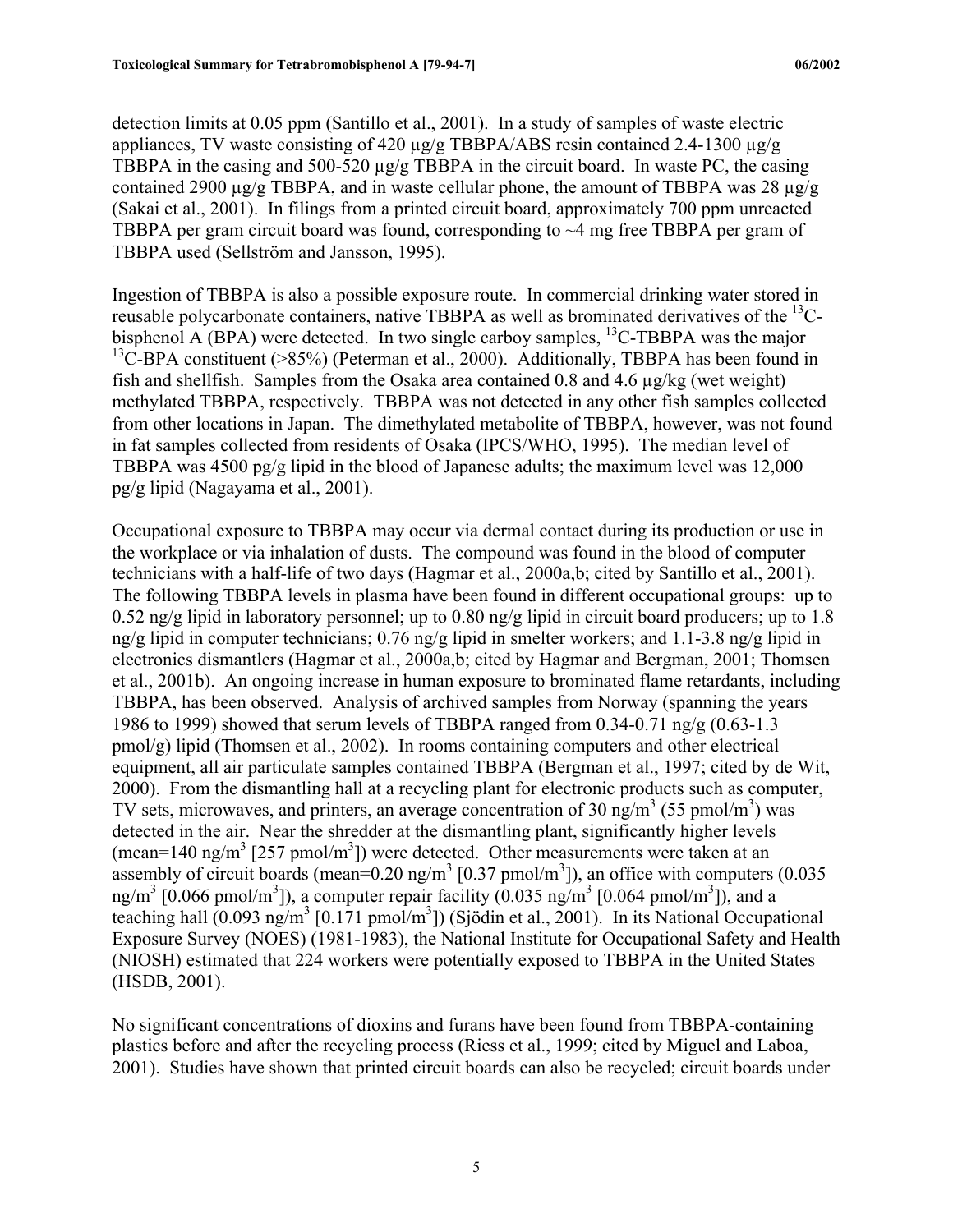<span id="page-13-0"></span>thermal stress in an oven generated low amounts of PBDDs/PBDFs (0.74-4.51 ng/g) (Lorenz and Bahadir, 1993).

### **8.0 Regulatory Status**

TBBPA is listed in the Environmental Protection Agency (EPA) Toxic Substances Control Act (TSCA) Section 8(b) Chemical Inventory (RTECS, 2000). Under Section 8(d) of TSCA, manufacturers, importers, and processors of TBBPA are required to submit to EPA copies and lists of unpublished health and safety studies (40 CFR 716.120) (HSDB, 2001). In addition, persons who manufacture or import TBBPA must report the results of tests showing that the chemical substance has been tested for the presence of halogenated dibenzodioxins (HDDs) or dibenzofurans (HDFs) (40 CFR 766.35) (U.S. EPA, 2001). The reporting threshold for TBBPA for the Toxic Release Inventory (64 FR 58666, October 29, 1999; EPCRA Section 313) is 100 lb (U.S. EPA, 1999a,b, 2000a). Waste solids from TBBPA production are not listed as hazardous; wastewaters from the process, however, meet the existing listing description for K131 (Wastes from the Production of Methyl Bromide) (U.S. EPA, 1994). Although removed in 1994 when TSCA Section 4 Final Rule Making (FRM) testing was completed, TBBPA remains of Master Testing List concern with respect to monitoring and product analysis for poly-HDDs and -HDFs (U.S. EPA, 1996). As particulates not otherwise regulated (PNOR), the OSHA permissible exposure level time-weighted average (PEL TWA) is  $15 \text{ mg/m}^3$  TBBPA; as particulates not otherwise specified (PNOS), the American Conference of Governmental Industrial Hygienists threshold limit value (ACGIH TLV) TWA is  $10 \text{ mg/m}^3$  (Great Lakes Chem. Corp., 1999).

Under the 1990, 1994, and 1998 IUR, Ameribrom, Inc. and Great Lakes Chemical Corporation reported manufacture or importation of TBBPA. Additionally, Ethyl Corporation and Albermarle Corporation reported the data in 1990 and 1994, respectively. The chemical was available for sponsorship in the HPV Challenge Program (U.S. EPA, 1998a). However, because a complete set of Screening Information Data Sheet (SIDS)-level data is currently available, no testing is planned under the program (U.S. EPA, 2002b).

## **9.0 Toxicological Data**

## **9.1 General Toxicology**

## **9.1.1 Human Data**

TBBPA (3-5 mg [6-9 µmol]), as a thick paste-like slurry when mixed with water, applied ten times to the upper arms of 54 volunteers (13 males and 41 females; ages 18 to 74 years) during a sensitization phase, followed by a modified Draize multiple insult test (48-hour application of dose to a different site) 10 to 14 days later, did not produce skin irritation nor contact sensitization (U.S. EPA, 1978a). In a similar study, 50 human subjects (2 males and 48 females; ages 24 to 65 years) were patch-tested nine times with Firemaster® PHT4 (dose not provided; chemical evaluated as received) on the upper arm (males) or the upper back, shoulder area (females), followed 12 days later by a single challenge patch on a site adjacent to the induction site. Neither irritation reactions nor skin sensitization was observed (Ind. Bio-Test Labs, Inc., 1976). When TBBPA as a 1% mixture with Vaseline® petroleum jelly was applied under occlusion to the skin of three individuals for two days, no skin reaction occurred (Du Pont, 1972a).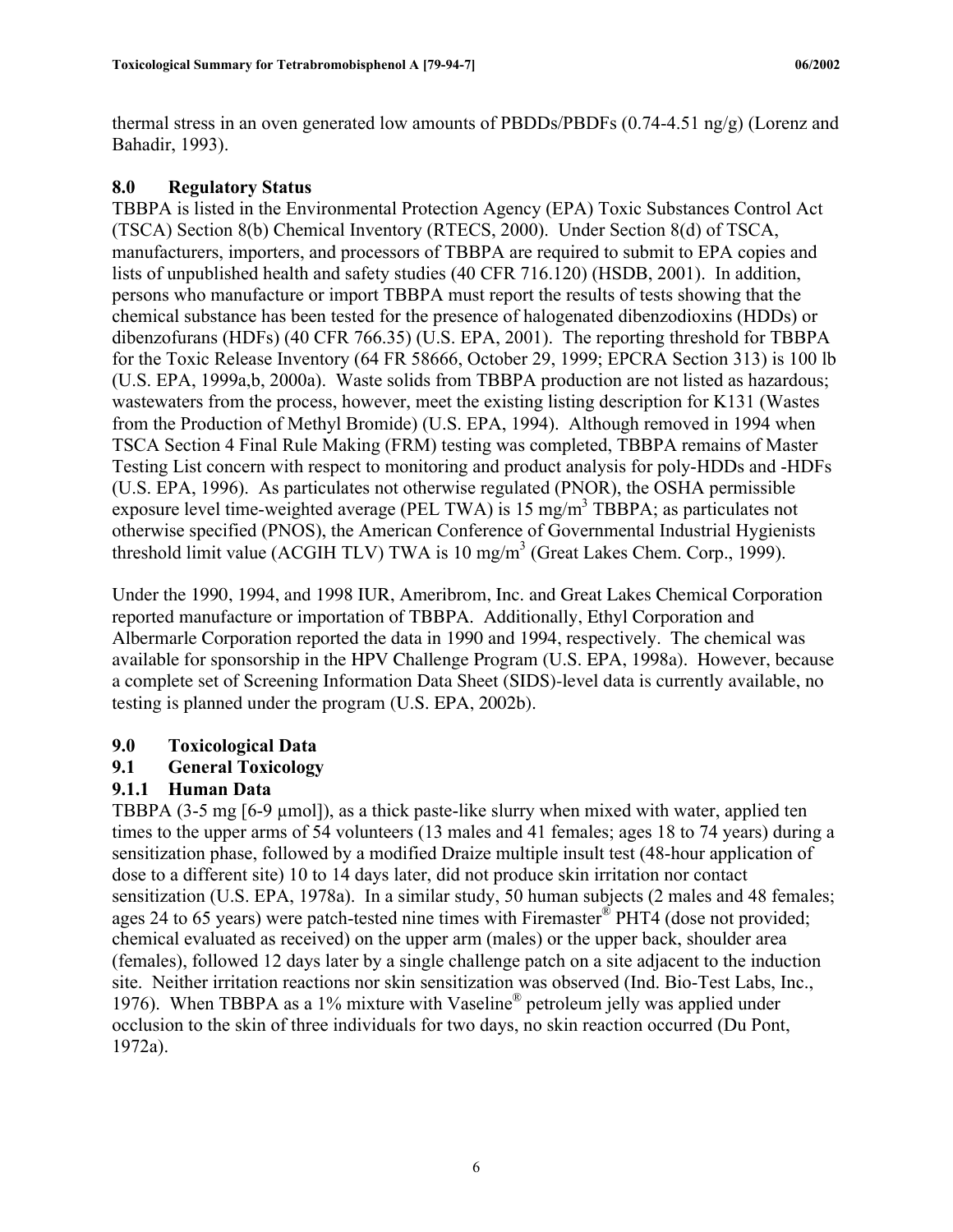## <span id="page-14-0"></span>**9.1.2 Chemical Disposition, Metabolism, and Toxicokinetics**

In Sprague-Dawley rats,  $^{14}$ C-TBBPA (single oral dose; 6.51-7.55 mg/kg [0.0120-0.0139] mmol/kg] body weight) was poorly absorbed from the gastrointestinal tract. At 72 hours,  $\sim 95\%$ was eliminated in the feces and <1.1% in the urine. The highest concentrations were found in the liver and the gonads; maximum half-life in any tissue was less than three days (Brady, 1979; cited by IPCS/WHO, 1995). However, recent studies using bile-duct cannulated rats showed that TBBPA was readily absorbed. Oral administration of <sup>14</sup>C-TBBPA (2.0 mg/kg [3.7 nmol/kg] body weight) for three days produced three conjugated metabolites in the bile—a diglucuronide, a monoglucuronide, and a glucuronide-sulfate ester (34, 45, and 21%, of the radioactivity excreted during the first 24 hours, respectively). Within 72 hours, 71.3% of the administered dose was excreted in the bile and 26.7% in the feces. In uncannulated rats, 91.7% of the dose was excreted in the feces as TBBPA, and about 2% remained after 72 hours. Highest levels were found in the large intestine  $(1\%)$ , small intestine  $(0.6\%)$ , lung  $(0.2\%)$ , and carcass (not otherwise specified) (0.2%). Levels of TBBPA in the liver were  $\leq 0.1\%$  (Hakk et al., 2000; Larsen et al., 1998 [cited by de Wit, 2000]).

Oral administration of  ${}^{14}$ C-TBBPA (dose not provided) to pregnant rats on gestation days 10 through 16 resulted in the excretion of 79.8% of radioactivity in feces. In dams 0.83% of the total administered dose was found in the tissues, while in fetuses the amount was 0.34%. Highest maternal levels were seen in the carcass (not otherwise specified) (0.37%) and liver (0.26%) (Meerts et al., 1999; cited by de Wit, 2000).

In another rat study, a single intraperitoneal dose of <sup>14</sup>C-TBBPA (250 or 1000 mg/kg [0.460 or 1.839 mmol/kg] body weight) produced a radioactivity level in erythrocytes that was ten times higher than in plasma after 72 hours. Within the first hour after administration, highest concentrations were found in the fat tissue, followed by liver, sciatic nerve, muscles, and adrenals. After 72 hours, 51-65% of the dose was excreted in the feces and 0.3% in the urine, while about 20% was retained in the rat (Szymanska et al., 2001).

#### **9.1.3 Acute Exposure**

Numerous companies have submitted studies with TBBPA under Section 8(e) of TSCA under the name Firemaster<sup>®</sup> PHT-4 (or FM PHT4) as well as the common trade name Firemaster<sup>®</sup> BP4-A. The use of the first term has led to confusion regarding the actual identity of the chemical substance with this name. For example, Velsicol Chemical Corporation identified Firemaster<sup>®</sup> PHT-4 as tetrabromophthalic anhydride in a pilot teratology study and used Firemaster<sup>®</sup> BP4-A for TBBPA in a separate identical study. In a letter to Velsicol, U.S. EPA (1979) noted that "the implication in the submitter's transmittal letter that all of the submitted information concerns FM PHT4 (tetrabromo bisphenol A) is incorrect" (regarding 8EHQ-0678- 0185). In the following sections, the actual compound name reported by the authors was used.

Acute toxicity values for TBBPA are presented in **Table 1**.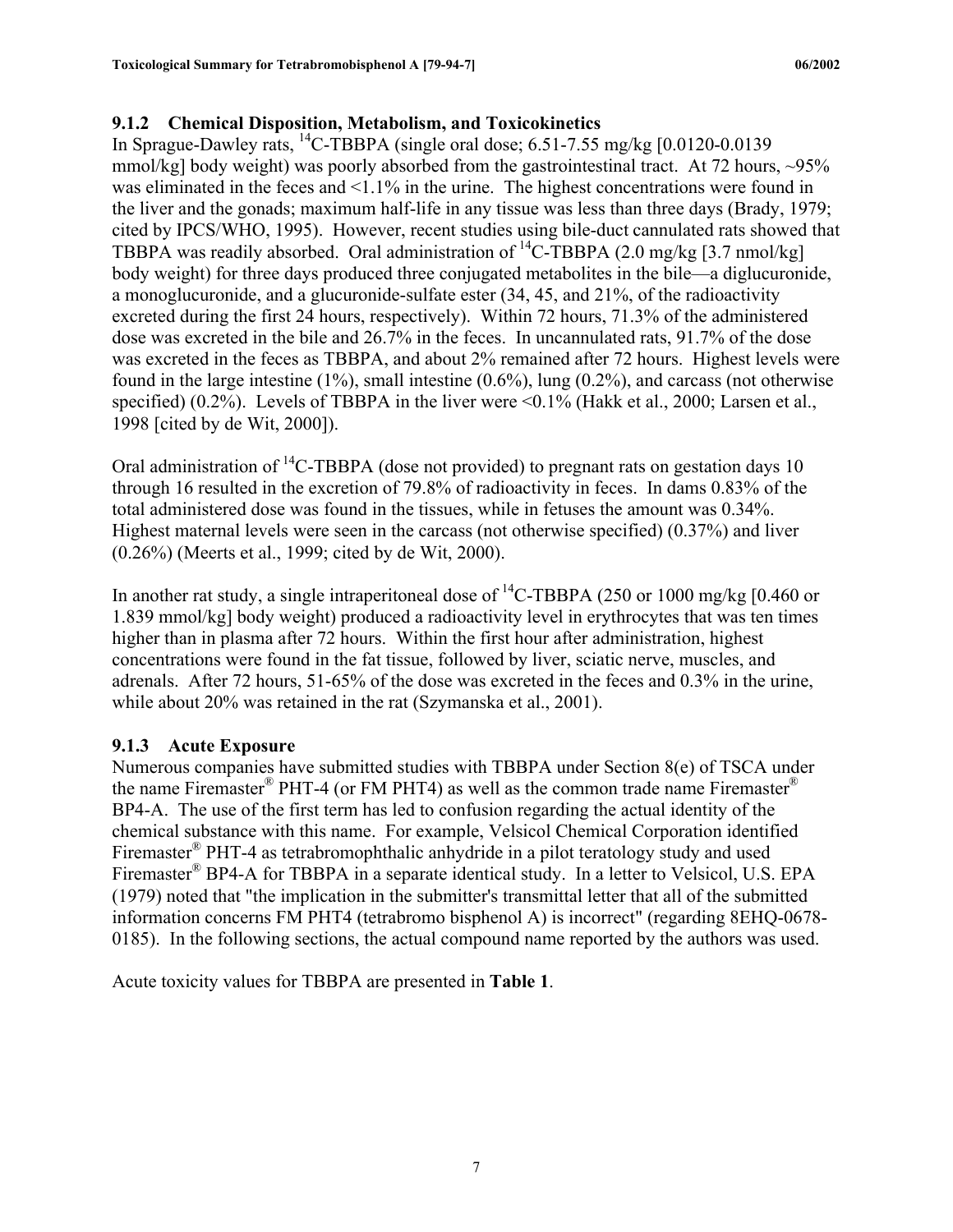| Route  | Species (sex and strain)         | $LD_{50}/LC_{50}$                                 | Reference(s)                                                           |
|--------|----------------------------------|---------------------------------------------------|------------------------------------------------------------------------|
| inh    | Mouse (sex and strain n.p.)      | $LC_{50}$ > 500 mg/m <sup>3</sup> (22.5 ppm)      | <b>RTECS (2000)</b>                                                    |
|        | Rat (sex and strain n.p.)        | $LC_{50} > 10,920$ mg/m <sup>3</sup> (490.88 ppm) |                                                                        |
|        | Guinea pig (sex and strain n.p.) | $LC_{50}$ > 500 mg/m <sup>3</sup> (22.5 ppm)      |                                                                        |
| oral   | Mouse $(M, B6C3F_1)$             | $LD_{50} = 4.4$ g/kg (8.1 mmol/kg)                | Sekizawa (1994 [personal                                               |
|        | Mouse $(F, B6C3F_1)$             | $LD_{50} = 4.5$ g/kg (8.3 mmol/kg)                | communication]; cited by<br>IPCS/WHO, 1995)                            |
|        | Mouse (sex and strain n.p.)      | $LD_{50} = 10$ g/kg (18 mmol/kg) bw               | <b>IPCS/WHO</b> (1994)                                                 |
|        | Mouse (sex and strain n.p.)      | $LD_{50} = 3.2$ g/kg (5.9 mmol/kg) bw             | Eastman Kodak Co.                                                      |
|        | Rat (sex and strain n.p.)        | $LD_{50} > 2$ g/kg (4 mmol/kg) bw                 | $(1973)$ ; Gustafsson and<br>Wallen (1988; cited by<br>IPCS/WHO, 1995) |
|        | Rat (sex and strain n.p.)        | $LD_{50} > 5$ g/kg (9 mmol/kg) bw                 | Hardy (1994; cited by<br>IPCS/WHO, 1995)                               |
| int    | Rat (M and F, Wistar)            | $LD_{50} > 50,000$ mg/kg (92 mmol/kg)             | Great Lakes (1984; cited<br>by CRCS, Inc., 1984)                       |
| dermal | Guinea pig (sex and strain n.p.) | $LD_{50} > 1$ g/kg (2 mmol/kg) bw                 | Bayer (1990; cited by<br>IPCS/WHO, 1995)                               |
|        | Rabbit (sex and strain n.p.)     | $LD_{50} > 2000$ mg/kg (4 mmol/kg)                | Hardy (1994; cited by<br>IPCS/WHO, 1995)                               |
|        | Rabbit (sex and strain n.p.)     | $LD_{50} > 3160$ mg/kg (5.810 mmol/kg)            | <b>RTECS (2000)</b>                                                    |
| i.p.   | Mouse (sex and strain n.p.)      | $LD_{50} > 3200$ mg/kg (5.883 mmol/kg)            | Eastman Kodak Co. (1973)                                               |
|        | Rat (sex and strain n.p.)        | $LD_{50} = 3200$ mg/kg (5.883 mmol/kg)            |                                                                        |

**Table 1. Acute Toxicity Values for TBBPA** 

Abbreviations: bw = body weight; F = female; h = hour(s); inh = inhalation; int = intubation; i.p. = intraperitoneal(ly); LC<sub>50</sub> = concentration lethal to 50% of test animals;  $LD_{50}$  = lethal dose for 50% of test animals; M = male; n.p. = not provided

#### Inhalation

Mice, rats, and guinea pigs exposed to TBBPA aerosol (up to 0.5 mg/L [22 ppm]) for up to eight hours showed no symptoms of local or systemic toxicity and no gross findings at autopsy (Dow Chem. Co., 1975; Great Lakes, 1984 [cited by CRCS, Inc., 1984]; Sterner, 1967 [cited by IPCS/WHO, 1995]). When exposed to a higher concentration of TBBPA (10.92 mg/L [10,920 mg/m<sup>3</sup> or 490.88 ppm]) for four hours, rats displayed decreased motor activity, eye squint, and slight dyspnea and erythema (Velsicol, 1978c; cited by CRCS, Inc., 1984). [This study is identical to that using FM PHT4 (micronized) by IRDC (1974a).]

#### Oral Administration

In rats, a single oral dose of TBBPA (5000 mg/kg [9.193 mmol/kg]) produced no mortality and no gross lesions at necropsy (Hardy, 1994; cited by IPCS/WHO, 1995). Rats intubated with TBBPA as a 50% suspension in 0.25% aqueous methyl cellulose (50,000 mg/kg [91.927 mmol/kg]) also exhibited no significant pathological lesions (Great Lakes, 1984; cited by CRCS, Inc., 1984).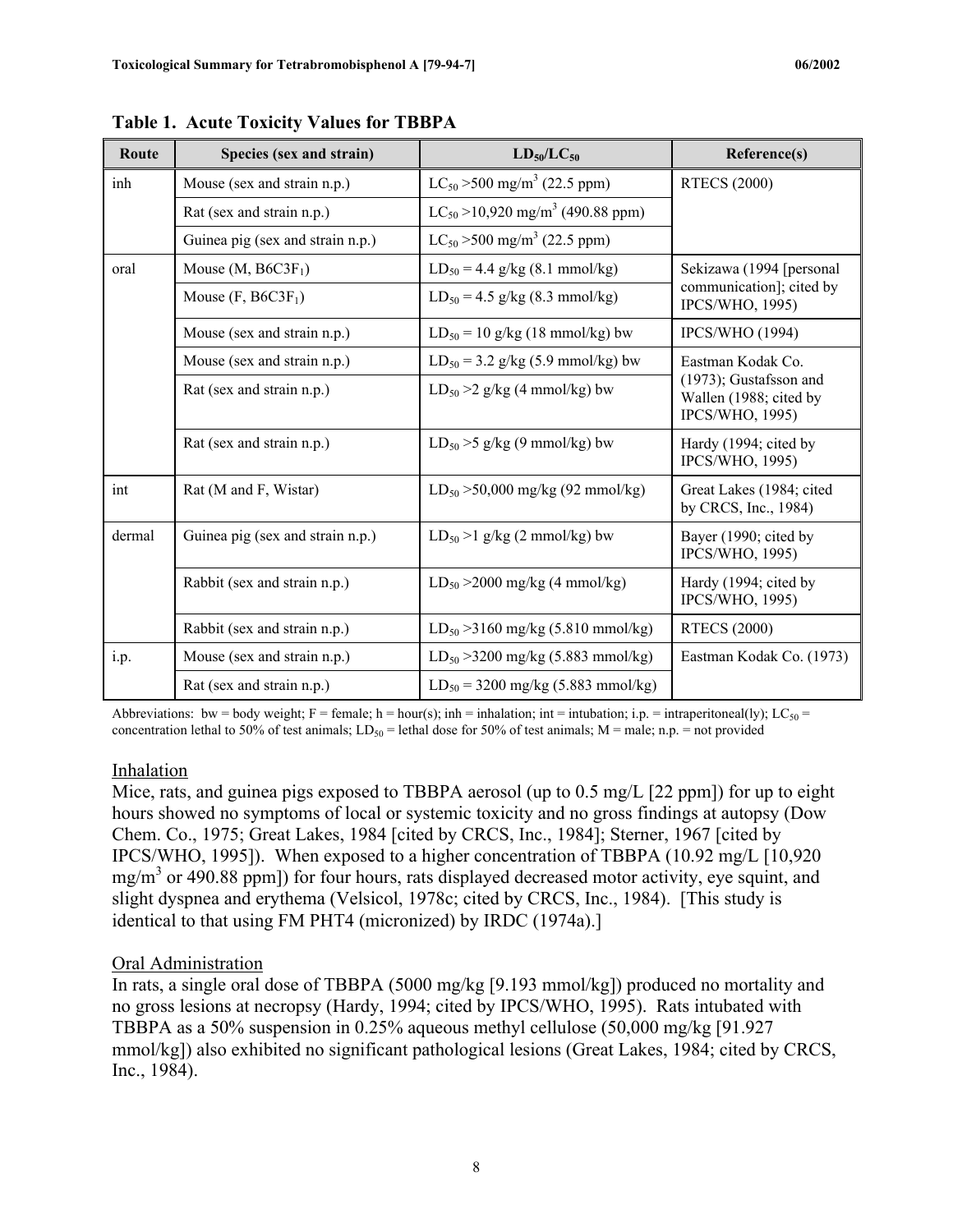## <span id="page-16-0"></span>Dermal Application

In rats and rabbits, TBBPA (up to 500 mg [0.919 mmol]) applied to the intact, shaven, and/or abraded skin for 24 hours was not a primary irritant (Bayer, 1990; Hardy, 1994 [both cited by IPCS/WHO, 1995]; Velsicol, 1978c [cited by CRCS, Inc., 1984]). When applied to the clipped intact skin of rabbits and guinea pigs at concentrations up to 3.16 g/kg (5.81 mmol/kg) for 24 hours, no local or systemic symptoms of toxicity were found (Great Lakes, 1984; cited by CRCS, Inc., 1984). However, at a dose of 2000 mg/kg (3.677 mmol/kg), one rabbit had slight erythema and edema on day 1 (Hardy, 1994; cited by IPCS/WHO, 1995). At 200 mg/kg (0.368 mmol/kg), female rabbits showed reddening of the skin, which disappeared within 48 hours. At 4640 and 10,000 mg/kg (8.531 and 18.385 mmol/kg) body weight, weight loss was seen, and at 1000 and 4640 mg/kg (1.839 and 8.531 mmol/kg), one rabbit from each group died (Bayer, 1990; cited by IPCS/WHO, 1995).

Studies using undiluted material on intact or abraded skin of rabbits found TBBPA not irritating. A 10% solution in Dowanol DPM on abraded skin was also nonirritating; however, erratic hyperemia occurred during week 1 and exfoliation during week 2 in the ear and slight to moderate hyperemia and exfoliation manifested during week 2 of application to the belly (Dow Chem. Co., 1975).

A 24-hour topical application of TBBPA (moistened slightly with water; dose not provided) to the skin of guinea pigs produced slight skin irritation; the  $LD_{50}$  of skin absorption was  $>1$  g/kg (2) mmol/kg) (Eastman Kodak Co., 1973).

## Eye Application

A single application of TBBPA (dose given as 3 mg [6 µmol] in one study) into the conjunctival sac of the eyes of albino rabbits had no effects on the cornea, iris, or conjunctiva. In addition, no effects on appearance, behavior, and body weight gain were found, as well as no signs of systemic toxicity nor any gross findings at autopsy (Greak Lakes, 1984 [cited by CRCS, Inc., 1984]; Hardy, 1994; Sterner, 1967 [both cited by IPCS/WHO, 1995]). At a higher dose, TBBPA (100 mg [0.184 mmol]) was an eye irritant in the animals (Velsicol, 1978c; cited by CRCS, Inc., 1984). In another study, TBBPA (dose not provided) produced slight irritation (slight erythema on the nictitating membrane) (Eastman Kodak Co., 1973). FM PHT4 (micronized) was an eye irritant in albino rabbits (IRDC, 1974b).

#### **9.1.4 Short-term and Subchronic Exposure**

Details of the following studies are presented in **Table 2**.

In mice, oral administration of TBBPA (up to 4900 mg/kg [9.009 mmol/kg]) in the diet for three months caused no adverse effects. A higher dose (15,600 mg/kg [28.681 mmol/kg], however, caused decreases in body weight, hemoglobin, hematocrit, red blood cells, serum proteins, and serum triglyceride and an increase in spleen weight (Tobe et al., 1986; cited by IPCS/WHO, 1995).

In rats, inhalation of micronized TBBPA (up to 18 mg/L [810 ppm]) for four hours per day, five days per week for two weeks produced excess salivation, excess lacrimation, and nasal discharge. At all doses, females exhibited decreased relative liver weights; at 8 mg/L (360 ppm),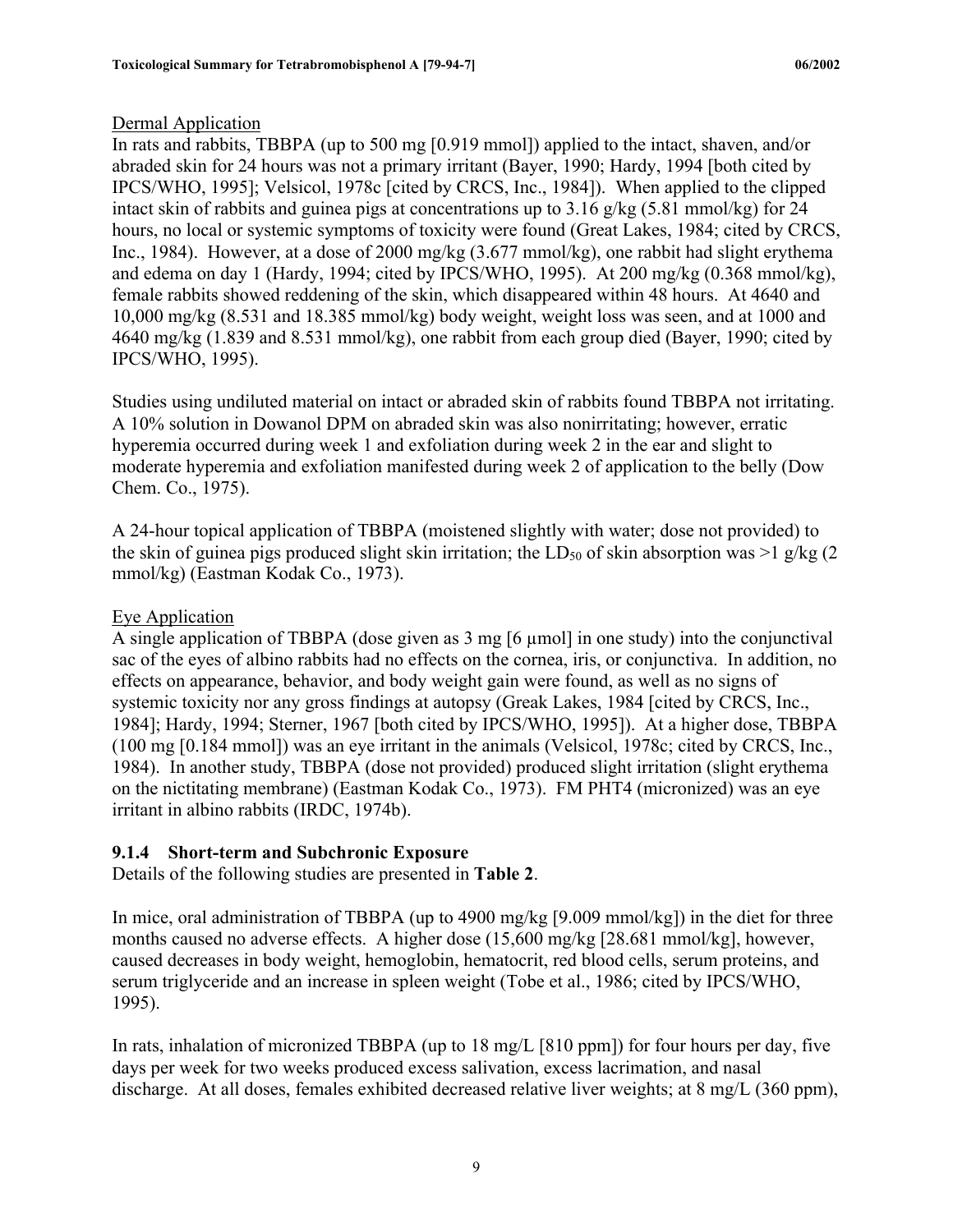| Species, Strain, and<br>Age, Number, and Sex<br>of Animals                                                             | <b>Chemical Form and</b><br>Purity | Route, Dose, Duration,<br>and Observation Period                                                                                                                                                                                                                                                          | <b>Results/Comments</b>                                                                                                                                                                                                                                                                                                                                                                                                                                                                                                                                                                                                                                                                                                                                                                                                                                                                                                                                                                                                         | Reference                                                                                                                    |
|------------------------------------------------------------------------------------------------------------------------|------------------------------------|-----------------------------------------------------------------------------------------------------------------------------------------------------------------------------------------------------------------------------------------------------------------------------------------------------------|---------------------------------------------------------------------------------------------------------------------------------------------------------------------------------------------------------------------------------------------------------------------------------------------------------------------------------------------------------------------------------------------------------------------------------------------------------------------------------------------------------------------------------------------------------------------------------------------------------------------------------------------------------------------------------------------------------------------------------------------------------------------------------------------------------------------------------------------------------------------------------------------------------------------------------------------------------------------------------------------------------------------------------|------------------------------------------------------------------------------------------------------------------------------|
| Rats, outbred IMP: Wist,<br>age n.p., 4-5F per group                                                                   | TBBPA, purity n.p.                 | i.g.; 10, 50, or 250 mg/kg<br>(0.018, 0.092, or 0.460)<br>mmol/kg) per day for 7,<br>14, 21, or 28 days; killed<br>24 h after last dose                                                                                                                                                                   | At the high dose, body weight was lowered by 5% compared to<br>controls during the first 2 wk and by 10% in the next 2 wk; this<br>was insignificant. GSH levels initially decreased after the first 7<br>days and then increased throughout the rest of the exposure<br>period. At the low and high doses, MDA increased beginning on<br>day 14. For the mid dose, the increase was seen throughout the<br>experiment. ALA-D activity increased during the first 2 wk and<br>then decreased. In contrast, ALA-S activity had a decreasing<br>tendency, while λ-GT activity and ALT levels fluctuated. ALA-<br>U concentration in the urine significantly increased in wk 2 with<br>the high dose. $HO_x$ activity doubled in wk 1 and 3; at the low<br>dose, the lowest activity occurred on day 14. Urinary porphyrin<br>concentrations had an increasing tendency in a rather irregular<br>fashion. Individual porphyrins were excreted in the following<br>order: hexa- < penta- < hepta- < octa- < tetracarbosyporphyrins. | Szymanska et al.<br>(2000)                                                                                                   |
| Rats, Charles River CD,<br>age n.p., 25M and 25F                                                                       | TBBPA, purity n.p.                 | oral; 1, 10, 100, or 1000<br>mg/kg (0.002, 0.018,<br>$0.184, 1.839$ mmol/kg)<br>(corresponding to 0.05,<br>0.5, 5, or 50 mg/kg<br>bw/day, respectively) for<br>28 days. After 4 wk, 5<br>rats/sex/group were<br>sacrificed; the remaining<br>rats were placed on<br>control diets for 2, 6, or<br>$12$ wk | No effects on behavior, appearance, food consumption, and bw<br>gain, and no gross or microscopic abnormalities were observed.<br>No differences in bromine contents in the liver and fat from the<br>high-dose group and control group were seen. At 10 mg/kg, 1F<br>died during the experiment.                                                                                                                                                                                                                                                                                                                                                                                                                                                                                                                                                                                                                                                                                                                               | Goldenthal and Geil<br>$(1972; \text{ cited by})$<br>IPCS/WHO, 1995);<br>Great Lakes (1984;<br>cited by CRCS,<br>Inc., 1984) |
| Rats, Sprague-Dawley, 6-<br>to 7-wk old, 7M and 7F<br>per dose group, except 3<br>mg/kg group which had<br>21M and 21F | TBBPA, purity n.p.                 | oral; 0.3, 3, 30, or 100<br>mg/kg (0.6, 6, 55, or 184)<br>$\mu$ mol/kg) per day in the<br>diet for 90 days; killed on<br>day 90                                                                                                                                                                           | No toxicological effects (e.g., appearance, behavior, bw gain,<br>hematology, and gross and microscopic examinations) were<br>observed. In F given the high dose, a slight but statistically<br>significant decrease in PCV and SGPT activity were seen; these<br>changes were not regarded as toxicologically significant. There<br>were no differences in total bromine content in tissues (liver,<br>kidneys, skeletal muscle, fat, and serum) of rats receiving 3<br>mg/kg/day and the controls.                                                                                                                                                                                                                                                                                                                                                                                                                                                                                                                            | Dow Chem Co.<br>(1975)                                                                                                       |

**Table 2. Short-term and Subchronic Exposure to TBBPA (Continued)**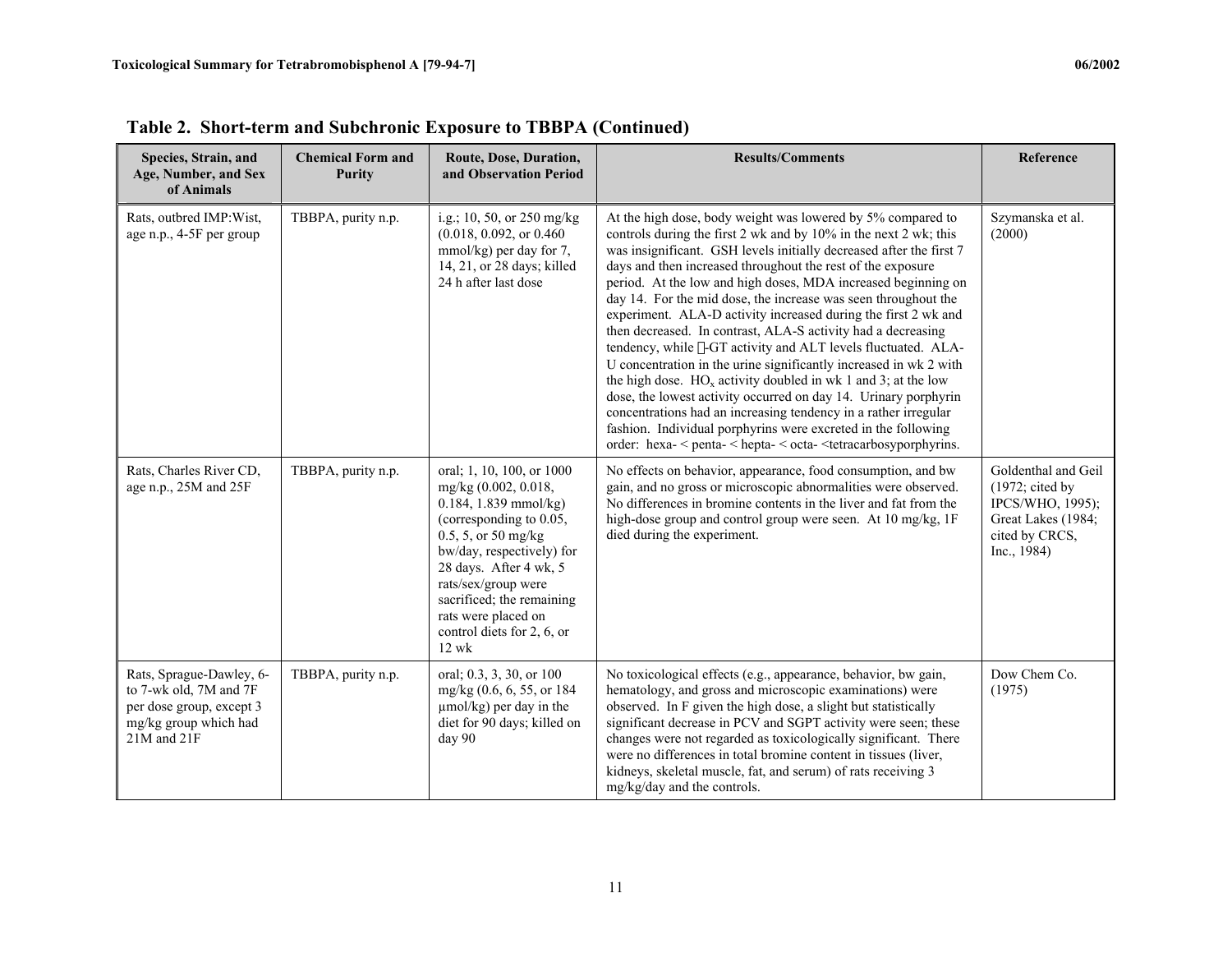| Species, Strain, and<br>Age, Number, and Sex<br>of Animals      | <b>Chemical Form and</b><br><b>Purity</b>                                | Route, Dose, Duration,<br>and Observation Period                                                                                                            | <b>Results/Comments</b>                                                                                                                                                                                                                                                                                                                                                                                                                                                                                                                                                                                                                                                                                                         | Reference                                                                 |
|-----------------------------------------------------------------|--------------------------------------------------------------------------|-------------------------------------------------------------------------------------------------------------------------------------------------------------|---------------------------------------------------------------------------------------------------------------------------------------------------------------------------------------------------------------------------------------------------------------------------------------------------------------------------------------------------------------------------------------------------------------------------------------------------------------------------------------------------------------------------------------------------------------------------------------------------------------------------------------------------------------------------------------------------------------------------------|---------------------------------------------------------------------------|
| Rabbits, New Zealand<br>white, age n.p., 4M and<br>4F per group | TBBPA, purity n.p.                                                       | dermal; 100, 500, or 2500<br>mg/kg (0.184, 0.919, or<br>4.596 mmol/kg) bw to the<br>clipped, abraded skin of<br>the back for 6 h/day, 5<br>days/wk for 3 wk | At the low dose, occasional very slight erythema was observed.<br>At $\geq$ 500 mg/kg, almost all rabbits showed erythema for various<br>lengths of time.                                                                                                                                                                                                                                                                                                                                                                                                                                                                                                                                                                       | Goldenthal et al.<br>$(1979; \text{ cited by})$<br><b>IPCS/WHO, 1995)</b> |
| Rabbits, New Zealand<br>white, age n.p., 3M and<br>3F per group | TBBPA (called FM<br>PHT4 [micronized] in<br>IRDC report), purity<br>n.p. | oral, 50, 500, or 5000<br>mg/kg $(0.092, 0.919,$ or<br>9.193 mmol/kg) per day 5<br>days/wk for 4 wk                                                         | In all rabbits, very slight to moderate erythema was observed.<br>At the high dose, moderate desquamation was noted in 3 rabbits,<br>and all had loss of bw prior to death. On day 14, 1 rabbit of this<br>group showed a moderate increase in urea nitrogen. On day 26,<br>the 1 surviving rabbit at the high dose showed a neutrophilia<br>with a lymphopenia, nucleated erythrocytes, significant increases<br>in glucose and urea nitrogen, and albumin in the urine. Pale<br>liver, accentuated liver lobulation, and gastric irritation were also<br>observed in several animals in the high-dose group.<br>Microscopically, a slight hyperkeratosis at the application site<br>was found in 1 rabbit given the mid dose. | IRDC (1975a);<br>Velsicol (1978c;<br>cited by CRCS,<br>Inc., 1984)        |
| Rabbits, strain n.p., age<br>$n.p., 2M$ and $2F$                | TBBPA, purity n.p.                                                       | inuncted in one ear; 0.5, 5,<br>or 50% in Polylan 1x/day,<br>5 days/wk for 4 wk;<br>observed at time 0 and on<br>days 7, 14, 21, and 28                     | At 5 and 50%, no chloracnegenic activity was seen. At the low<br>dose, 1 rabbit showed a slight response (grade 1) on day 7. No<br>gross lesions were found at necropsy.                                                                                                                                                                                                                                                                                                                                                                                                                                                                                                                                                        | Hardy (1994; cited<br>by IPCS/WHO,<br>1995)                               |

**Table 2. Short-term and Subchronic Exposure to TBBPA (Continued)** 

Abbreviations:  $ALA-D = 5$ -aminolevulinate dehyratase;  $ALA-S = 5$ -aminolevulinate synthase;  $ALA-U = 5$ -aminolevulinic acid;  $ALT =$ alanine aminotransaminase; bw = body weight; F = female(s); GSH = glutathione;  $\lambda$ -GT = gamma-glutamyltransferase; h = hour(s); HO<sub>x</sub> = heme oxygenase; i.g. = intragastric; inh = inhalation; M = male(s); MDA = malondialdehyde; mo = month(s); n.p. = not provided; PCV = packed cell volume; SGPT = serum glutamic pyruvic transaminase;  $wk = week(s)$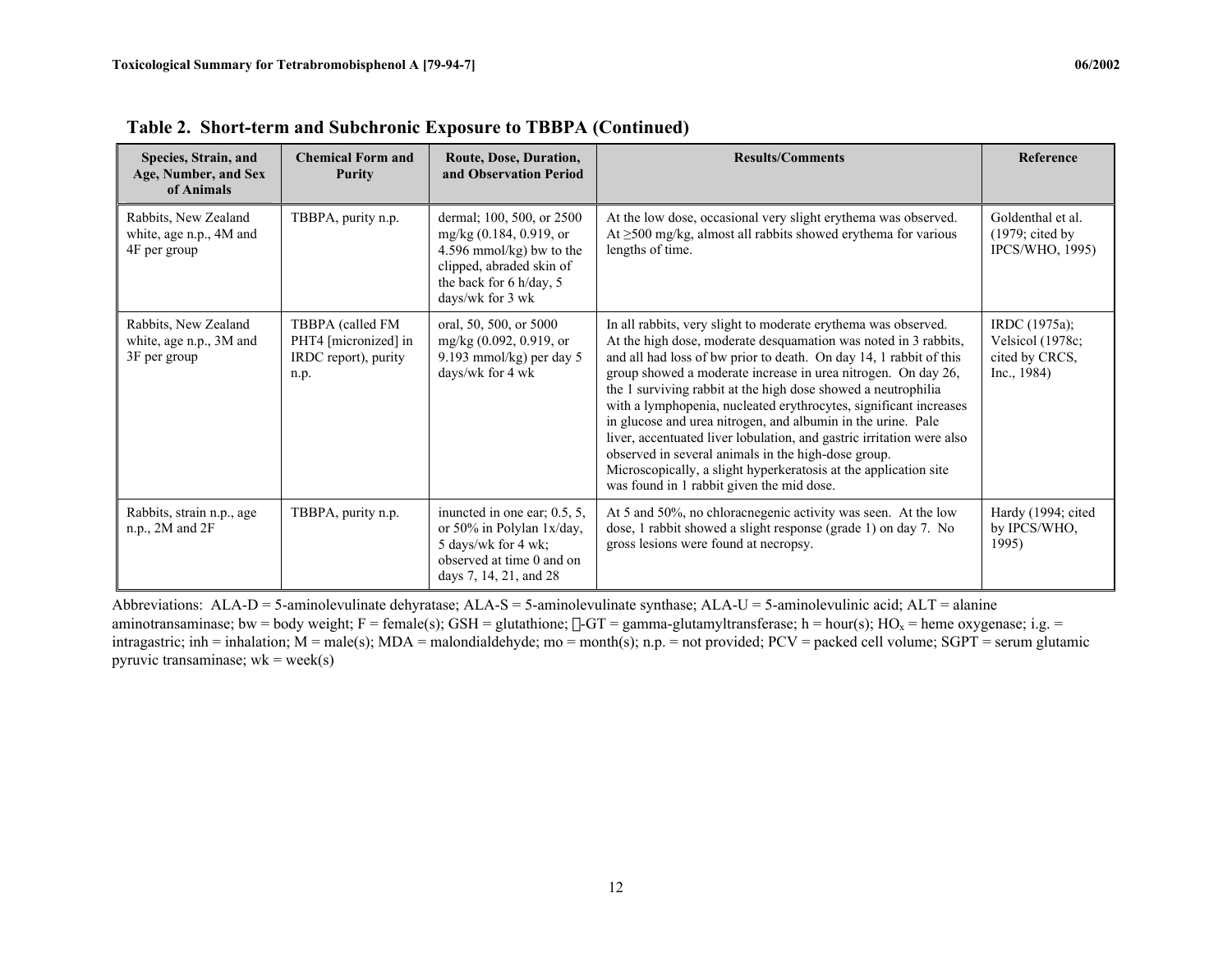<span id="page-19-0"></span>they had increased relative adrenal and thyroid weights (Goldenthal et al., 1975 [cited by IPCS/WHO, 1995]; Great Lakes, 1984; Velsicol, 1975b [both cited by CRCS, Inc., 1984]; IRDC, 1975b).

TBBPA (375, 750, or 1125 mg/kg [0.689, 1.38, or 2.068 mmol/kg]) administered intragastrically to rats daily for seven days produced a decreased glutathione (GSH) level at the mid and high doses in females and an increased malondialdehyde (MDA) level at the high dose in males. In contrast, the activity of 5-aminolevulinate dehyratase (ALA-D) was affected oppositely for both sexes. A 28-day study using TBBPA (10, 50, or 250 mg/kg [0.018, 0.092, 0.460 mmol/kg]) daily on female rats only caused a systemic increase in GSH and MDA at the medium dose, while 5-aminolevulinate synthase (ALA-S) activity had a decreasing tendency at the high dose during the observation period. Significant changes with regard to indicators of porphyrogenic action suggested that TBBPA is capable of disturbing the heme metabolism in the animals (Szymanska et al., 2000).

Oral administration of TBBPA to rats (up to 1000 mg/kg [1.839 mmol/kg] per day for up to 90 days) produced no adverse effects (Dow Chem. Co., 1975; Goldenthal and Geil, 1972 [cited by IPCS/WHO, 1995]; Great Lakes, 1984 [cited by CRCS, Inc., 1984]).

TBBPA (up to 2500 mg/kg [4.596 mmol/kg] body weight) applied for three weeks to the clipped and abraded skin of rabbits produced slight erythema (Goldenthal et al., 1979; cited by IPCS/WHO, 1995). At double the dose (5000 mg/kg [9.193 mmol/kg]), moderate desquamation and loss of body weight prior to death occurred. Pale liver, accentuated liver lobulation, and gastric irritation were also observed in several animals in this group (IRDC, 1975a; Velsicol, 1978c [cited by CRCS, Inc., 1984]). In the rabbit ear assay, TBBPA (0.5-50% in Polylan) applied for four weeks was not chloracnegenic (Hardy, 1994; cited by IPCS/WHO, 1995).

#### **9.1.5 Chronic Exposure**

No data were available.

#### **9.1.6 Synergistic/Antagonistic Effects**

No data were available.

#### **9.1.7 Cytotoxicity**

No data were available.

#### **9.2 Reproductive and Teratological Effects**

The details of the following studies are presented in **Table 3**.

TBBPA (doses up to 2.5 g/kg [4.6 mmol/kg] body weight) given to rats via gavage on gestation days 0-19 produced no signs of toxicity, including no abnormalities (BFRIP, 2001; Noda, 1985 [cited by IPCS/WHO, 1995]). Oral administration of TBBPA as  $SAYTEX^{\circledR}111$  (2.5, 10.0, or 25.0 mg/kg [4.6, 18.4, or 46.0 µmol/kg]) on gestation days 6-15 was more toxic to the conceptus than to the dam. The embryo/fetal no-effect level was 2.5 mg/kg/day, while the maternal noeffect level was >25.0 mg/kg/day. At  $\geq$ 10 mg/kg/day, dose-dependent effects on the conceptuses were observed: reduced average fetal body weight, increased resorption, fetal malformation, and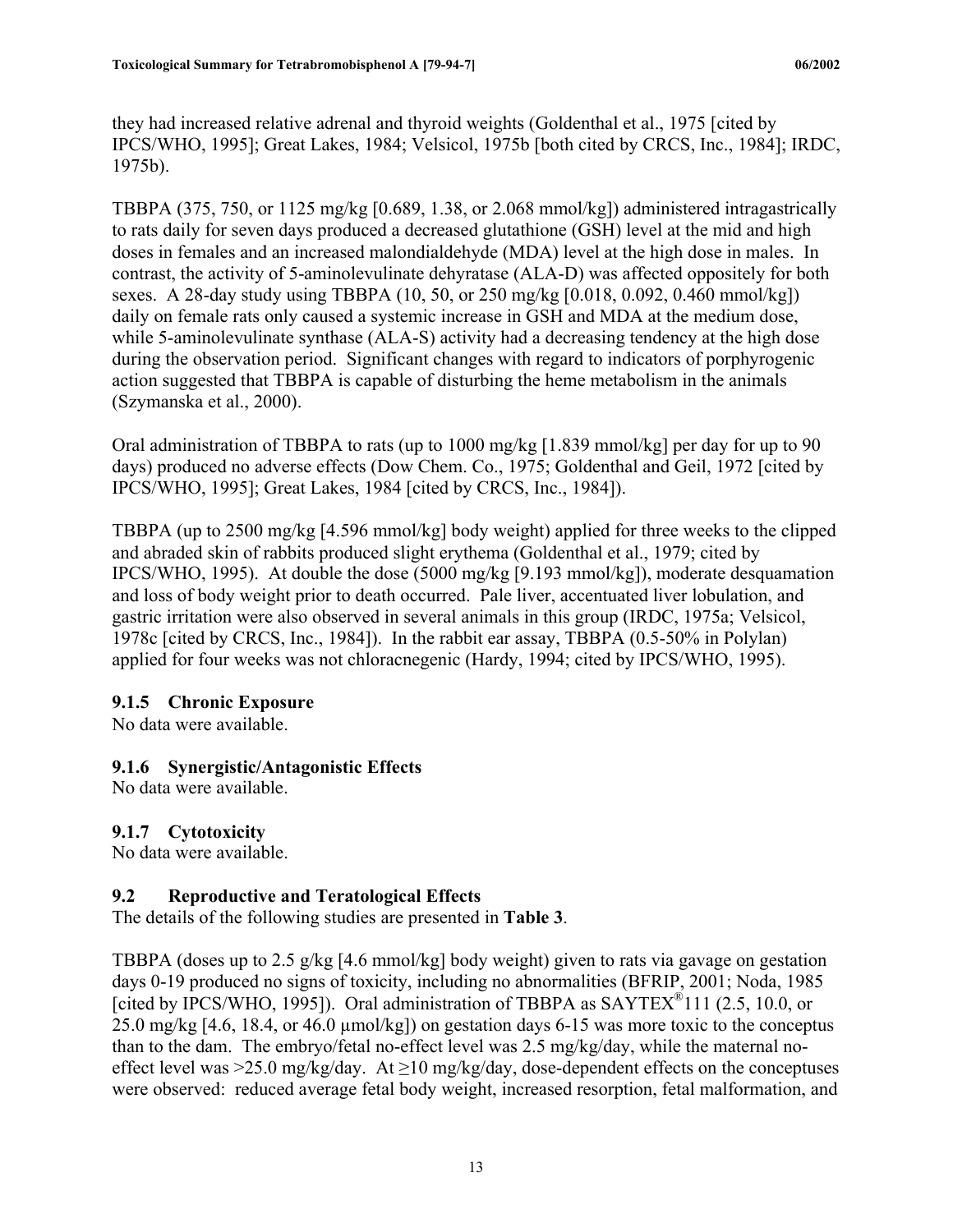| Species, Strain, and<br>Age, Number, and Sex<br>of Animals                                                         | <b>Chemical Form</b><br>and Purity                                 | Route, Dose, Duration, and<br><b>Observation Period</b>                                                                                                                                                                                                             | <b>Results/Comments</b>                                                                                                                                                                                                                                                                                                                                                                                                                                                                                                                                                                                                                                                                                                                                                                                                                                                                                                                                                                                                                                                                                                                                                                                                        | Reference                                       |
|--------------------------------------------------------------------------------------------------------------------|--------------------------------------------------------------------|---------------------------------------------------------------------------------------------------------------------------------------------------------------------------------------------------------------------------------------------------------------------|--------------------------------------------------------------------------------------------------------------------------------------------------------------------------------------------------------------------------------------------------------------------------------------------------------------------------------------------------------------------------------------------------------------------------------------------------------------------------------------------------------------------------------------------------------------------------------------------------------------------------------------------------------------------------------------------------------------------------------------------------------------------------------------------------------------------------------------------------------------------------------------------------------------------------------------------------------------------------------------------------------------------------------------------------------------------------------------------------------------------------------------------------------------------------------------------------------------------------------|-------------------------------------------------|
| Rats, CD®, age and<br>number n.p., F                                                                               | TBBPA, purity n.p.                                                 | Oral (via gavage); 100, 300,<br>or 1000 mg/kg [0.184, 0.552,<br>or 1.839 mmol/kg] per day<br>on gd 0-19                                                                                                                                                             | No toxicological effects were observed. The NOAEL for maternal and<br>developmental toxicity was 1000 mg/kg day.                                                                                                                                                                                                                                                                                                                                                                                                                                                                                                                                                                                                                                                                                                                                                                                                                                                                                                                                                                                                                                                                                                               | <b>BFRIP</b> (2001)                             |
| Rats, strain, age, and<br>number n.p., F                                                                           | TBBPA, purity n.p.                                                 | oral (via gavage); 0.28, 0.83,<br>or 2.5 g/kg (0.51, 1.5, or 4.6)<br>$mmol/kg$ ) bw on gd 0-19                                                                                                                                                                      | Birth rate was not impaired. Embryo and fetus had no toxic effects;<br>there were no skeletal or visceral abnormalities. Postnatal<br>development was not impaired.                                                                                                                                                                                                                                                                                                                                                                                                                                                                                                                                                                                                                                                                                                                                                                                                                                                                                                                                                                                                                                                            | Noda (1985;<br>cited by<br>IPCS/WHO,<br>1995)   |
| Rats, Charles River<br>$Crl:COBS^{\otimes}CD^{\otimes}(SD)BR,$<br>$\sim$ 113-days old (at gd 0),<br>25 F per group | $SAYTEX^{\otimes}111,$<br>purity n.p.                              | oral (via gavage); 2.5, 10.0,<br>or 25.0 mg/kg (4.6, 18.4, or<br>46.0 µmol/kg) per day (given<br>at a dosage volume of 5<br>mL/kg/day [0.5, 2.0, or 5.0<br>mg/mL]) on gd $6-15$ ,<br>sacrificed on gd 20                                                            | At the high dose, overall average maternal bw gain was significantly<br>decreased during gd 0-20 compared to controls (100.9 g vs. 129.9 g,<br>respectively). There was a significant increase in resorption (embryo<br>and fetal death) and a significant decrease in average live litter size,<br>compared with control values. At the high dose, there were significant<br>increases in the litter incidences of fetuses with enlarged heart and rear<br>limb malformation (shortened, bent, and/or incompletely ossified<br>femur, tibia, and/or fibula); with significant delays in ossification of<br>the skull, vertebrae, ribs, and pelvis; with delayed brain development<br>(slight dilation of the lateral ventricles); and with malformed and<br>incompletely ossified scapulae. There were also significant delays in<br>the average number of ossified sacral and caudal vertebrae,<br>manubrium, sternal and xiphoid centers, metacarpals, metatarsals, and<br>forepaw and hindpaw phalanges.<br>At ≥10.0 mg/kg/day, average fetal bw per litter were decreased; fetal<br>bw averaged 3.38, 3.34, 3.25, and 2.10 g at 0, 2.5, 10.0, and 25.0<br>mg/kg/day. At all doses, M fetuses weighed more than F fetuses. | ICI Americas,<br>Inc. (1985)                    |
| Rats, Charles River CD.<br>$\sim$ 15-wk-old (time of<br>mating), 5F per group                                      | TBBPA (called<br>Firemaster® BP4-A<br>by Velsicol), purity<br>n.p. | oral (via gavage); 30, 100,<br>300, 1000, 3000, or 10,000<br>mg/kg (0.055, 0.184, 0.552,<br>1.839, 5.516, or 18.385<br>mmol/kg) per day (volumes<br>of 10 mL/kg/day for all<br>except the high dose, which<br>was 20 mL/kg/day) on gd 6-<br>15; sacrificed on gd 20 | At $\leq$ 3000 mg/kg/day, no effects in appearance, behavior, or bw were<br>observed. At all doses, there were no differences in the mean number<br>of viable or nonviable fetuses, resorptions, implantation, or corpora<br>lutea when compared to controls. At the high dose, slight decreases in<br>bw gains occurred between gd 6 and 15. Rats had green, soft stool and<br>an increase in matted hair in the anogenital area. Three rats died at<br>this dose. [U.S. EPA (1978b) found the study "deficient."]                                                                                                                                                                                                                                                                                                                                                                                                                                                                                                                                                                                                                                                                                                            | IRDC (1978);<br>Velsicol Chem.<br>Corp. (1978b) |

**Table 3. Reproductive Toxicity and Teratology Studies with TBBPA**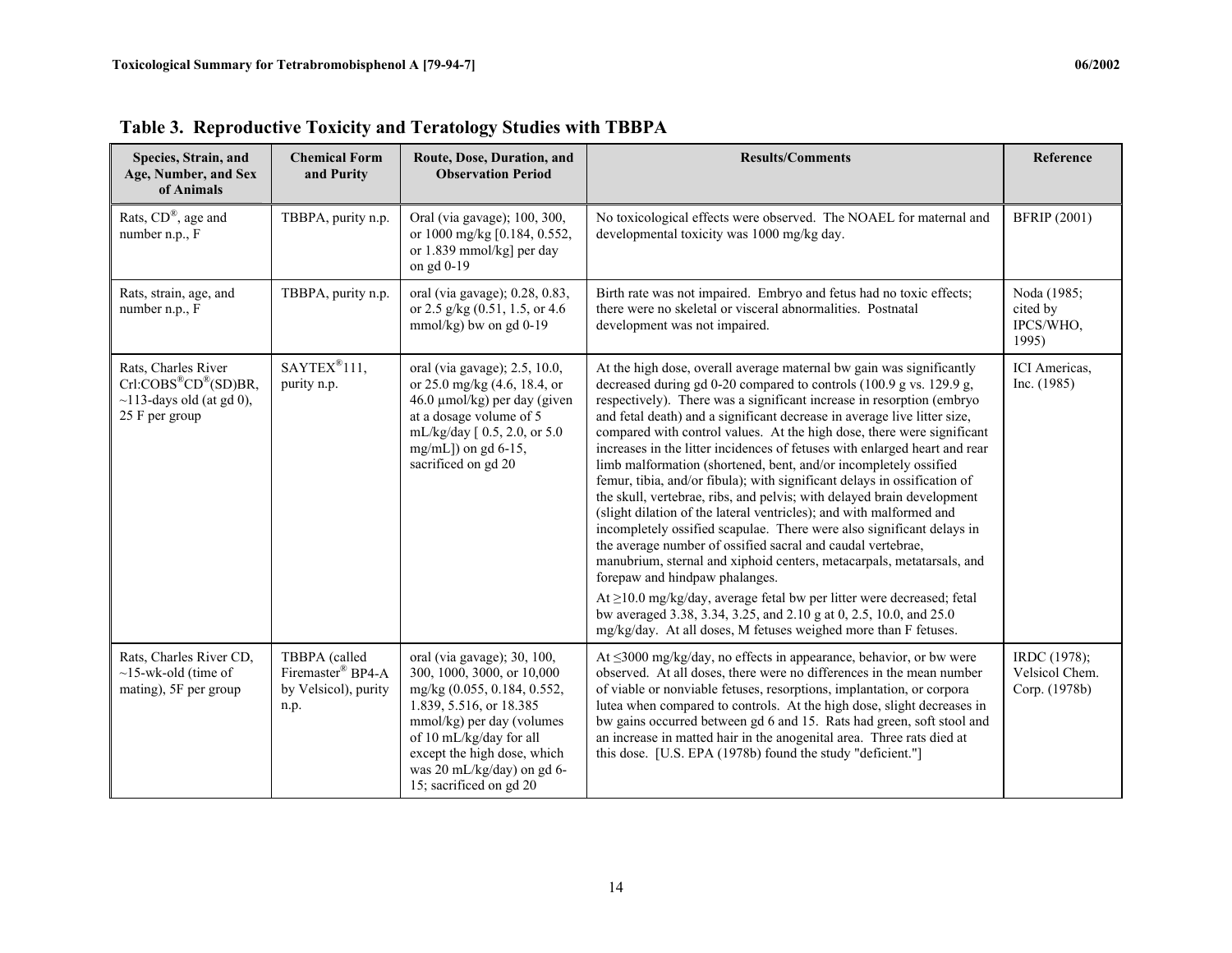| Species, Strain, and<br>Age, Number, and Sex<br>of Animals                    | <b>Chemical Form</b><br>and Purity                                                                            | Route, Dose, Duration, and<br><b>Observation Period</b>                                                                                                                                                                      | <b>Results/Comments</b>                                                                                                                                                                                                                                                                                                                                                                                                                | Reference                       |
|-------------------------------------------------------------------------------|---------------------------------------------------------------------------------------------------------------|------------------------------------------------------------------------------------------------------------------------------------------------------------------------------------------------------------------------------|----------------------------------------------------------------------------------------------------------------------------------------------------------------------------------------------------------------------------------------------------------------------------------------------------------------------------------------------------------------------------------------------------------------------------------------|---------------------------------|
| Rats, Charles River CD.<br>$\sim$ 12-wk-old (time of<br>mating), 5F per group | Firemaster <sup>®</sup> PHT-4<br>(identified as<br>tetrabromophthalic<br>anhydride in<br>report), purity n.p. | oral (via gavage); 30, 100,<br>300, 1000, 3000, or 10,000<br>mg/kg (0.055, 0.184, 0.552,<br>1.839, 5.516, or 18.385<br>mmol/kg) per day (given at a<br>dose volume of 25<br>mL/kg/day) on gd $6-15$ ;<br>sacrificed on gd 20 | At $\leq$ 3000 mg/kg/day, there were no changes in appearance, behavior,<br>or maternal bw. There were no effects on the number of viable or<br>nonviable fetuses, resorptions, implantations, and corporal lutea.<br>At the high dose, all rats had staining of the anogenital area and red<br>nasal and/or oral discharge after day 3 of treatment. By gd 14, 4 of 5<br>rats were dead; the surviving rat was pregnant at sacrifice. | Velsicol Chem.<br>Corp. (1978a) |

**Table 3. Reproductive Toxicity and Teratology Studies with TBBPA (Continued)** 

Abbreviations: bw = body weight(s); F = female(s); gd = gestation day(s); M = male(s); NOAEL = no observable adverse effect level; n.p. = not provided; TD<sub>Lo</sub>  $=$  toxic dose, low; wk  $=$  week(s)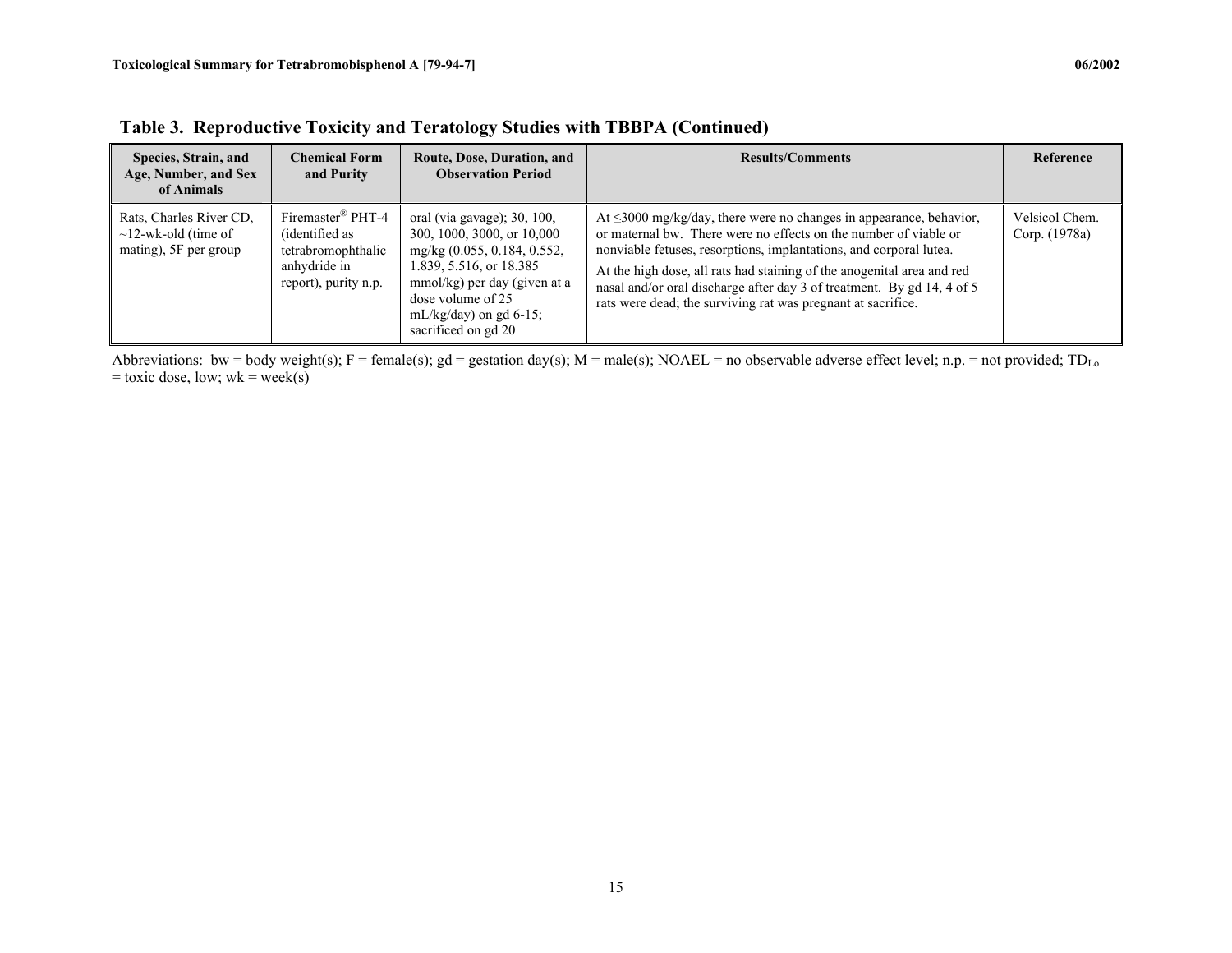<span id="page-22-0"></span>delayed skeletal ossification. At the high dose, the effects were statistically significant, as compared with control. At  $\geq$ 100 mg/kg/day, maternal body weight gain was inhibited, while doses ≥500 mg/kg/day resulted in death (ICI Americas, Inc., 1985).

In another study, TBBPA as Firemaster<sup>®</sup> BP4-A (up to 10 g/kg [18.385 mmol/kg]) was not teratogenic in rats exposed on gestation days 6-15. Slight decreases in body weight gains were seen at the highest dose. The green-colored stools suggested an effect on bile pigment formation metabolism (IRDC, 1978; Velsicol Chem. Corp., 1978a,b).

When given to pregnant mice, TBBPA accumulated in the brains of unborn mice by passing through blood barriers to the fetus by binding to a carrier protein in the blood [study details not provided] (Brouwer, 1998a).

#### **9.3 Carcinogenicity**

No data were available.

#### **9.4 Initiation/Promotion Studies**

No data were available.

#### **9.5 Anticarcinogenicity**

No data were available.

#### **9.6 Genotoxicity**

TBBPA (up to ≥10,000 µg/plate [18.385 µmol/plate]) was not mutagenic in *Salmonella typhimurium* strains TA92, TA98, TA100, TA1535, TA1537, and TA1538 and *Saccharomyces cerevisiae* strains D3 or D4 in the presence and absence of metabolic activation (Brusick, 1976; Great Lakes Chem. Corp., 1986 [both cited by IPCS/WHO, 1995]; Dow Chem. Co., 1976a; Ethyl Corp., 1981a,b; Litton Bionetics, Inc., 1976, 1977a,b; Mortelmans et al., 1986; SRI Int., 1976; Velsicol Chem. Corp., 1978c). In human peripheral lymphocytes, TBBPA (1.5-200 µg/mL [2.8-368 µM]) failed to induce structural and numerical chromosome aberrations in the presence and absence of an Aroclor-induced S9 activation system (BFRIP, 2001).

#### **9.7 Cogenotoxicity**

No data were available.

#### **9.8 Antigenotoxicity**

No data were available.

#### **9.9 Immunotoxicity**

TBBPA (0.1% in 0.9% NaCl solution) injected intradermally in the back and flanks of guinea pigs every other day three times per week for up to ten doses, followed by a challenge dose two weeks later, produced no sensitization (Dean et al., 1978b; cited by IPCS/WHO, 1995). [Note: This study appears to be the report cited as Velsicol (1978c) by CRCS, Inc. (1984), which stated that based upon the results, TBBPA was considered a "probable sensitizing agent in man."] Other studies (details not provided) using guinea pigs also showed that TBBPA was not a sensitizer (Eastman Kodak Co., 1973; Hardy, 1994 [cited by IPCS/WHO, 1995]).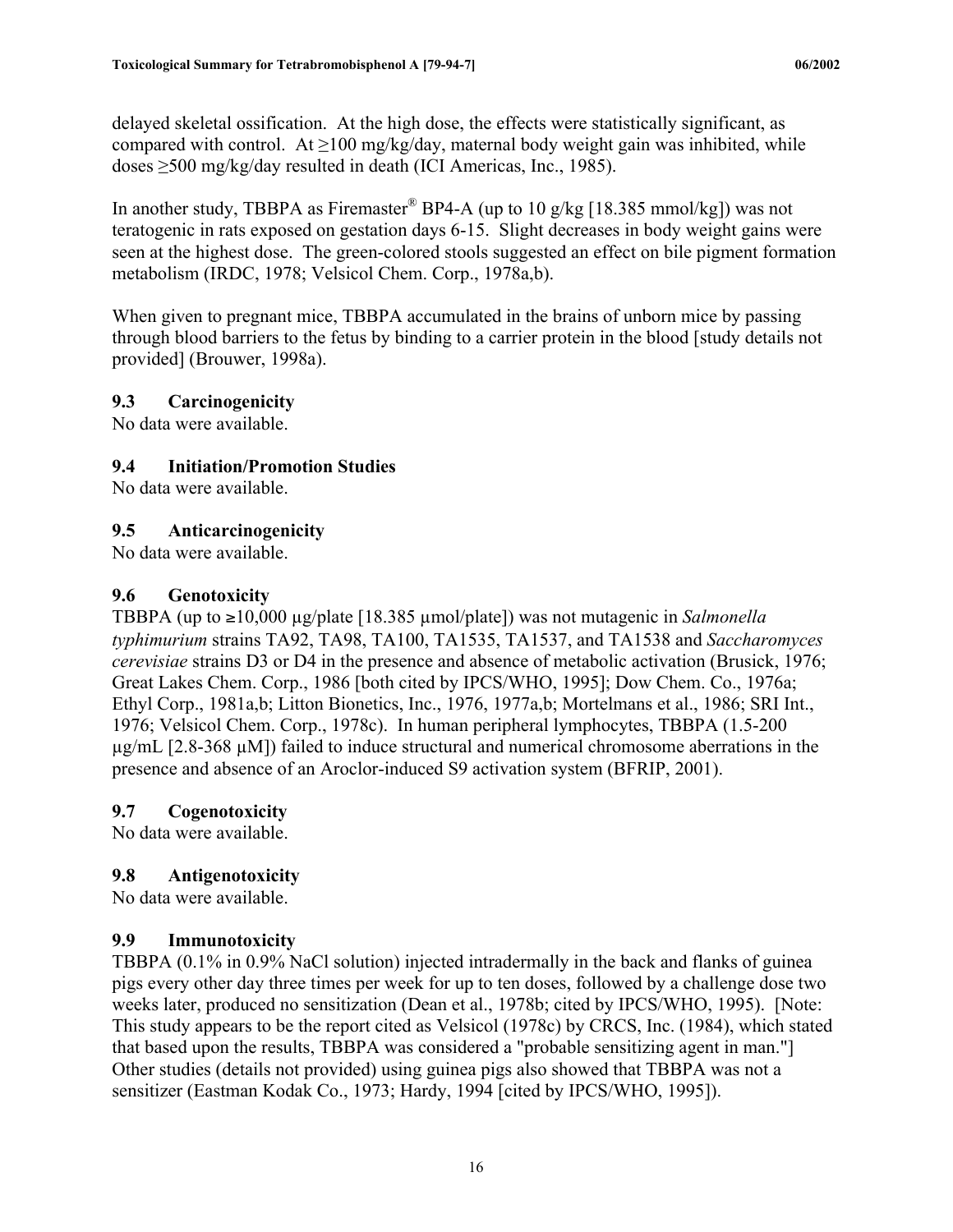## <span id="page-23-0"></span>**9.10 Other Data**

#### Effects on Cellular Membranes

Incubation of erythrocytes with TBBPA (25-250  $\mu$ M [14-136  $\mu$ g/mL]) resulted in K<sup>+</sup> release from normal to cup-formed cells and then spherocytes; hemolysis of the cells occurred when the permeability of the membranes was altered. It also induced  $K^+$  release from isolated mitochondria. At  $>50 \mu M$  (27  $\mu$ g/mL), it increased state 4 respiration and decreased state 3 respiration, resulting in a decrease of respiratory control and oxidative phosphorylation. At <100  $\mu$ M (54.4  $\mu$ g/mL), it acted as a respiratory inhibitor. TBBPA inhibited Ca<sup>2+</sup> accumulation in isolated mitochondria accompanied by oxygen uptake and stimulated mitochondrial latent ATPase activity (Inouye et al., 1979; cited by HSDB, 2001 and IPCS/WHO, 1995).

#### Effects on Liver Microsomes

TBBPA caused a slight but significant increase in cytochrome P450 of liver microsomes (Lundberg, 1980; cited by HSDB, 2001). In a comparative *in vivo* study of rat liver aryl hydrocarbon hydrocylase (AHH) activity induction, TBBPA (500 mg/kg [0.919 mmol/kg]) generated an AHH activity level of 615 pmol of hydroxylated products (3-hydroxybenz[a]pyrene) formed/mg protein (Clayton and Clayton, 1994; cited by HSDB, 2001).

#### Effects on Thyroid Hormones

TBBPA is structurally similar to the thyroid hormone thyroxine (T4) (Peterman et al., 2000). TBBPA has been observed to compete with the thyroid hormone T4 for transthyretin (TRR) binding sites and to reduce overall serum levels of thyroid hormones (Darnerud and Sinjari, 1996; Meerts et al., 1998 [both cited by Santillo et al., 2001]; Brouwer, 1998a; Meerts et al., 2000). TBBPA had the highest potency of all brominated and chlorinated substances tested so far; it was up to 25 times more potent in binding to human transthyretin than T4 (Brouwer, 1998b; cited by de Wit, 2000). When pregnant rats were given 14C-labelled TBBPA on days 10 to 16 of gestation, no effects were seen on total T4, free T4, or total triiodothyronine (T3) levels in dams or fetuses. In the fetuses, thyroid-stimulating hormone increased significantly in the plasma by 196%, but in dams, no such effect was seen. Therefore, TBBPA was concluded to not bind to transthyretin *in vivo* (Meerts et al., 1999; cited by de Wit, 2000).

#### Estrogen-like Properties

In the estrogen-dependent human breast cancer cell line MCF-7, TBBPA competed with 17b-estradiol for binding to the estrogen receptor. When cells were incubated in 100% serum, TBBPA had a significantly lower access to the estrogen receptors versus incubation in serumfree medium, indicating the compound's strong binding to serum proteins. Furthermore, TBBPA induced proliferation in the cells; however, it did not induce maximal cell growth, signifying cytotoxic effects at high concentrations (Samuelsen et al., 2001). The estrogenic potency of TBBPA was five to six orders of magnitude lower than that of 17 $\beta$ -estradiol (Koerner et al., 1998; cited by HSDB, 2001).

In avian embryos, TBBPA caused high embryo mortality at up to 45  $\mu$ g/g egg in quail and chicken but no estrogen-like effects. Maternal transfer of labeled TBBPA to the egg was low (Berg et al., 2001; Halldin et al., 2001).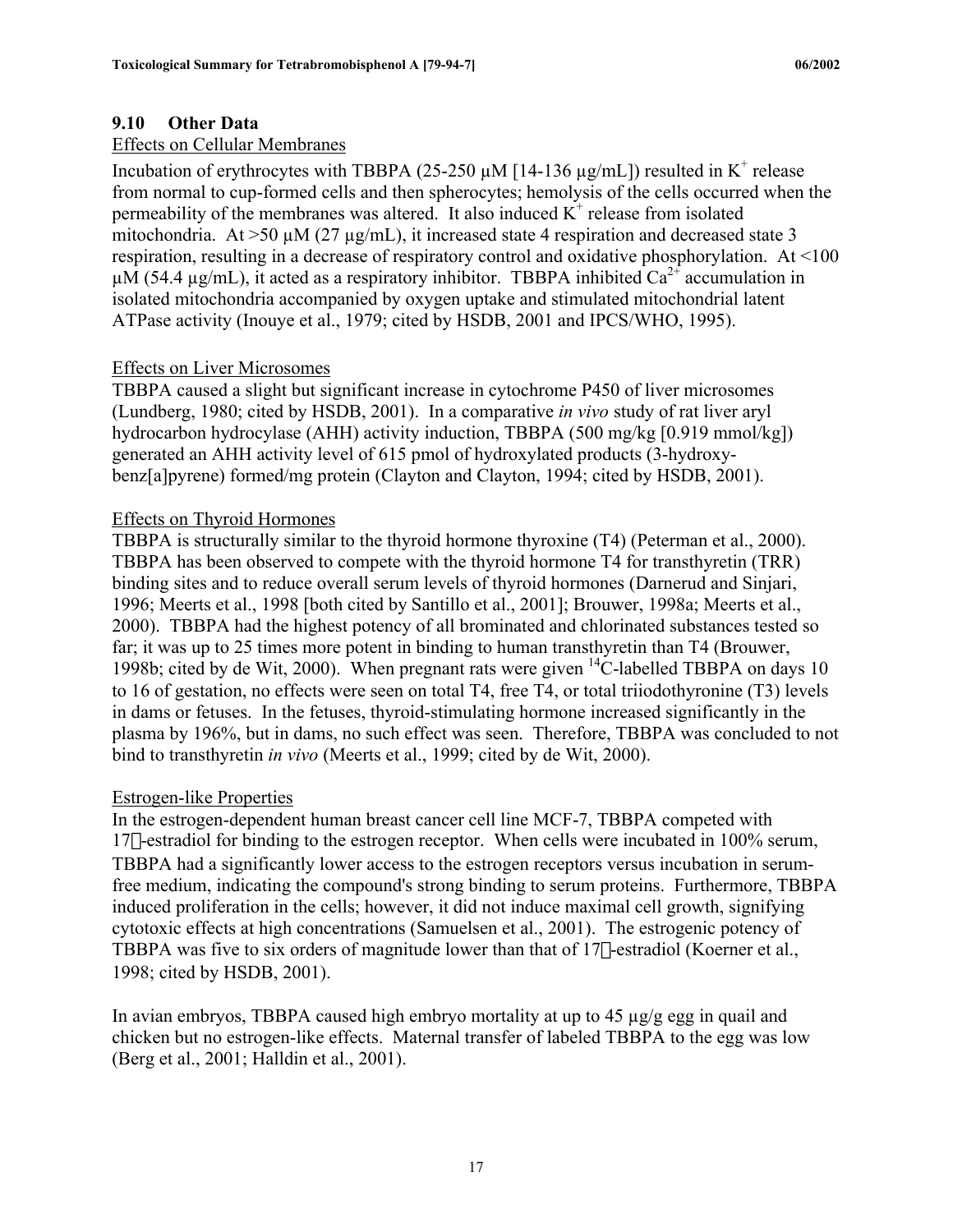### Miscellaneous Studies

In NMRI male mice, TBBPA (0.75 or 11.5 mg/kg [1.4 or 21.2 µmol/kg] body weight) given orally as a single dose on postnatal day 10 produced no clinical signs of dysfunction and no significant changes in body weight gain. At two and four months after neonatal exposure, no significant changes in locomotion, rearing, and total activity were seen, as compared with controls. There were also no changes in habituation capability and no effect on learning and memory functions (Eriksson et al., 2001).

In SPD8 and SP5 assay systems, TBBPA (study details, including doses, not provided) produced no statistically significant increases in recombination frequency (Helleday et al., 1999).

## TBBPA Derivatives

IPCS/WHO (1995; available at http://www.inchem.org/documents/ehc/ehc/ehc172.htm) provides general information and toxicological studies regarding the following TBBPA derivatives: TBBPA dimethyl ether [37853-61-5], TBBPA dibromopropyl ether [21850-44-2], TBBPA bis(allyl ether) [25327-89-3], TBBPA bis(2-hydroxyethyl ether) [4162-45-2], TBBPA brominated epoxy oligomer [no CASRN available], and TBBPA carbonate oligomers [94334- 64-2 for BC-52 and 71342-77-3 for BC-58].

## **10.0 Structure-Activity Relationships**

2,2¢,6,6¢-Tetrabromo-3,3¢,5,5¢-tetramethyl-4,4¢-dihydroxybiphenyl (TTDB)



In rats and rabbits, TTDB (doses not provided) is a possible irritant but is not a primary skin irritant, and is not toxic when applied dermal or orally  $(LD_{50} = 5 \text{ g/kg})$ . In a 28-day oral study with rats, TTDB (1, 10, 100, and 1000 ppm) produced no changes in behavior, appearance, body weight or organ weights, food consumption, or gross or microscopic pathologic lesions (Liepins and Pearce, 1976).

#### Other TBBPA Structural Analogs

Other compounds structurally related to TBBPA, ranked by chemical similarity by the ChemIDplus System (http://chem.sis.nlm.nih.gov/chemidplus/), are the following:

| Compound                                                                     | <b>Common Name(s)</b>  | <b>CASRN</b> | % Similarity |
|------------------------------------------------------------------------------|------------------------|--------------|--------------|
| Tetrachlorodian                                                              | Tetrachlorobisphenol A | $79-95-8$    | 96.58        |
| Phenol, $2,6$ -dibromo-4- $(1-(3-bromo-4-$<br>hydroxyphenyl)-1-methylethyl)- | Tribromobisphenol A    | 6386-73-8    | 95.44        |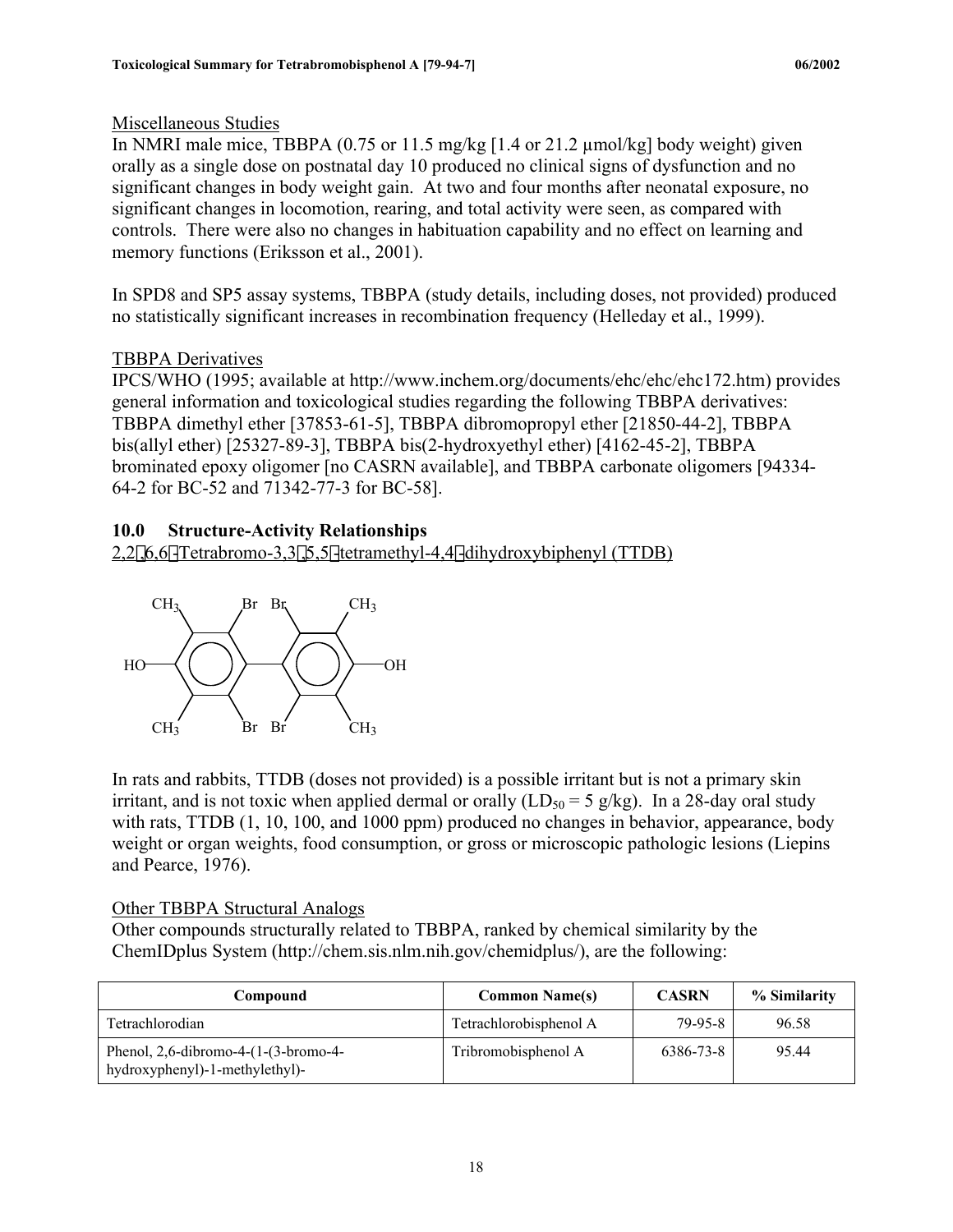| Compound                                                                                           | <b>Common Name(s)</b>                                                  | <b>CASRN</b>              | % Similarity |
|----------------------------------------------------------------------------------------------------|------------------------------------------------------------------------|---------------------------|--------------|
| Benzene, 1,1'-(1-methylethylidene)bis(3,5-dibromo-<br>4-methoxy-                                   | TBBPA dimethyl ether;<br>TBBPA methyl ether;<br>Tetrabromobisphenol B  | 37853-61-5*               | 85.88        |
| 2,2'-Isopropylidenebis(4,6-dibromophenol)                                                          |                                                                        | 97890-15-8                | 81.50        |
| Phenol, 4,4'-(1-methylethylidene)bis(2-chloro-                                                     | 2,2'-Dichlorobisphenol A;<br>3,3'-Dichlorobisphenol A;<br>Dichlorodian | 79-98-1                   | 81.21        |
| Ethanol, $2,2'$ -((1-methylethylidene)bis( $(2,6$ -<br>dibromo-4,1-phenylene)oxy))bis-             | Ethoxylated TBBPA;<br>TBBPA bis(2-<br>hydroxyethyl ether)              | $4162 - 45 - 2*$          | 79.83        |
| Phenol, 4,4'-isopropylidenebis(2,3,5,6-tetrachloro-                                                | Isopropylidene<br>bistetrachlorophenol                                 | 16669-42-4                | 78.83        |
| Benzene, 1,1'-(1-methylethylidene)bis(3,5-dibromo-<br>4-(2,3-dibromopropoxy)-                      | TBBPA bis(2,3-<br>dibromopropyl ether)                                 | 21850-44-2*               | 77.29        |
| Benzene, 1,1'-(1-methylethylidene)bis(3,5-dibromo-<br>4-(2-propenyloxy)-                           | TBBPA allyl ether;<br>TBBPA diallyl ether                              | 25327-89-3*<br>37769-31-6 | 75.35        |
| Phenol, 4,4'-(1-methylethylidene)bis(2,6-dibromo-,<br>diacetate                                    | 3,3',5,5'-TBBPA diacetate                                              | 33798-02-6                | 69.62        |
| 2-Propenoic acid, (1-methylethylidene)bis((2,6-<br>dibromo-4,1-phenylene)oxy-2,1-ethanediyl) ester | $\text{Bis}(p\text{-acrylovyethoxy})$ -<br><b>TBBPA</b>                | 66710-97-2                | 65.75        |
| Phenol, $4,4'$ - $(1$ -methylethylidene)bis $(2,6$ -dimethyl-                                      | Bisxylenol A; Tetramethyl-<br>bisphenol A                              | 5613-46-7                 | 65.75        |
| 2-Propenoic acid, (1-methylethylidene)bis(26-<br>dibromo-4,1-phenylene) ester                      | TBBPA diacrylate                                                       | 55205-38-4                | 64.65        |

\*As mentioned above (in Section 9.10), these are in the review by IPCS/WHO (1995).

Additional sources for columns 2 and 3 include CIS Files and Registry (2002).

The following organizations have submitted unpublished health and safety studies of TBBPA bis(2-hydroxyethyl ether) to EPA (i.e., Toxic Substances Control Act Test Submissions [TSCATS]): Great Lakes Chemical Corporation, the Interagency Testing Committee, Eastman Kodak Company, Dow Chemical Company, and E.I. DuPont Denemours and Company, Inc. Reports include acute toxicity studies in mice, rats, guinea pigs, and rabbits; subchronic oral toxicity studies in rats; and genetic toxicology studies in bacteria *in vitro* either as the single chemical or a component of a mixture (e.g., Emery diol 1608-62R) tested separately from the mixture. In addition, several studies regarding dermal exposure of the substance (in Dacron fibers) have been conducted in humans. TSCATS are also available for TBBPA allyl ether; acute toxicity studies (routes: orally, dermally, or applied topically to the eye) in rats and rabbits and genetic toxicology studies in bacteria *in vitro* were performed. The oral  $LD_{50}$  was  $>5$  g/kg in rats, and the dermal  $LD_{50}$  was  $\geq$  g/kg in rabbits. The chemical was a mild irritant on the skin (at 500 mg) and in the eyes (at 100 mg) of rabbits (RTECS, 1999).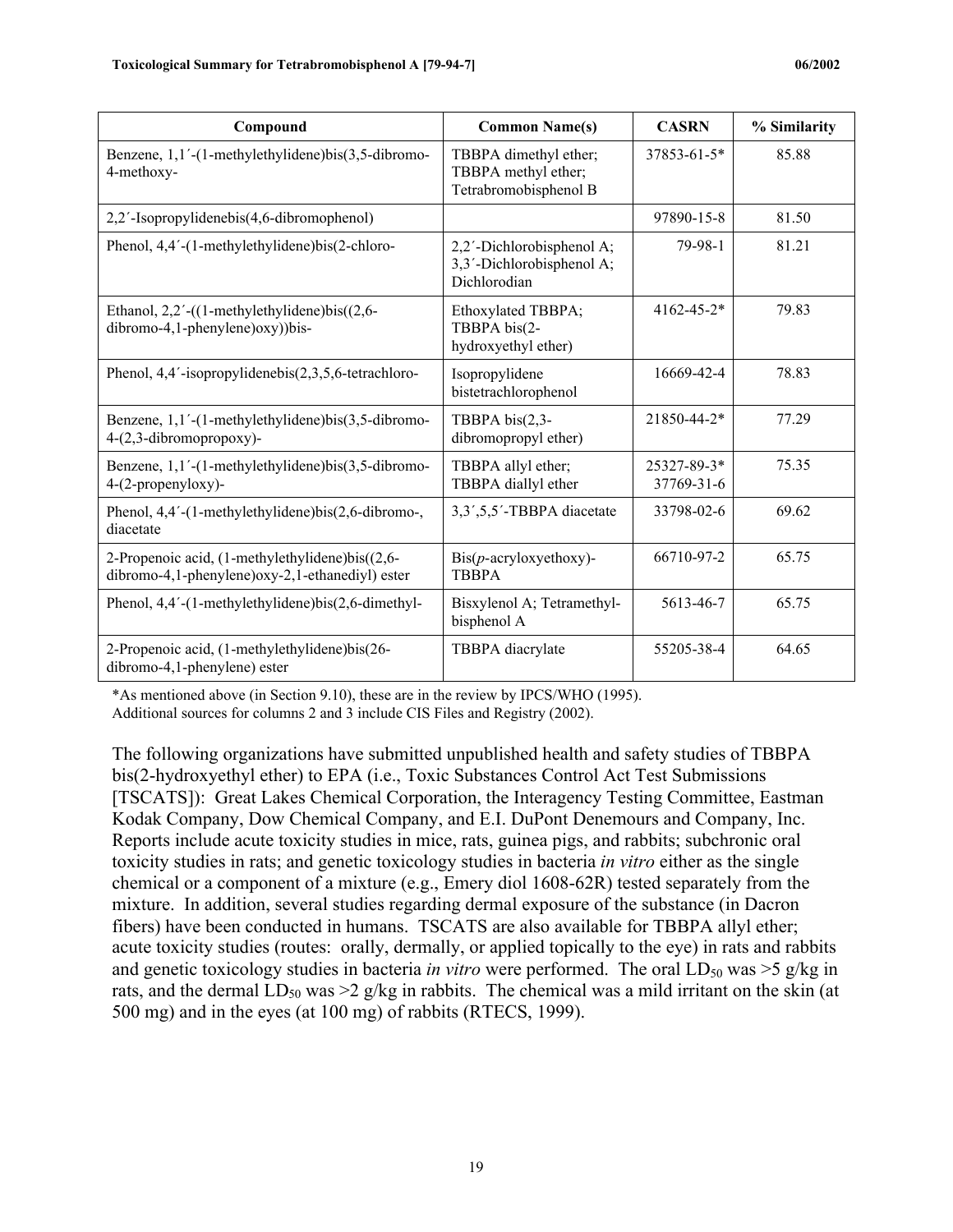#### **11.0 Online Databases and Secondary References**

#### **11.1 Online Databases**

Chemical Information System (CIS) Files SANSS (Structure and Nomenclature Search System) TSCATS (Toxic Substances Control Act Test Submissions)

| <b>STN</b> International Files |                |
|--------------------------------|----------------|
| <b>LIFESCI</b>                 | <b>PROMT</b>   |
| <b>MEDLINE</b>                 | Registry       |
| <b>NIOSHTIC</b>                | <b>RTECS</b>   |
| <b>NTIS</b>                    | <b>TOXLINE</b> |
|                                |                |

TOXLINE includes the following subfiles:

| <b>Toxicity Bibliography</b>                                      | <b>TOXBIB</b> |
|-------------------------------------------------------------------|---------------|
| <b>International Labor Office</b>                                 | <b>CIS</b>    |
| Hazardous Materials Technical Center                              | <b>HMTC</b>   |
| Environmental Mutagen Information Center File                     | <b>EMIC</b>   |
| Environmental Teratology Information Center File (continued after | <b>ETIC</b>   |
| 1989 by DART)                                                     |               |
| <b>Toxicology Document and Data Depository</b>                    | <b>NTIS</b>   |
| <b>Toxicological Research Projects</b>                            | <b>CRISP</b>  |
| NIOSHTIC <sup>®</sup>                                             | <b>NIOSH</b>  |
| <b>Pesticides Abstracts</b>                                       | <b>PESTAB</b> |
| Poisonous Plants Bibliography                                     | <b>PPBIB</b>  |
| Aneuploidy                                                        | <b>ANEUPL</b> |
| Epidemiology Information System                                   | <b>EPIDEM</b> |
| <b>Toxic Substances Control Act Test Submissions</b>              | <b>TSCATS</b> |
| Toxicological Aspects of Environmental Health                     | <b>BIOSIS</b> |
| <b>International Pharmaceutical Abstracts</b>                     | <b>IPA</b>    |
| Federal Research in Progress                                      | <b>FEDRIP</b> |
| Developmental and Reproductive Toxicology                         | <b>DART</b>   |

Databases Available on the Internet

Code of Federal Regulations (CFR), National Archives and Records Administration RTK Net (Right-To-Know Network) database

In-House Databases Current Contents on Diskette® The Merck Index, 1996, on CD-ROM

#### **11.2 Secondary References**

Clayton, G.D. and F.E. Clayton, Eds. 1994. Patty's Industrial Hygiene and Toxicology. Vol. 2A, 2B, 2C, 2D, 2E, and 2F: Toxicology,  $4^{th}$  ed. John Wiley and Sons, Inc., New York, NY, p. 4394. Cited by HSDB (2001).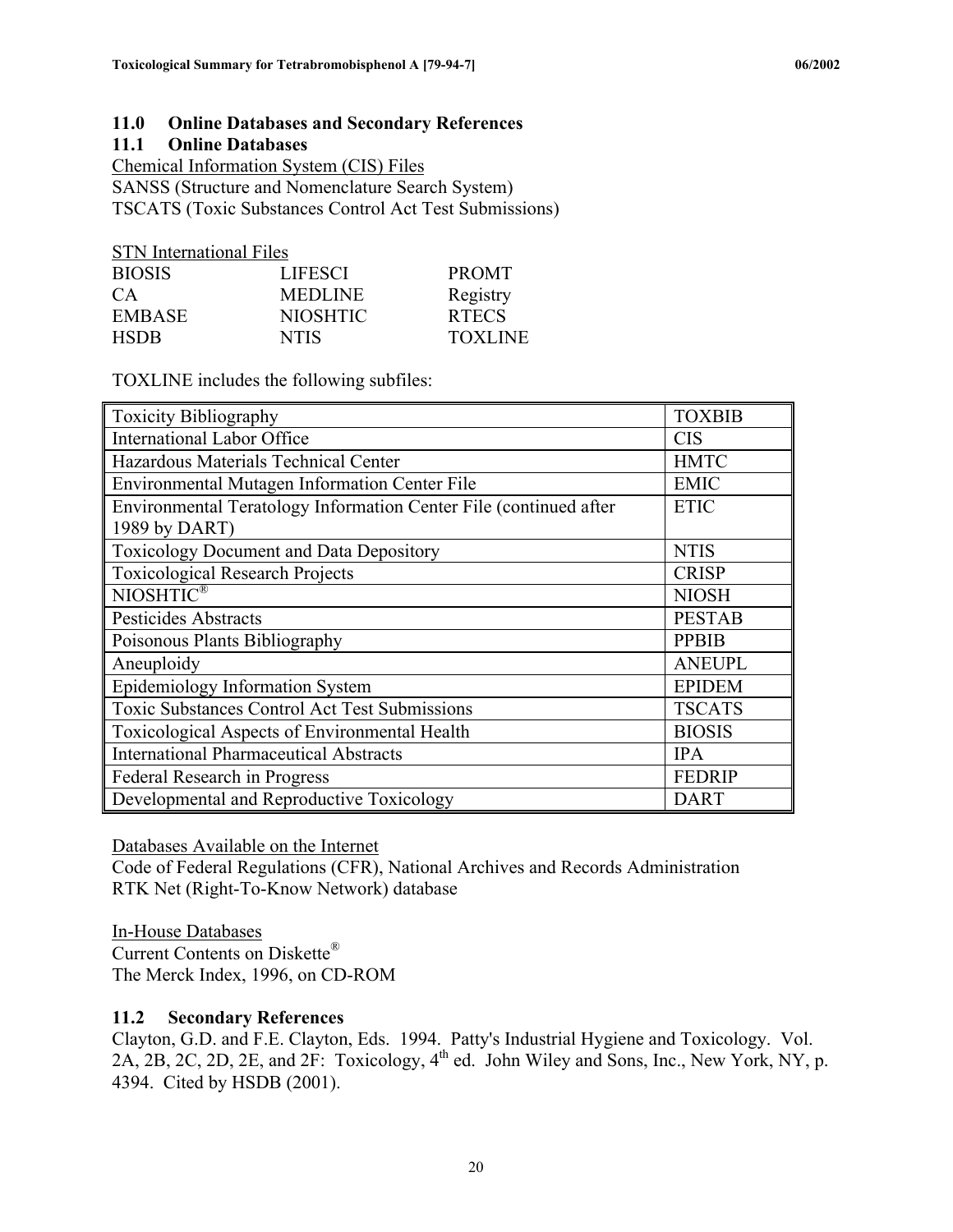<span id="page-27-0"></span>de Wit, C.A. 2000. Brominated flame retardants. Report 5065. Swedish Environmental Protection Agency. Elanders Gotab, Stockholm, Sweden, 95 pp. Internet address: http://www.greenstart.org/efc9/bfrs/BFR\_1\_Swedish\_EPA\_2000.pdf.

HSDB (Hazardous Substances Data Bank). 2001. 2,2´,6,6´-Tetrabromobisphenol A. Produced by the National Library of Medicine, Bethesda, MD. Internet address: http://www.toxnet.nlm.nih.gov/cgi-bin/sis/search. Profile last updated on August 9, 2001. Last accessed on December 27, 2001.

IPCS/WHO (International Programme on Chemical Safety/World Health Organization). 1995. Environmental Health Criteria 172: Tetrabromobisphenol A and Derivatives. World Health Organization, Geneva, Switzerland, 72 pp. Internet address: http://www.inchem.org/documents/ehc/ehc/ehc172.htm. Last accessed on January 29, 2002.

#### **12.0 References**

Albemarle Corp. 1997. Albemarle Corporation to build world-scale tetrabromobisphenol-A plant. RB100 new plant press release; June 25, 1997. Internet address: http://www.albemarle.com/prelease/rb100pr.htm. Last accessed on January 29, 2002.

Albemarle Corp. 1998. Albemarle Corporation confirms tetrabromobisphenol-A plant to be built in Magnolia, Arkansas, USA. TBBPA plant press release; June 29, 1998. Internet address: http://www.albemarle.com/prelease/tbbpapr.htm. Last accessed on January 29, 2002.

Bayer. 1990. Chemical dossier on tetrabromobisphenol A (unpublished report). Bayer AG, Leverkkusen, Germany. Cited by IPCS/WHO (1995).

Bergman, Å., C. Östman, R. Nybom, A. Sjödin, H. Carlsson, U. Nilsson, and C.A. Wachtmeister. 1997. Flame retardants and plasticisers on particulate in the modern computerized indoor environment. Organohalogen Compounds 33:414-419. Cited by de Wit  $(2000)$ .

BFRIP (Brominated Flame Retardant Industry Panel). 2001. [Six final report regarding developmental toxicity, genetic toxicology, analytical methods, and chemical properties of TBBPA with cover letter dated December 11, 2001.] Document No. 8EHQ-0102-15036.

Brady, U.E. 1979. Pharmacokinetic study of tetrabromobisphenol A (BP-4A) in rats. Report from University of Georgia, Athens, GA (Report to Velsicol Chemical Corporation, Chicago, IL, submitted to WHO by the Brominated Flame Retadant Industry Panel). Cited by IPCS/WHO (1995).

Brouwer, A. 1998a. New findings regarding possible health effects of common brominated flame retardants. Press release (August 17, 1998). Halogenated Environmental Organic Pollutants, Dioxin '98, Stockholm, Sweden, August 17-21, 1998. Internet address: http:/www.internat.environ.se/documents/press/1998/ep980817.htm. Last accessed on February 27, 2002.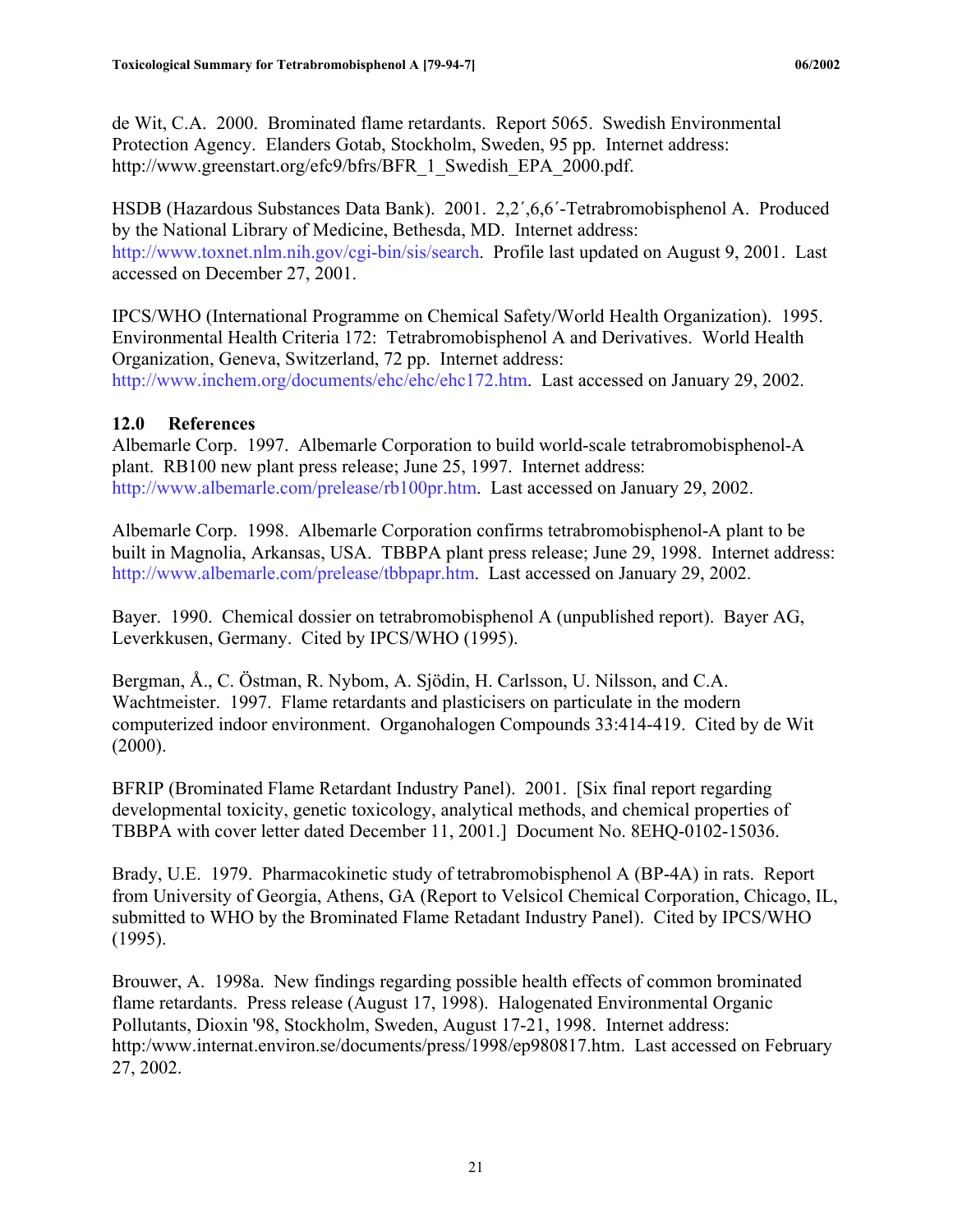Brouwer, A. 1998b. Structure-dependent multiple interaction of polyhalogenated aromatic hydrocarbons with the thyroid hormone system. Organohalogen Compounds 37:225-228. Cited by de Wit (2000).

Brusick, D. 1976. Mutagenicity evaluation of compound 279-117-2 (Final report). Report to Litton Bionetics, Inc., Kensington, MD (Report to Great lakes Chemical Corporation, West Lafayette, IN, submitted to WHO by the Brominated Flame Retardant Industry Panel). Cited by IPCS/WHO (1995).

Chem. Mark. Rep. 1999a. Chemical profile. Chem. Mark. Rep. 256(8):37. Fulltext available from DIALOG® File 16: Gale Group PROMT®. 06586860; Supplier No. 55549467.

Chem. Mark. Rep. 1999b. Albemarle starts brominated flame retardants plant. Chem. Mark. Rep. 256(14):24. Fulltext available from DIALOG® File 16: Gale Group PROMT®. 06707797; Supplier No. 56080848.

CRCS, Inc. 1984. Information review: Tetrabromobisphenol A (working draft). EPA Contract No. 68-01-5789. TSCATS [Unpublished Health and Safety Studies submitted to EPA]. Microfiche No. OTS0525426. Document No. 40-8498010. From the RTK Net database.

Darnerud, P.O., and T. Sinjari. 1996. Effects of polybrominated diphenyl ethers (PBDEs) and plychlorinated biphenyls (PCBs) on thyroxine and TSH blood levels in rats and mice. Organohalogen Compounds 29 (Dioxin '96):316-319. Cited by Santillo et al. (2001).

Dean, W.P., D.C. Jessup, G. Thompson, G. Romig, and D. Powell. 1978b. Tetrabromobisphenol A. Dermal sensitization study in the albino guinea-pig. International Research and Development Corporation, Mattawan, MI (Report to Velsicol Chemical Corporation, Chicago, IL, submitted to WHO by the Brominated Flame Retardant Industry Panel). Cited by IPCS/WHO (1995). [This report contains the same data cited as Velsicol (1978c) in CRCS, Inc. (1984).]

Dow Chem. Co. (Quast, J.F., C.G. Humiston, and B.A. Schwetz). 1975. Results of a 90-day toxicological study in rats given tetrabromobisphenol A in the diet. TSCATS [Unpublished Health and Safety Studies submitted to EPA]. Microfiche No. OTS0206824. Document No. 878216066. From the RTK Net database.

Dow Chem. Co. 1976a. *In vitro* microbiological mutagenicity of Dow Chemical Company compounds. TSCATS [Unpublished Health and Safety Studies submitted to EPA]. Microfiche No. OTS0206824. Document No. 878216068. From the RTK Net database.

Dow Chem. Co. 1976b. *In vitro* microbiological mutagenicity studies of Dow Chemical Company compounds with cover letter and attachments (sanitized). TSCATS [Unpublished Health and Safety Studies submitted to EPA]. Microfiche No. OTS0530103. Document No. 86- 910000331S. From the RTK Net database.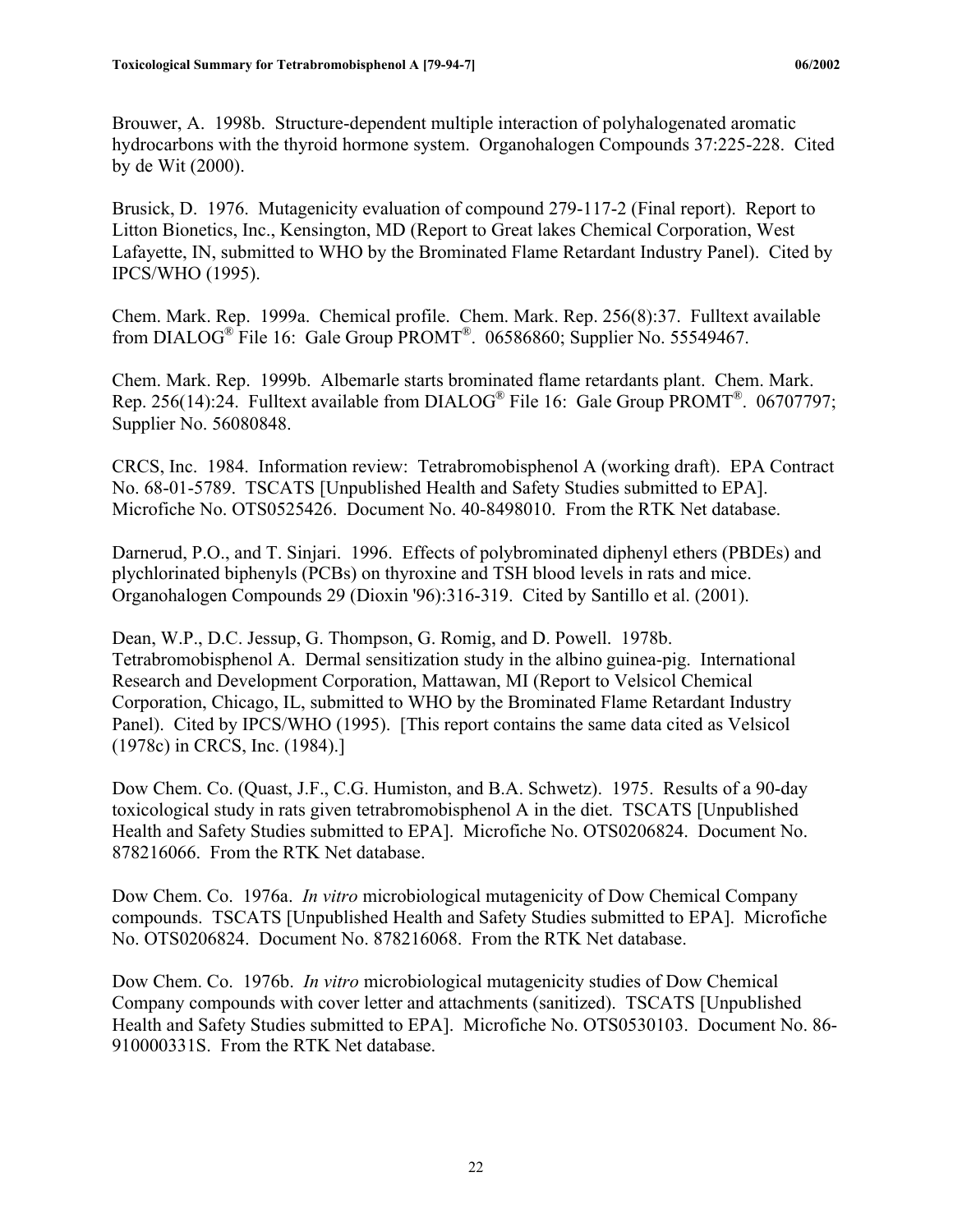Du Pont (E.I. du Pont de Nemours and Company). 1972a. Laboratory report on DRL-100 and tetrabromobisphenol A with cover letter (sanitized). TSCATS [Unpublished Health and Safety Studies submitted to EPA]. Microfiche No. OTS0530158. Document No. 86-910000399S. From the RTK Net database.

Eastman Kodak Co. 1973. Toxicity and health hazard summary with cover letter dated 08/15/85. TSCATS [Unpublished Health and Safety Studies submitted to EPA]. Microfiche No. OTS0206829. Document No. 878216145. From the RTK Net database.

Environ. Defense. 2001. 2,2',6,6'-Tetrabromo-4,4'-isopropylidenediphenol—Industrial uses. Internet address: http://www.scorecard.org/chemical-profiles/uses.tcl?edf\_substance\_id= 79%2d94%2d7. Last accessed on February 7, 2002.

Eriksson, J., and E. Jakobsson. 1998. Decomposition of tetrabromobisphenol A in the presence of UV-light and hydroxyl radicals. Organohalogen Compounds 35:419-422. Cited by de Wit (2000).

Eriksson, P., E. Jakobsson, and A. Fredriksson. 2001. Brominated flame retardants: A novel class of developmental neurotoxicants in our environment. Environ. Health Perspect. 109(9):903-908.

Ethyl Corp. 1981a. Activity of T1685 in the Salmonella/microsomal assay for bacterial mutagenicity. Final report. TSCATS [Unpublished Health and Safety Studies submitted to EPA]. Microfiche No. OTS0206861. Document No. 878216193. From the RTK Net database.

Ethyl Corp. 1981b. Salmonella/microsomal assay—tetrabromo-bis-phenol A. TSCATS [Unpublished Health and Safety Studies submitted to EPA]. Microfiche No. OTS0206861. Document No. 878216192. From the RTK Net database.

Gain, B. 1997. Flame retardants Albemarle boosts capacity. Chem. Week, July 2, 1997, p. 88. Fulltext available from PROMT 97:369076.

Goldenthal, E.I., and R.G. Geil. 1972. Tetrabromobisphenol A. Twenty-eight day toxicity study in rats. International Research and Development Corporation, Mattawan, MI (Report to Great Lakes Chemical Corporation, West Lafayette, IN, submitted to WHO by the Brominated Flame Retardant Industry Panel). Cited by IPCS/WHO (1995).

Goldenthal, E.I., R.G. Geil, and W.P. Dean. 1975. Tetrabromobisphenol A (micronized). Fourteen-day inhalation toxicity study in rats. International Research and Development Corporation, Mattawan, MI (Report to Great Lakes Chemical Corporation, West Lafayette, IN, submitted to WHO by the Brominated Flame Retardant Industry Panel). Cited by IPCS/WHO (1995).

Goldenthal, E.I., D.C. Jessup, R.G. Geil, W.P. Dean, and F.A. Ruecker. 1979. BP-4A. Threeweek dermal toxicity study in rabbits. International Research and Development Corporation,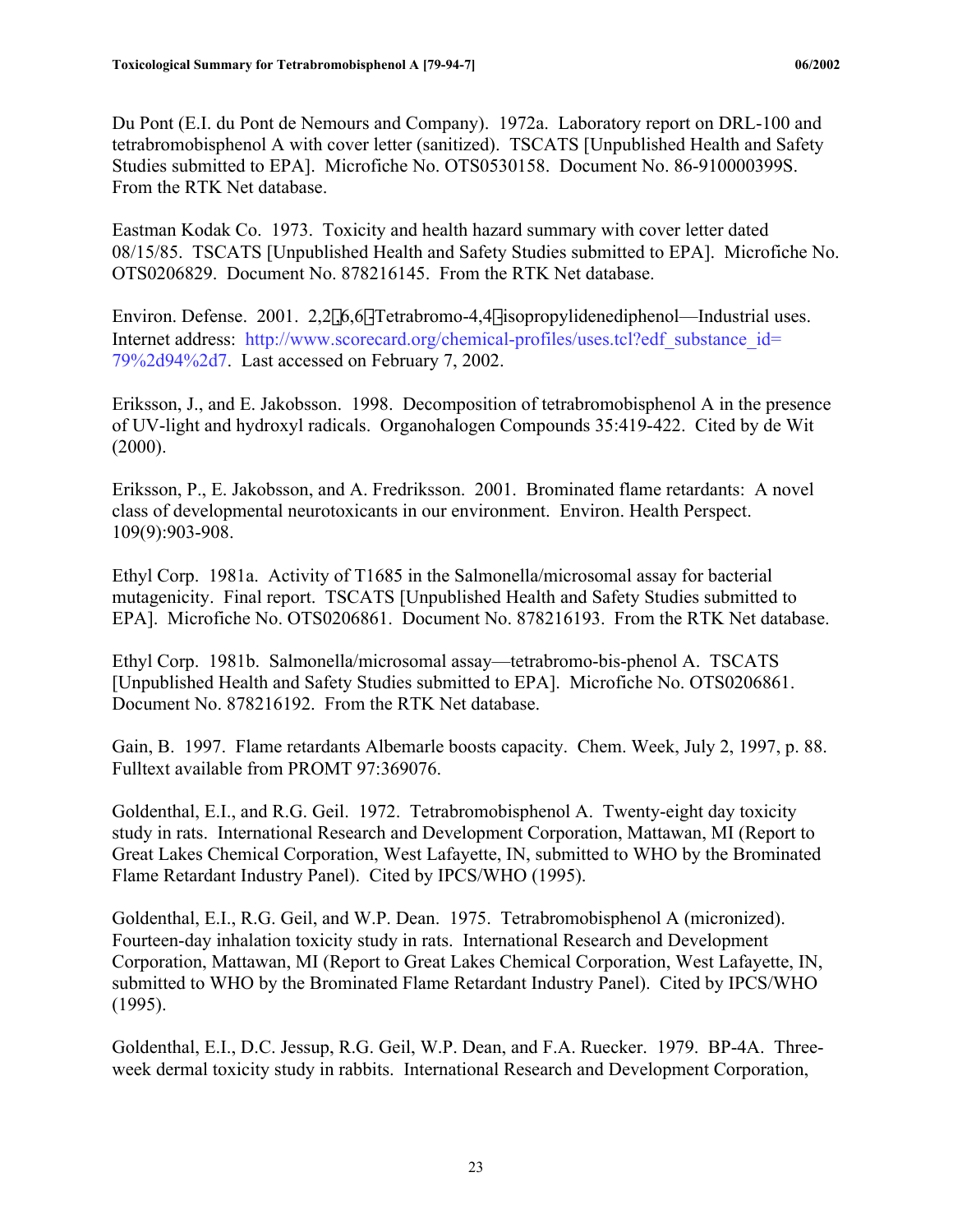Mattawan, MI (Report to Velsicol Chemical Corporation, Chicago, IL, submitted to WHO by the Brominated Flame Retardant Industry Panel). Cited by IPCS/WHO (1995).

Great Lakes. 1984. Unpublished information on TBBPA submitted to M. Greif by D.L. McFadden of Great Lakes Chemical Corporation on January 11, 1984. Cited by CRCS, Inc. (1984).

Great Lakes Chem. Corp. 1986. Summaries of toxicity data. Tetrabromobisphenol A. Great Lakes Chemical Corporation, West Lafayette, IN (Unpublished report submitted to WHO by the Brominated Flame Retardant Industry Panel). Cited by IPCS/WHO (1995).

Great Lakes Chem. Corp. 1999. Material safety data sheet: Great Lakes BA-59P and BA-59PC. Internet address: http://www.greatlakeschem.com/environmental/MSDS\_PDF/00016.pdf.

Gustafsson, K., and M. Wallen. 1988. Status report on tetrabromobisphenol A (CAS No. 79-94-7). Clearing house Sweden (unpublished report). National Chemicals Inspectorate, Solna, Sweden. Cited by IPCS/WHO (1995).

Hagmar, L., and Å. Bergman. 2001. Human exposure to BFRs in Europe. In: Abstracts BFR 2001, Part 4: Human Levels and Trends, pp 213-217. Internet address: http://www.kemi.se/aktuellt/BFR/bfr\_del4.pdf.

Hagmar, L., K. Jakobsson, K. Thuresson, L. Rylander, A. Sjodin, and A. Bergman. 2000a. Computer technicians are occupationally exposed to polybrominated diphenyl ethers and tetrabromobisphenol A. Organohalogen Comp. 47:202-205. Cited by Hagmar and Bergman (2001) and Santillo et al. (2001).

Hagmar, L., A. Sjodin, P. Hogland, K. Thuresson, L. Rylander, and A. Bergman. 2000b. Biological half-lives of polybrominated diphenyl ethers and tetrabromobisphenol A in exposed workers. Organohalogen Comp. 47:198-201. Cited by Hagmar and Bergman (2001) and Santillo et al. (2001).

Hakk, H., G.L. Larsen, Å. Bergman, and U. Örn. 2000. Metabolism, excretion and distribution of the flame retardant tetrabromobisphenol-A in conventional and bile-duct cannulated rats. Xenobiotica 30(9):881-890. Abstract from PubMed 11055266.

Halldin, K., C. Berg, A. Bergman, I. Brandt, and B. Brunstrom. 2001. Distribution of bisphenol A and tetrabromobisphenol A in quail eggs, embryos and laying birds and studies on reproduction variables in adults following ovo exposure. Arch. Toxicol. 75(10):597-603. Abstract from PubMed 11808920.

Hardy, M.L. 1994. Summary; TBBPA toxicological studies sponsored by Ethyl Corporation. Ethyl Corporation, Baton Rouge, LA (Report submitted to WHO by the Brominated Flame Retardant Industry Panel). Cited by IPCS/WHO (1995).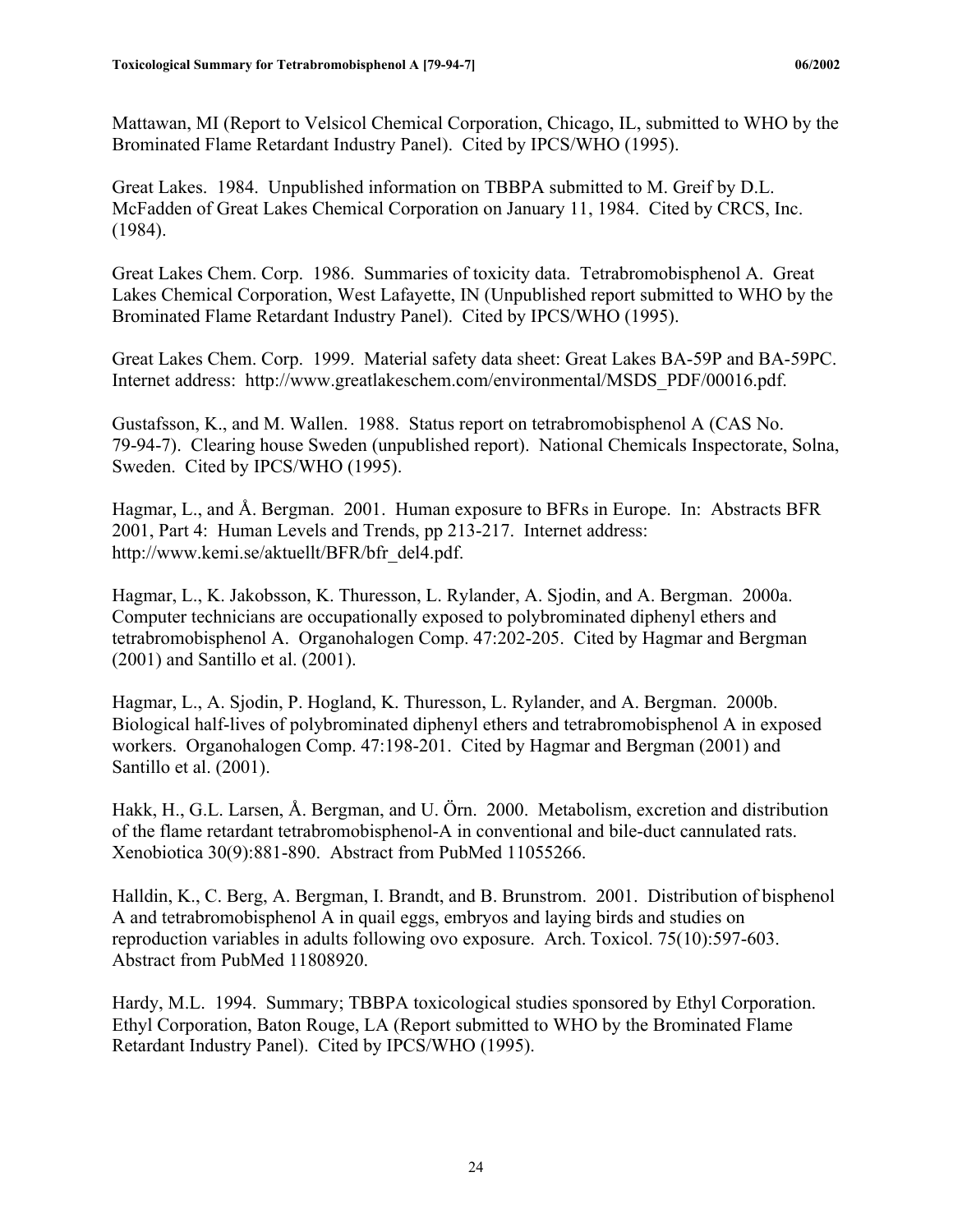Helleday, T., K.L. Tuominen, A. Bergman, and D. Jenssen. 1999. Brominated flame retardants induce intragenic recombination in mammalian cells. Mutat. Res. 439(2):137-147. Abstract available from TOXLINE. Internet address: http://www.toxnet.nlm.nih.gov/cgibin/sis/search/F?./temp/~AAAOxaaAF:5:BODY. Last updated on August 5, 1999. Last accessed on February 23, 2002.

ICI Americas, Inc. 1985. Initial submission: Embryo/fetal toxicity and teratogenic potential study with tetra-bromo bisphenol A in presumed pregnant rats (draft of final report) with cover letter dated 082892. TSCATS [Unpublished Health and Safety Studies submitted to EPA]. Microfiche No. OTS0545396. Document No. 88-920007021. From the RTK Net database.

Ind. Bio-test Labs, Inc. 1976. Human repeated insult patch test with Firemaster<sup>®</sup> PHT4. TSCATS [Unpublished Health and Safety Studies submitted to EPA]. EPA Document No 88- 7800185. Microfiche No. OTS0200512. Document No. 8EHQ-0678-0185D. From the RTK Net database.

Inouye, B., Y. Katayama, T. Ishida, M. Ogata, and K. Utsumi. 1979. Effects of aromatic bromine compounds on the function of biological membranes. Toxicol. Appl. Pharmacol. 48:467-477. Cited by HSDB (2001) and IPCS/WHO (1995).

IRDC (International Research and Development Corporation) (Wazeter, F.X., E.I. Goldenthal, and W.P. Dean). 1974a. FM PHT4 (micronized), Lot No. 6332-B: Acute inhalation toxicity in the albino rat. TSCATS [Unpublished Health and Safety Studies submitted to EPA]. EPA Document No. 88-7800185. Microfiche No. OTS0200512. Document No. 8EHQ-0678-0185D. From the RTK Net database.

IRDC (Wazeter, F.X., E.I. Goldenthal, and W.P. Dean). 1974b. FM PHT4 (micronized), Lot No. 6332-B: Eye irritation study in albino rabbits. TSCATS [Unpublished Health and Safety Studies submitted to EPA]. EPA Document No. 88-7800185. Microfiche No. OTS0200512. Document No. 8EHQ-0678-0185D. From the RTK Net database.

IRDC (Wazeter, F.X., R.G. Geil, and B.W. Benson). 1975a. FM PHT4 (micronized): Twentyeight day dermal toxicity study in rabbits. TSCATS [Unpublished Health and Safety Studies submitted to EPA]. EPA Document No. 88-7800185. Microfiche No. OTS0200512. Document No. 8EHQ-0678-0185D. From the RTK Net database.

IRDC (Wazeter, F.X., E.I. Goldenthal, R.G. Geil, and W.P. Dean). 1975b. FM PHT4 (micronized): Twenty-one day inhalation toxicity study in rats. TSCATS [Unpublished Health and Safety Studies submitted to EPA]. EPA Document No. 88-7800185. Microfiche No. OTS0200512. Document No. 8EHQ-0678-0185D. From the RTK Net database.

IRDC (Goldenthal, E.I., D.C. Jessup, and D.E. Rodwell). 1978. Tetrabromobisphenol A (FM BP-4A): Pilot teratology study in rats. TSCATS [Unpublished Health and Safety Studies submitted to EPA]. Microfiche No. OTS0206828. Document No. 878216109. [Study was sponsored by Velsicol Chemical Corporation; see Velsicol Chem. Corp. (1978b).]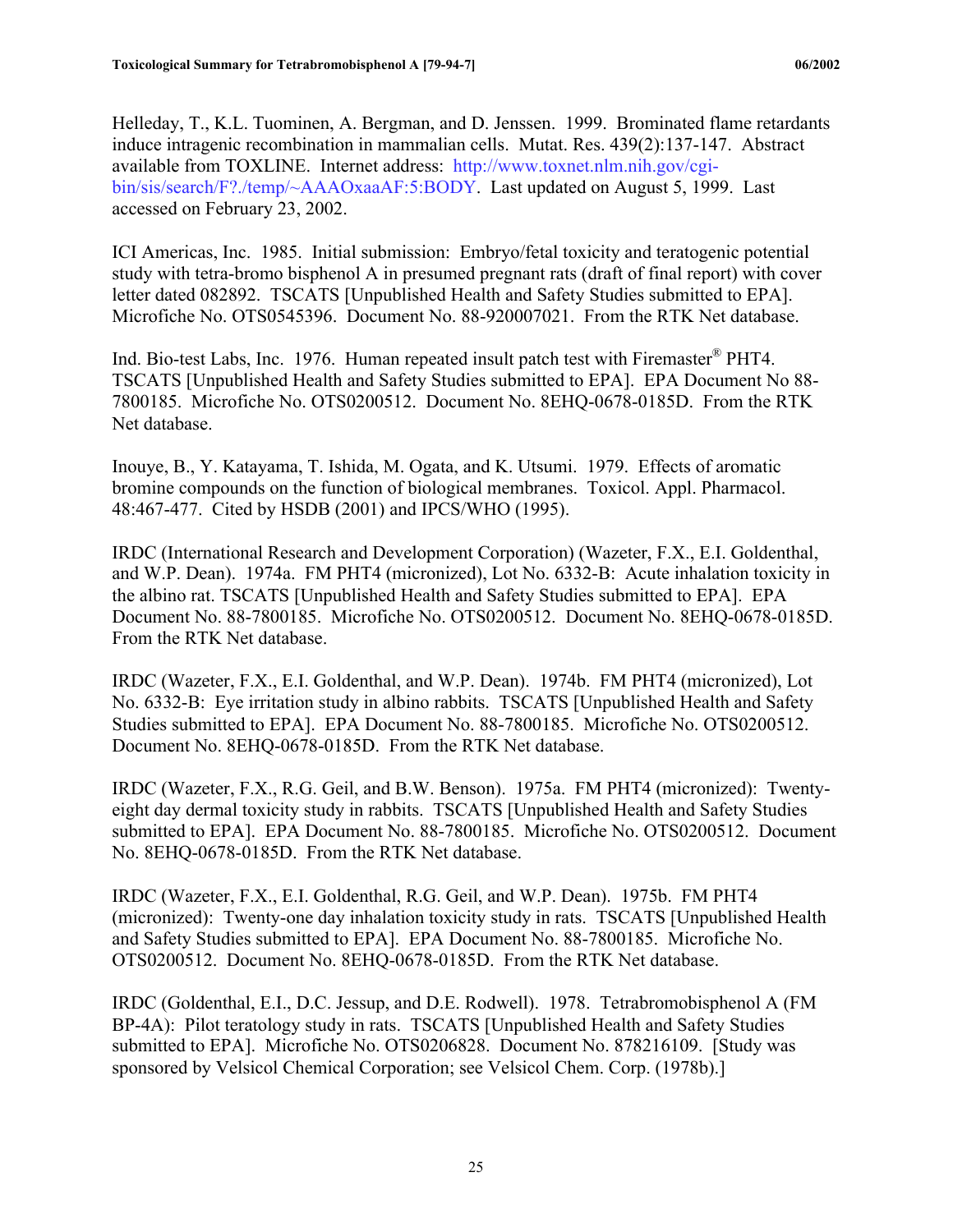ITA (International Trade Administration). 2001a. U.S. Imports, December 2001, HS290810. Office of Trade and Economic Analysis (OTEA), ITA, U.S. Department of Commerce. Internet address: http://www.ita.doc.gov/td/industry/otea/Trade-Detail/Latest-Month/Imports/29/290810.html. Last accessed on March 14, 2002.

ITA (International Trade Administration). 2001b. U.S. Imports, December 2001, HS 382490. Office of Trade and Economic Analysis (OTEA), ITA, U.S. Department of Commerce. Internet address: http://www.ita.doc.gov/td/industry/otea/Trade-Detail/Latest-Month/Imports/38/382490.html. Last accessed on March 14, 2002.

Koerner, W., V. Hanf, W. Schuller, H. Bartsch, M. Zwirner, and H. Hagenmaier. 1998. Validation and application of a rapid *in vitro* assay for assessing the estrogenic potency of halogenated phenolic chemicals. Chemosphere 37(9-12):2395-2407. Cited by HSDB (2001).

Kurz, I.R. 1998. Dioxins and flame retardants. Paper presented at BSEF (Bromine Science and Environmental Forum) Japan Seminar, Tokyo, Japan, November 6, 1998. Internet address: http://www.bsef.com/docs/kurz.doc.

Larsen, G.L., H. Hakk, E. Klasson-Wehler, U. Örn, and Å. Begman. 1998. Metabolism and disposition of the flame retardant tetrabromobisphenol A in conventional rats and rats with cannulated bile ducts. Organohalogen Compounds 37:413-416. Cited by de Wit (2000).

Lerner, I. 2001. FR market down but not out: Albemarle stays the course. (Markets: Specialties). Chem. Mark. Rep. 260(22):12; December 10, 2001. Fulltext available from DIALOG<sup>®</sup> File 16: Gale Group PROMT<sup>®</sup>. 09284525; Supplier No. 80803673.

Liepins, R., and E.M. Pearce. 1976. Chemistry and toxicity of flame retardants for plastics. Environ. Health Perspect. 17:55-63.

Litton Bionetics, Inc. 1976. Mutagenicity evaluation of 859-74-4. Final report. TSCATS [Unpublished Health and Safety Studies submitted to EPA]. EPA Document No. 88-7800185. Microfiche No. OTS0200512. Document No. 8EHQ-0678-0185D. From the RTK Net database.

Litton Bionetics, Inc. 1977a. Mutagenicity evaluation of 859-82-4. Final report. TSCATS [Unpublished Health and Safety Studies submitted to EPA]. EPA Document No. 88-7800185. Microfiche No. OTS0200512. Document No. 8EHQ-0678-0185D. From the RTK Net database.

Litton Bionetics, Inc. 1977b. Mutagenicity evaluation of tetrabromo bisphenol A (BP4-A). Final report. TSCATS [Unpublished Health and Safety Studies submitted to EPA]. Microfiche No. OS0206828. Document No. 878216106. Document No. 878216110. From the RTK Net database.

Lorenz, W., and M. Bahadir. 1993. Recycling of flame retardants containing printed circuits: A study of the possible formation of polyhalogenated dibenzodioxins/-furans. Chemosphere 26(12):2221-2229. Abstract from HCAPLUS 1993:587811.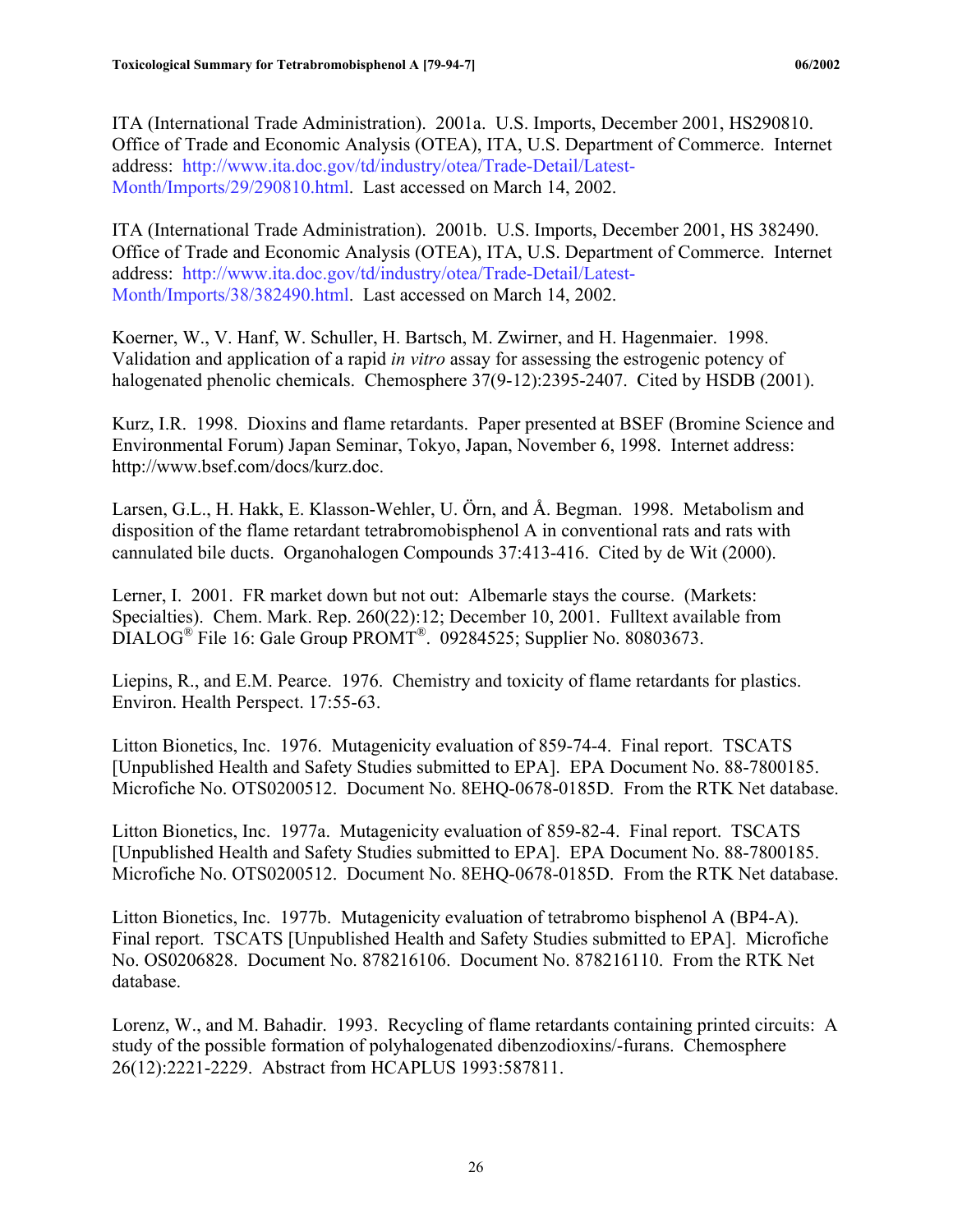Lundberg, P. 1980. Drug Oxid. Chem. Carcinog. (Int. Symp. Microsomes Drug Oxid.), 4<sup>th</sup> 2:853. Cited by HSDB (2001).

Meerts, I.A.T.M., G. Marsh, I. van Leeuwen-Bol, E.A.C Luijks, E. Jakobsson, A. Bergman, and A. Brower. 1998. Interaction of polybrominated diphenyl ether metabolites (PBDE-OH) with human transthyretin *in vitro*. Organohalogen Compounds 37:309-312. Cited by Santillo et al. (2001).

Meerts, I.A.T.M., Y. Assink, P.H. Cenijn, B.M. Weijers, H.H.J. van den Berg, Å. Bergman, J.H. Koeman, and A. Brouwer. 1999. Distribution of the flame retardant tetrabromobisphenol A in pregnant and fetal rats and effect on thyroid hormone homeostasis. Organohalogen Compounds 40:375-378. Cited by de Wit (2000).

Meerts, I.A., J.J. van Zanden, E.A. Luijks, I. van Leeuwen-Bol, G. Marsh, E. Jakobsson, A. Bergman, and A. Brouwer. 2000. Potent competitive interactions of some brominated flame retardants and related compounds with human transthyretin *in vitro*. Toxicol. Sci. 56(1):95-104. Abstract from PubMed 10869457.

Miguel, R., and G. Laboa. 2001. Identification of brominated flame retardants in plastics from End of Life Electric and Electronic Equipments in view of WEEE directive. In: Abstracts BFR 2001, Part 2: Analysis and Fate, Products, Standards and Uses, pp. 115-119. Internet address: http://www.kemi.se/aktuellt/bfr/brf\_del2.pdf.

Mortelmans, K., S. Haworth, T. Lawlor, W. Speck, B. Tainer, and E. Zeiger. 1986. *Salmonella*  mutagenicity test: II. Results from the testing of 270 chemicals. Environ. Mutagen. 8(Suppl. 7):1-119.

Nagayama, J., T. Takasuga, and H Tsuji. 2001. Contamination levels of brominated flame retardants, dioxins, and organochlorine compounds in the blood of Japanese adults. In: Abstract 2001, Part 4: Human Levels and Trends, pp. 218-221. Internet address: http://www.kemi.se/aktuellt/BFR/bfr\_del4.pdf.

Noda, T. 1985. Safety evaluation of chemicals for use in household products (VII): Teratological studies on tetrabromobisphenol-A in rats. Annu. Rep. Osaka City Inst. Public Health Environ. Sci. 48:106-121. Cited by IPCS/WHO (1995).

NTP (National Toxicology Program). 2001. Testing status: Tetrabromobisphenol A. Internet address: http://ntp-server.niehs.nih.gov/htdocs/Results\_Status/Resstatt/M200033.Html. Last updated on December 19, 2001. Last accessed on December 28, 2001.

OSHA (Occupational Safety and Health Administration). 2001. OSHA CSI air sampling information for tetrabromobisphenol A. Published by SKC Inc., Eighty Four, PA. Internet address: http://www.skcinc.com/NIOSH1/FILE2312.html. Last updated on January 28, 2002. Last accessed on January 29, 2002.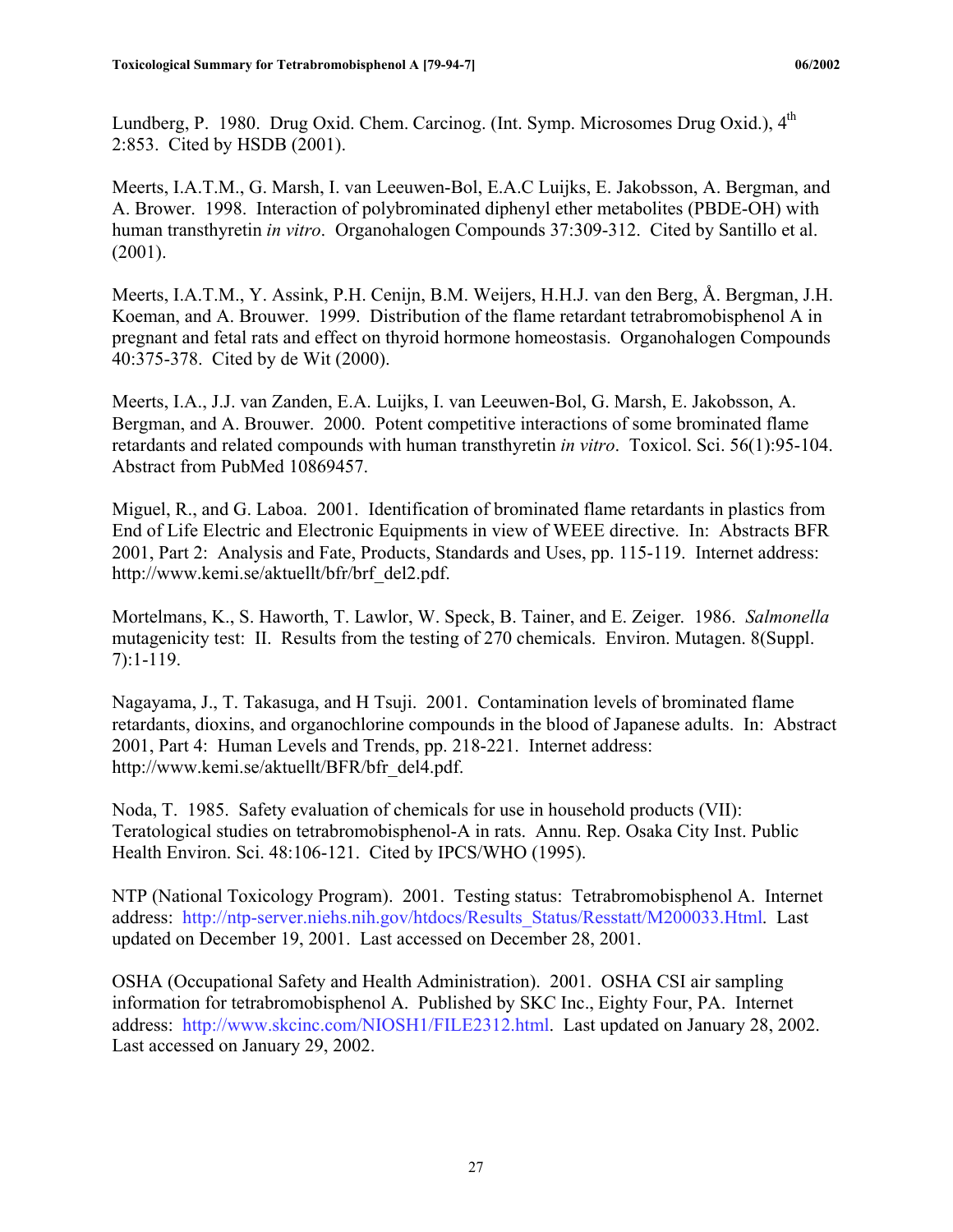Peterman, P.H., C.E. Orazio, and R.W. Gale. 2000. Detection of tetrabromobisphenol A and formation of brominated  ${}^{13}C$ -bisphenol A's in commercial drinking water stored in reusable polycarbonate containers. Div. Environ. Chem. Preprints Extended Abstr. 40(1):431-433.

Philips Semiconductors. 2001. Help: -chemical content explanation chemical content. Internet address: http://www.semiconductors.philips.com/help/chemical packing/. Last accessed on January 29, 2001.

Riess, M., T. Ernst, B. Müller, R. Popp, and R. Van Eldik. 1999. Recyclability of flamed retarded thermoplastics. In: R'99 Recovery, Recycling and Re-integration. Inorganic Chemistry, University of Erlangen. III, pp. 480-485. Cited by Miguel and Laboa (2001).

Ronen, Z., and A. Abeliovich. 2000. Anaerobic-aerobic process for microbial degradation of tetrabromobisphenol A. Appl. Environ. Microbiol. 66(6):2372-2377. Abstract from PubMed 10831413.

Sakai, S. J. Watanabe, H. Takatsuki, T. Kimura, and S. Inoue. 2001. Presence of PBDDs/Dfs in flame retardant materials and their behavior in high-temperature melting processes. In: Abstracts BFR 2001, Part 2: Analysis and Fate, Products, Standards, and Uses, pp. 50-54. Internet address: http://www.kemi.se/aktuellt/bfr/brf\_del2.pdf.

Samuelsen, M., C. Olsen, J.A. Holme, A. Bergmann, and J.K. Hongslo. 2001. Estrogen-like properties of brominated analogs of bisphenol A in the MCF-7 human breast cancer cell line. Cell Biol. Toxicol. 17(3):139-151. Abstract from PubMed 11693576.

Santillo, D., P. Johnston, and K. Brigden. 2001. The presence of brominated flame retardants and organotin compounds in dusts collected from Parliament buildings from eight countries. Technical Note 03/2001. Greenpeace Research Laboratories, Exeter, UK. Internet address: http://www.greenpeace.org/~toxics/reports/eudust.pdf.

Sellström, U., and B. Jansson. 1995. Analysis of tetrabromobisphenol A in a product and environmental samples. Chemosphere 31(4):3085-3092. Abstract from HCAPLUS 1995:768271.

Sjödin, A., H. Carlsson, K. Thuresson, S. Sjölin, Å. Bergman, and C. Östman. 2001. Flame retardants in indoor air at an electronics recycling plant and other work environments. Environ. Sci. Technol. 35:448-454.

SRI Int. 1978. *In vitro* microbiological mutagenicity studies of Dow Chemical Company compounds (interim report). TSCATS [Unpublished Health and Safety Studies submitted to EPA]. Microfiche No. OTS0516107. Document No. 86-870001204. From the RTK Net database.

SRI Int. 2001. Tetrabromobisphenol A. In: 2001 Directory of Chemical Producers—United States. SRI Consulting, Menlo Park, CA, p. 925.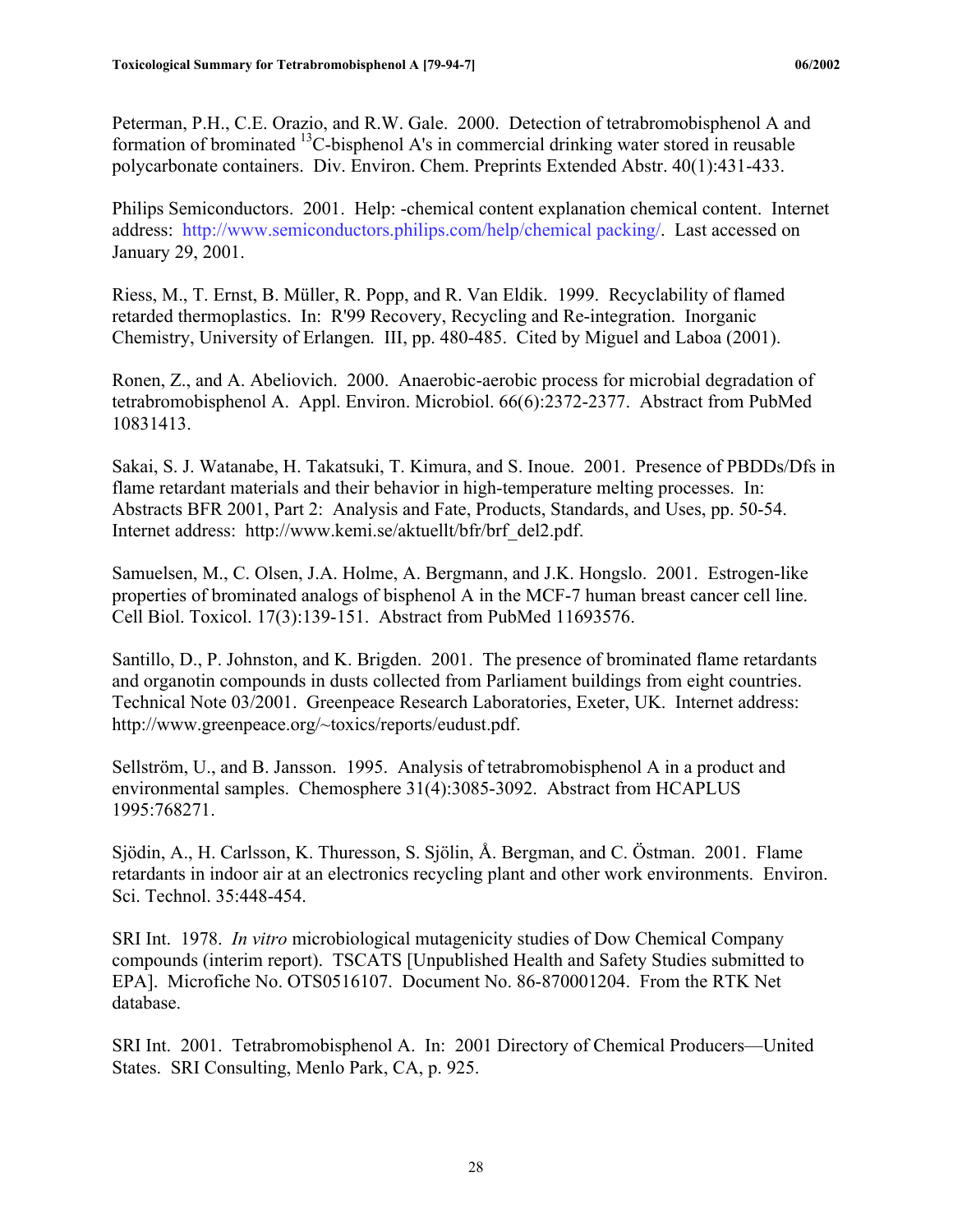Sterner, W. 1967. Acute oral toxicity of tetrabromo-bis-phenol A to rats; acute inhalation toxicity study of tetrabromo-bis-phenol A and acute eye irritation study on rabbits of tetrabromobis-phenol A International Bio-Research, Inc., St. Louis, MO (Report to Great Lakes Chemical Corporation, West Lafayette, IN, submitted to HO by the Brominated Flame Retardant Industry Panel). Cited by IPCS/WHO (1995).

Szymanska, J.A., J.K. Piotrowski, and B. Frydrych. 2000. Hepatotoxicity of tetrabromobisphenol-A: Effects of repeated dosage in rats. Toxicology 142:87-95.

Szymanska, J.A., A. Sapota, and B. Frydrych. 2001. The disposition and metabolism of tetrabromobisphenol-A after a single i.p. dose in the rat. Chemosphere 45(4-5):693-700. Abstract from PubMed 11680765.

Thomsen, C., K. Janak, E. Lundanes, and G. Becher. 2001a. Determination of phenolic flameretardants in human plasma using solid-phase extraction and gas chromatography-electroncapture mass spectrometry. J. Chromatogr. B 750(1):1-11. Abstract from Life Sciences with Abstracts References Edition (2001 Annual).

Thomsen, C., E. Lundanes, and G. Becher. 2001b. Brominated flame retardants in plasma samples from three different occupational groups in Norway. J. Environ. Monit. 3:366-370.

Thomsen, C., E. Lundanes, and G. Becher. 2002. Brominated flame retardants in archived serum samples from Norway: A study on temporal trends and the role of age. Environ. Sci. Technol. 36:1414-1418.

Tobe, M., Y. Kurokawa, Y. Nakaji, H. Yoshimoto, A. Takagi, Y. Aida, J. Monma, K. Naito, and M. Saito. 1986. Subchronic toxicity study of tetrabromobisphenol-A: Report to the Ministry of Health and Welfare (Jpn.). Cited by IPCS/WHO (1995).

U.S. EPA (United States Environmental Protection Agency). 1978a. Tetrabromobisphenol A. Modified Draize multiple insult test in humans. (Dean, W.P., D.C. Jessup, W.L. Epstein, and D. Powell; International Research and Development Corporation, Mattawan, MI.) TSCATS [Unpublished Health and Safety Studies submitted to EPA]. Microfiche No. OTS0200440. Document No. 8EHQ-0578-0142. From the RTK Net database.

U.S. EPA. 1978b. USEPA status report: Tetrabromobisphenol A with attachments. TSCATS [Unpublished Health and Safety Studies submitted to EPA]. Microfiche No. OTS0200479. Document No. 8EHQ-0478-0130. From the RTK Net database.

U.S. EPA. 1979. USEPA status report: Firemaster PHT4 with cover letter. TSCATS [Unpublished Health and Safety Studies submitted to EPA]. Microfiche No. OTS0200512. Document No. 8EHQ-0678-0185. From the RTK Net database.

U.S. EPA. 1994. Public comment summary and response document. Identification and listing of hazardous wastes. Organobromine production wastes. (Proposed: 59 FR24530; May 11,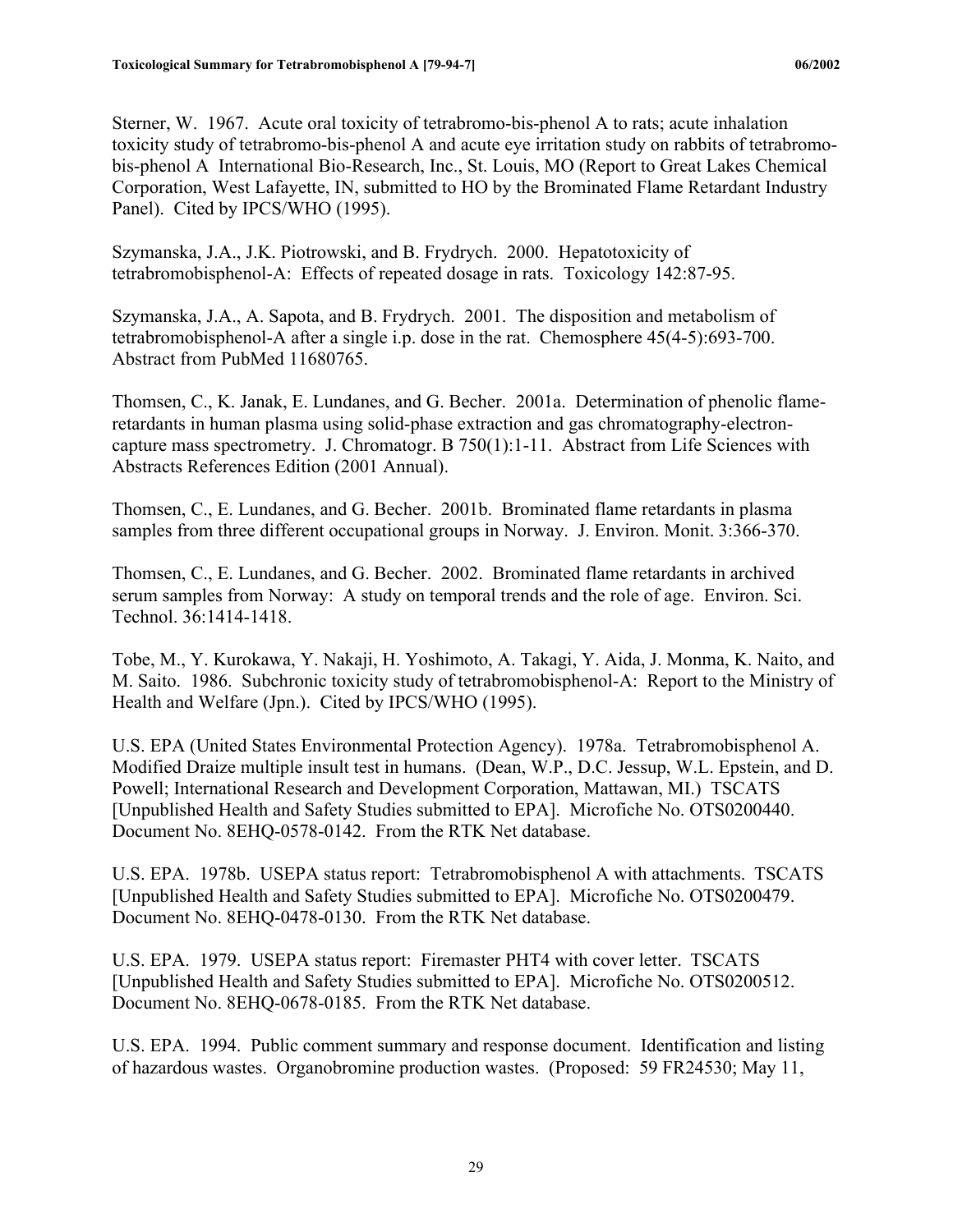1994) Internet address: http://www.epa.gov/epaoswer/hazwaste/id/organobr/acommrev.txt. Last accessed on January 30, 2002.

U.S. EPA. 1996. Chemical testing information—1996 Master Testing List. Index I and II. Office of Pollution Prevention and Toxics, Washington, DC. Internet address: http://www.epa.gov/opptintr/chemtestmtl.htm. Last updated on February 5, 2002. Last accessed on February 7, 2002.

U.S. EPA. 1998a. Non-confidential information submitted by companies on chemicals under the 1990, 1994, and 1998 Inventory Update Rule (IUR). Search by casno for 79947. U.S. EPA, Office of Pollution Prevention and Toxics, Washington, DC. Internet address: http://www.epa.gov/opptintr/chemrtk/results/htm. Last updated on October 29, 1998. Last accessed on June 13, 2002.

U.S. EPA. 1998b. OPPT High Production Volume Chemicals. Washington, D.C.: U. S. Environmental Protection Agency, Office of Pollution Prevention and Toxics. Internet address: http://www.epa.gov/opptintr/chemtest/hpv.htm. Last updated on November 20, 1997.

U.S. EPA. 1999a. 40 CFR Part 372: Persistent bioaccumulation toxic (PBT) chemicals; final rule. Cited by U.S. EPA (2002).

U.S. EPA. 1999b. Virginia DEQ: SARA Title III Program: Persistent bioaccumulative toxic chemicals (PBTs). Internet address: http://www.deq.state.va.us/sara3/pbt.html. Last updated on February 12, 2001. Last accessed on January 29, 2002.

U.S. EPA. 2000a. Emergency Planning and Community Right-To-Know Act Section 313 Reporting Guidance for Rubber and Plastics Manufacturing. EPA 745-B-00-017. Office of Environmental Information, Washington, DC, p. 2-16. Internet address: http://www.epa.gov/tri/00rubber.pdf.

U.S. EPA. 2000b. Non-confidential production volume information submitted by companies for chemicals under the 1998 Inventory Update Rule (IUR). Search by casno for 79947. U.S. EPA, Office of Pollution Prevention and Toxics (OPPT), Washington, DC. Internet address: http://www.epa.gov/cgi-bin/iursrch3.cgi. Last updated on August 2, 2000. Last accessed on June 13, 2002.

U.S. EPA. 2001. Title 40—Protection of Environment; Chapter 1—Environmental Protection Agency; Part 766—Dibenzo-*para*-dioxins/dibenzofurans. 52 FR 21437, June 5, 1987, unless otherwise noted.

U.S. EPA. 2002a. 2000 Toxics Release Inventory (TRI) Public Data Release Report. Reference No. EPA-260-R-02-003. Office of Environmental Information, Washington, DC. Internet address: http://www.epa.gov/tri/tridata/tri00/pdr/index/htm. Last accessed on June 12, 2002.

U.S. EPA. 2002b. Robust summary for Phenol, 4,4'-isopropylidenbis[2,6-dibromo-. [File includes a cover letter, test plan, and summaries] Internet address: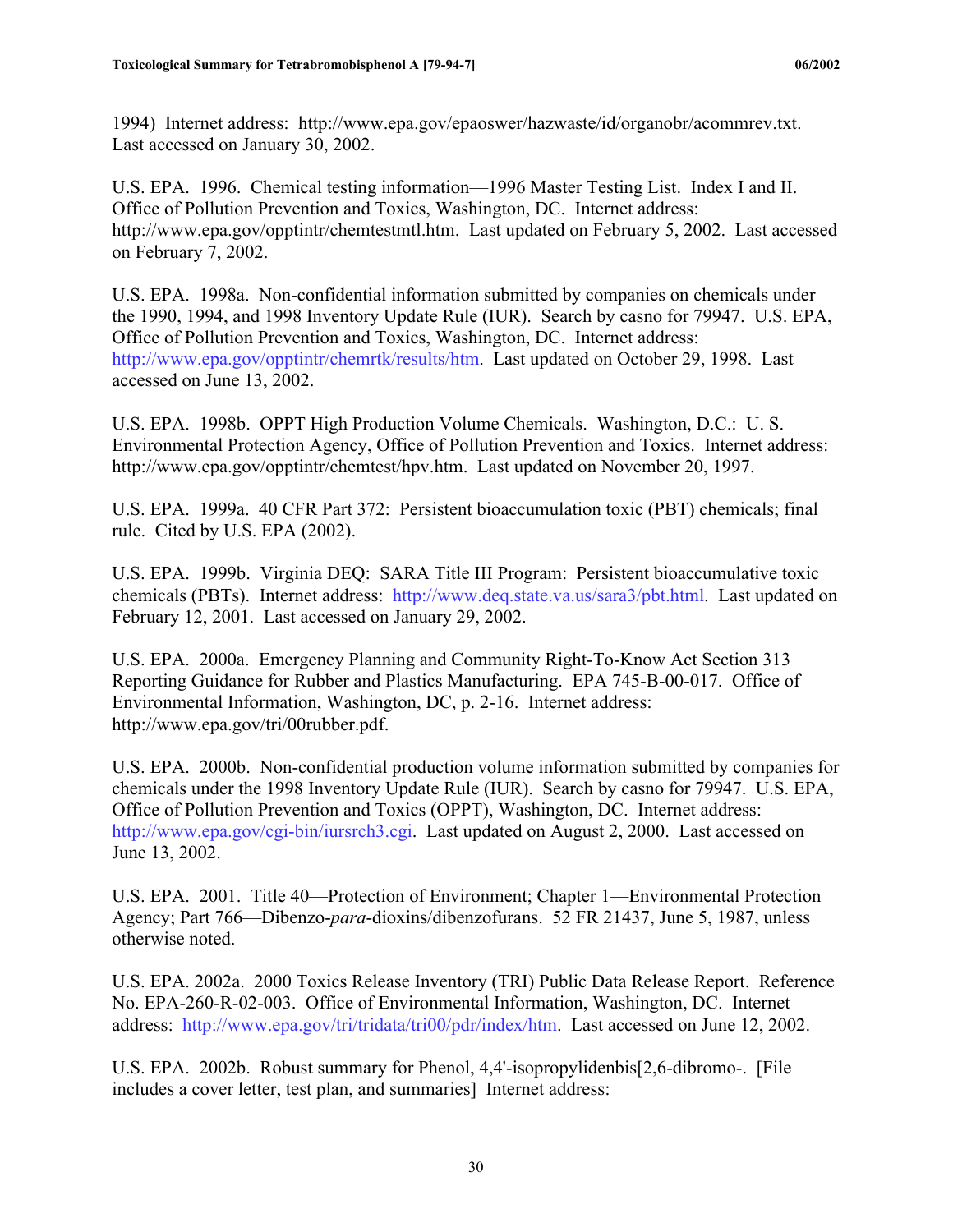<span id="page-37-0"></span>http://www.epa.gov/opptintr/chemrtk/phenolis/c13460tc/htm. Last updated on February 5, 2002. Last accessed on June 12, 2002.

Velsicol. 1978c. Unpublished information on the acute toxicity of tetrabromobisphenol A submitted by T.R. Loy of Velsicol Chemical Corporation to USEPA on June 9, 1978, and filed as 8EHQ-0678-0185. Cited by CRCS, Inc. (1984). [This report contains the same data cited as Dean et al. (1978b) by IPCS/WHO (1995).]

Velsicol Chem. Corp. (Goldenthal, E.I., D.E. Rodwell, and S.L. Morseth). 1978a. Firemaster® PHT4: Pilot teratology study in rats. TSCATS [Unpublished Health and Safety Studies submitted to EPA]. EPA Document No 88-7800185. Microfiche No. OTS0200512. Document No. 8EHQ-0678-0185D. From the RTK Net database.

Velsicol Chem. Corp. (Goldenthal, E.I., D.C. Jessup, and D.E. Rodwell). 1978b. Pilot teratology study in rats with tetrabromobisphenol A with cover letter dated 041778. TSCATS [Unpublished Health and Safety Studies submitted to EPA]. Microfiche No. OTS0200479. Document No. 8EHQ-0478-0130. From the RTK Net database.

Velsicol Chem. Corp. 1978c. Mutagenicity evaluation of FM PHT4: 2,3-Dibromopropanol in the Ames salmonella/microsome plate test (final report) with cover letter and attachment. TSCATS [Unpublished Health and Safety Studies submitted to EPA]. Microfiche No. OTS0526001. Document No. 8EHQ-0678-0187. From the RTK Net database.

#### **13.0 References Considered But Not Cited**

Gerber, E.A.E., G.L. Larsen, H. Hakk, and Å. Bergman. 2001. Frog Embryo Teratogenic Assay: *Xenopus* (FETAX) analysis of the biological activity of tetrabromobisphenol A (TBBPA). In: Abstracts BFR 2001, Part I: Effects and Metabolism, pp. 175-178. Internet address: http://www.kemi.se/aktuellt/BFR/bfr\_del3.pdf.

IRDC (International Research and Development Corporation) (Wazeter, F.X., E.I. Goldenthal, R.G. Geil, and W.P. Dean). 1975a. HIPS resin/PHT4/Sb<sub>2</sub>O<sub>3</sub>: Acute inhalation toxicity in the albino rat after pyrolysis (134-035; March 12, 1975). TSCATS [Unpublished Health and Safety Studies submitted to EPA]. Microfiche No. OTS0200512. Document No. 8EHQ-0678-0185D. From the RTK Net database.

IRDC (International Research and Development Corporation) (Wazeter, F.X., E.I. Goldenthal, R.G. Geil, and W.P. Dean). 1975a. HIPS resin/PHT4/Sb<sub>2</sub>O<sub>3</sub>: Acute inhalation toxicity in the albino rat after pyrolysis (134-052; March 26, 1975). TSCATS [Unpublished Health and Safety Studies submitted to EPA]. Microfiche No. OTS0200512. Document No. 8EHQ-0678-0185D. From the RTK Net database.

Lassen, C., S. Løkke, and L.I. Andersen. 1999. Brominated flame retardants: Substance flow analysis and assessment of alternatives. Danish Environmental Protection Agency. Environmental Project No. 494. Internet address: http://www.svtc.org/cleance/greendesign/ dan\_epa.htm. Last accessed on January 29, 2002.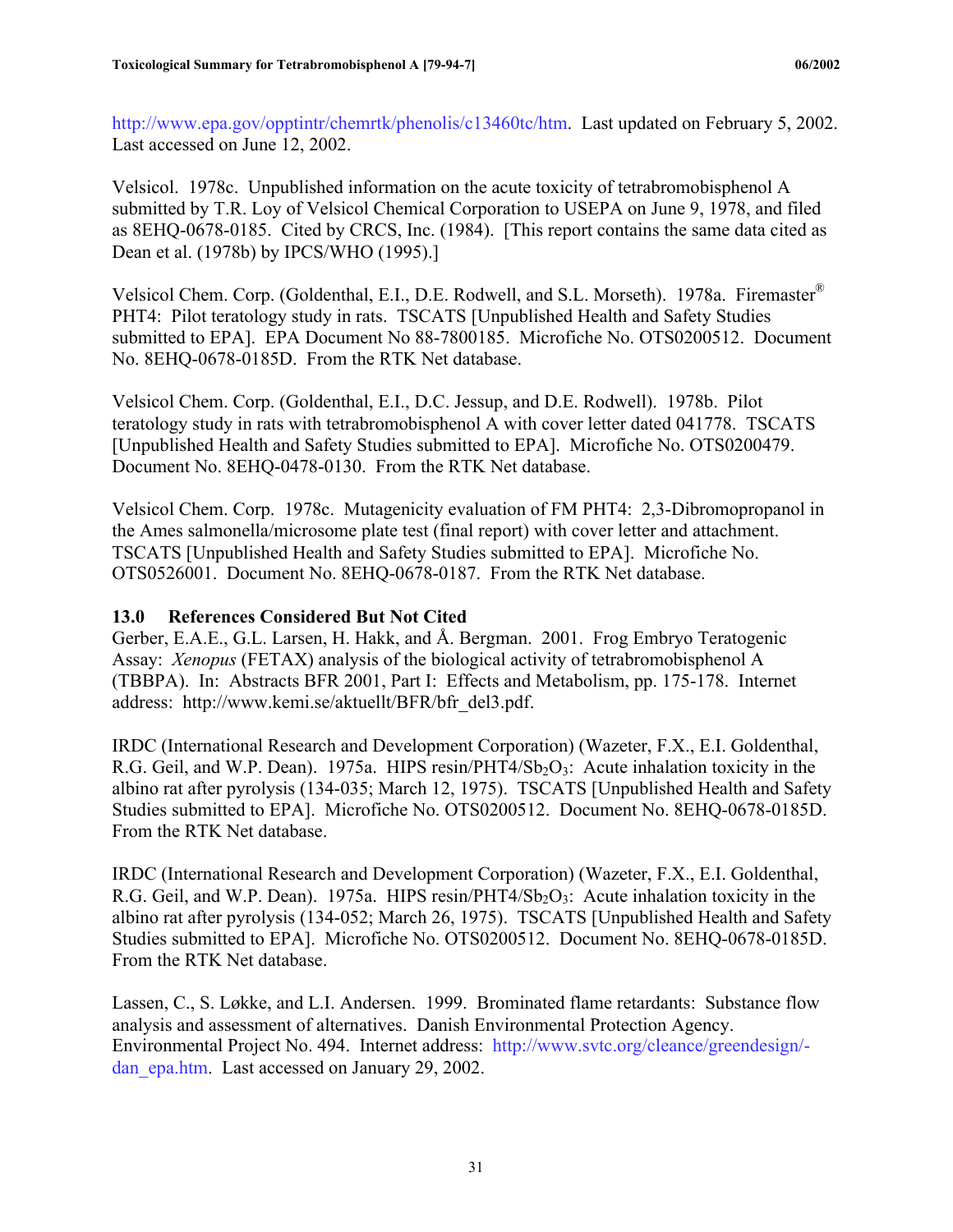<span id="page-38-0"></span>OECD (Organisation for Economic Co-operation and Development). 1994. Risk Reduction Monograph 3: Selected brominated flame retardants. Background and national experience with reducing risk. OECD Environment Monograph Series No. 102. OECD, Paris, France, >150 pp. Internet address: http://www1.oecd.org/ehs/ehsmono/ENVMN102.PDF.

#### **Acknowledgements**

Support to the National Toxicology Program for the preparation of Tetrabromobisphenol A [79-94-7]—Review of Toxicological Literature was provided by Integrated Laboratory Systems, Inc., through NIEHS Contract Number N01-ES-65402. Contributors included: Karen E. Haneke, M.S. (Principal Investigator); Bonnie L. Carson, M.S. (Co-Principal Investigator); Claudine A. Gregorio, M.A. (author); and Nathan S. Belue, B.S. (library retrieval support).

#### **Appendix: Units and Abbreviations**

```
C = degrees Celsius
\mug/L = microgram(s) per liter
\mug/m<sup>3</sup> = microgram(s) per cubic meter
\mug/mL = microgram(s) per milliliter
\muM = micromolar
bw = body weightEPA = Environmental Protection Agency 
F = female(s)g = gram(s)g/mL = gram(s) per milliliter
h = hour(s)HPV = high production volume
HSDB = Hazardous Substances Data Bank 
i.p. = intraperitoneal(ly)
IPCS/WHO = International Programme on Chemical Safety/World Health Organization
IUR = Inventory Update Rule
kg = kilogram(s)L = liter(s)
lb = pound(s)LC_{50} = lethal concentration for 50% of test animals
LD_{50} = lethal dose for 50% of test animals
M = male(s)mg/kg = milligram(s) per kilogram
mg/m^3 = milligram(s) per cubic meter
mg/mL = milligram(s) per milliliter
min = minute(s)mL/kg = milliliter(s) per kilogram
mm = millimeter(s)mM = millimolar
mmol = millimole(s)mmol/kg = millimoles per kilogram
mo = month(s)mol = mole(s)
```